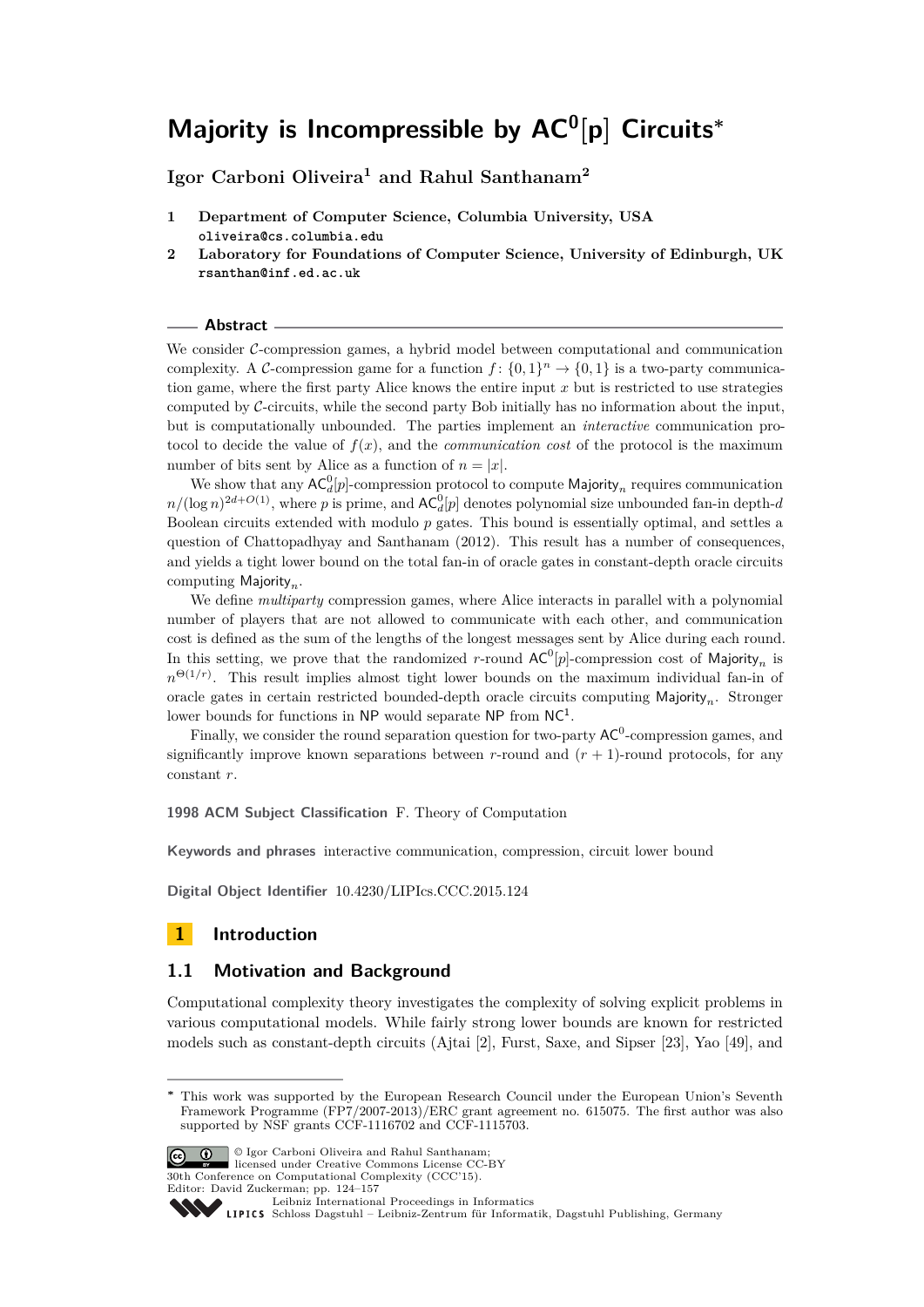Håstad [\[27\]](#page-29-1)) and monotone circuits (Razborov [\[35\]](#page-29-2), Andreev [\[7\]](#page-28-1), and Alon and Boppana [\[5\]](#page-28-2)), our understanding of general Boolean circuits is still very limited. For example, our current state of knowledge does not rule out that every function in  $NTIME(2^n)$  is computed by Boolean circuits of linear size.

Several barriers have been identified to proving lower bounds for general Boolean circuits, such as relativization (Baker, Gill, and Solovay [\[9\]](#page-28-3)), algebrization (Aaronson and Wigderson [\[1\]](#page-27-1)), and the "natural proofs" barrier (Razborov and Rudich [\[37\]](#page-29-3)). Most known lower bound techniques for restricted models are "naturalizable", and it is believed that substantially different methods will be required in order to prove strong lower bounds for unrestricted models.

In spite of this, the techniques used to prove lower bounds for weaker models are still interesting, and an improved understanding of these techniques can have substantial benefits. First, there is a developing theory of connections between unconditional lower bounds and algorithmic results, which involves satisfiability algorithms, learning algorithms, truth-table generation, among other models (cf. Williams [\[46\]](#page-29-4), Oliveira [\[33\]](#page-29-5), and Santhanam [\[39\]](#page-29-6)). In particular, such connections provide new insights and results in both areas, and a better understanding of restricted classes of circuits can lead to improved algorithms (cf. Williams [\[47\]](#page-29-7)). Second, strong enough lower bounds for weaker models imply lower bounds for more general models (Valiant [\[43,](#page-29-8) [44\]](#page-29-9), see Viola [\[45\]](#page-29-10) for a modern exposition). In a similar vein, we mention the surprising results from Allender and Koucký [\[4\]](#page-28-4) showing that, in some cases, weak circuit size lower bounds of the form  $n^{1+\epsilon}$  yield much stronger results.

Furthermore, even if known proof techniques individually naturalize, it is possible they could be used as ingredients of a more sophisticated approach which is more powerful. A recent striking example of this is the use by Williams [\[48\]](#page-29-11) of structural characterizations of  $ACC^0$  circuits, together with various complexity tools such as completeness for problems on succinctly represented inputs, diagonalization, and the easy witness method, in order to separate NEXP from  $ACC^0$ . Given the paucity of techniques in the area of complexity lower bounds, it makes sense to try to properly understand the techniques we do have.

We focus in this work on  $\mathcal{C}$ -compression games (Chattopadhyay and Santhanam [\[13\]](#page-28-5)), where  $\mathcal C$  is some class of Boolean circuits. A  $\mathcal C$ -compression game is a 2-player (interactive) communication game where the first player Alice is computationally bounded (by being restricted to play strategies in C) and has access to the entire input  $x \in \{0,1\}^n$ , while the second player Bob is computationally unbounded and initially has no information about the input. Alice and Bob communicate to compute  $f(x)$  for a fixed Boolean function  $f: \{0,1\}^n \to \{0,1\}$ , and the question is how many bits of communication sent by Alice are required. Note that if  $f$  is computable by  $\mathcal{C}$ , then 1 bit of communication suffices, as Alice can compute  $f(x)$  by herself, and send the answer to Bob. Thus, if we are interested in unconditional lower bounds on the communication cost for an explicit function, we must study circuit classes  $C$  where lower bounds are already known for explicit functions, such as constant-depth circuits, and their extension with modulo *p* gates.

Compression games hybridize between communication complexity and computational complexity as follows. In the traditional two-party communication complexity model, Alice and Bob are symmetric – they each know half of the input, and communicate to compute a given function on the whole input. Neither party is computationally bounded. Thus they are equally constrained (or unconstrained) informationally as well as computationally. In the compression game setting, an asymmetry appears. Alice now has an informational advantage over Bob – she begins with knowledge of the whole input, while Bob has no knowledge about the input at all. However, this informational advantage is offset by a computational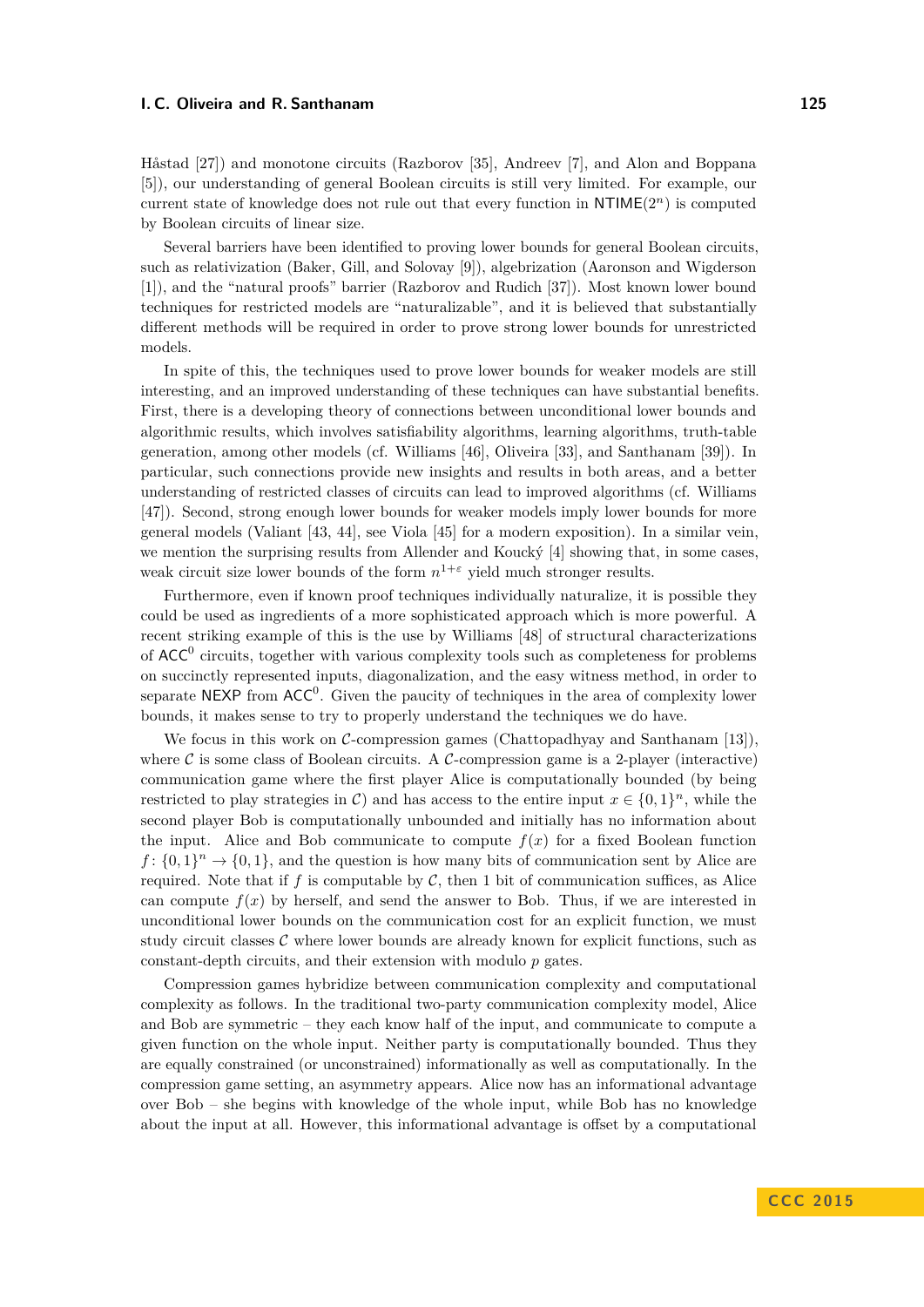constraint – Alice can only use strategies computable from  $\mathcal{C}$ . Thus studying compression games can be thought of as studying the tradeoff between information and computation. Typically, when studying the question of lower bounds against  $\mathcal{C}$ , we are merely interested in whether a function  $f$  is computable in  $\mathcal C$  or not. Now, we are concerned instead by how much information can be obtained about  $f(x)$  using merely circuits from  $\mathcal{C}$ , or conversely, how much assistance a  $C$ -bounded party requires from an unbounded one in order to compute  $f(x)$ . In other terms, we would like to obtain a refined quantitative picture of solvability by  $\mathcal{C}$ -circuits, rather than a purely qualitative one.

Communication complexity has long been an important tool in the complexity theorist's toolkit. In particular, several lower bound techniques such as the crossing sequence method, the Nečiporuk method [\[32\]](#page-29-12) and the Khrapchenko method [\[28\]](#page-29-13) can be interpreted as uses of communication complexity (cf. Kushilevitz and Nisan [\[30\]](#page-29-14)). Often, when a computational model is relatively weak, lower bound techniques exploit some sort of information bottleneck in the model, which is how communication complexity enters the picture. By studying compression games, where the model explicitly incorporates both communication and computation, we hope to better understand the interplay between communication complexity techniques and computational complexity techniques.

We explore in this work the power of the *polynomial approximation method* (Razborov [\[36\]](#page-29-15), Smolensky [\[40\]](#page-29-16)) and the *random restriction method* (cf. Furst, Saxe, and Sipser [\[23\]](#page-28-0) and Håstad [\[27\]](#page-29-1)) in the context of interactive compression games. We use these techniques and the compression framework to prove significant generalizations of known lower bounds for constant-depth circuits.

Compression games have been considered before, both to prove unconditional and conditional lower bounds. The pioneering work of Dubrov and Ishai [\[17\]](#page-28-6) showed that Parity*<sup>n</sup>* requires  $AC^0$ -compression cost  $n^{1-\epsilon}$  (for any fixed  $\varepsilon > 0$ , and large enough *n*) when there is only one round of communication between Alice and Bob. Dubrov and Ishai were motivated by questions about the randomness complexity of sampling, and their work has later found applications in leakage-resilient cryptography (Faust et al. [\[18\]](#page-28-7)). Chattopadyay and San-thanam [\[13\]](#page-28-5) strengthened the Dubrov-Ishai lower bound to  $n/poly(\log n)$ , and showed that the lower bound holds for multi-round games where Alice is allowed to use a randomized strategy. Their main technique was a generic connection between correlation and multi-round compression. As strong correlation lower bounds are not known for  $AC^0[p]$  circuits (see e.g. Srinivasan [\[41\]](#page-29-17)), their technique does not yield strong lower bounds for multi-round  $AC^0[p]$ -compression games, which constitute the main topic of this work.

The investigation of single-round compression (also known as instance compression) has found connections to other topics in areas such as cryptography (Harnik and Naor [\[26\]](#page-29-18)), parameterized complexity (cf. Bodlaender et al. [\[10\]](#page-28-8)), probabilistic checkable proofs (Fortnow and Santhanam [\[22\]](#page-28-9)), and structural complexity (Buhrman and Hitchcock [\[12\]](#page-28-10)), and has received considerable attention recently (see e.g. Drucker [\[16\]](#page-28-11) and Dell [\[14\]](#page-28-12)). There has also been a long line of work on proving lower bounds for  $SIZE(poly(n))$ -compression games under complexity-theoretic assumptions (cf. Dell and van Melkebeek [\[15\]](#page-28-13)), but papers along this line use very different ideas, and hence are tangential to our work.

### **1.2 Main Results and Techniques**

For a circuit class  $\mathcal{C}$ , we use  $\mathcal{C}_d$  to denote the restriction of  $\mathcal{C}$  to polynomial size circuits of depth *d*. For instance,  $AC_d^0$  refers to polynomial size depth-*d* circuits. Recall that Majority<sub>n</sub>:  $\{0,1\}$ <sup>n</sup>  $\rightarrow$   $\{0,1\}$  is the function that is 1 on an input *x* if and only if  $\sum_{i\in[n]} x_i \geq$ *n/*2. Further, we let  $\text{MOD}_q^n: \{0,1\}^n \to \{0,1\}$  be the function that is 1 if and only if *q* divides  $\sum_{i\in[n]}x_i$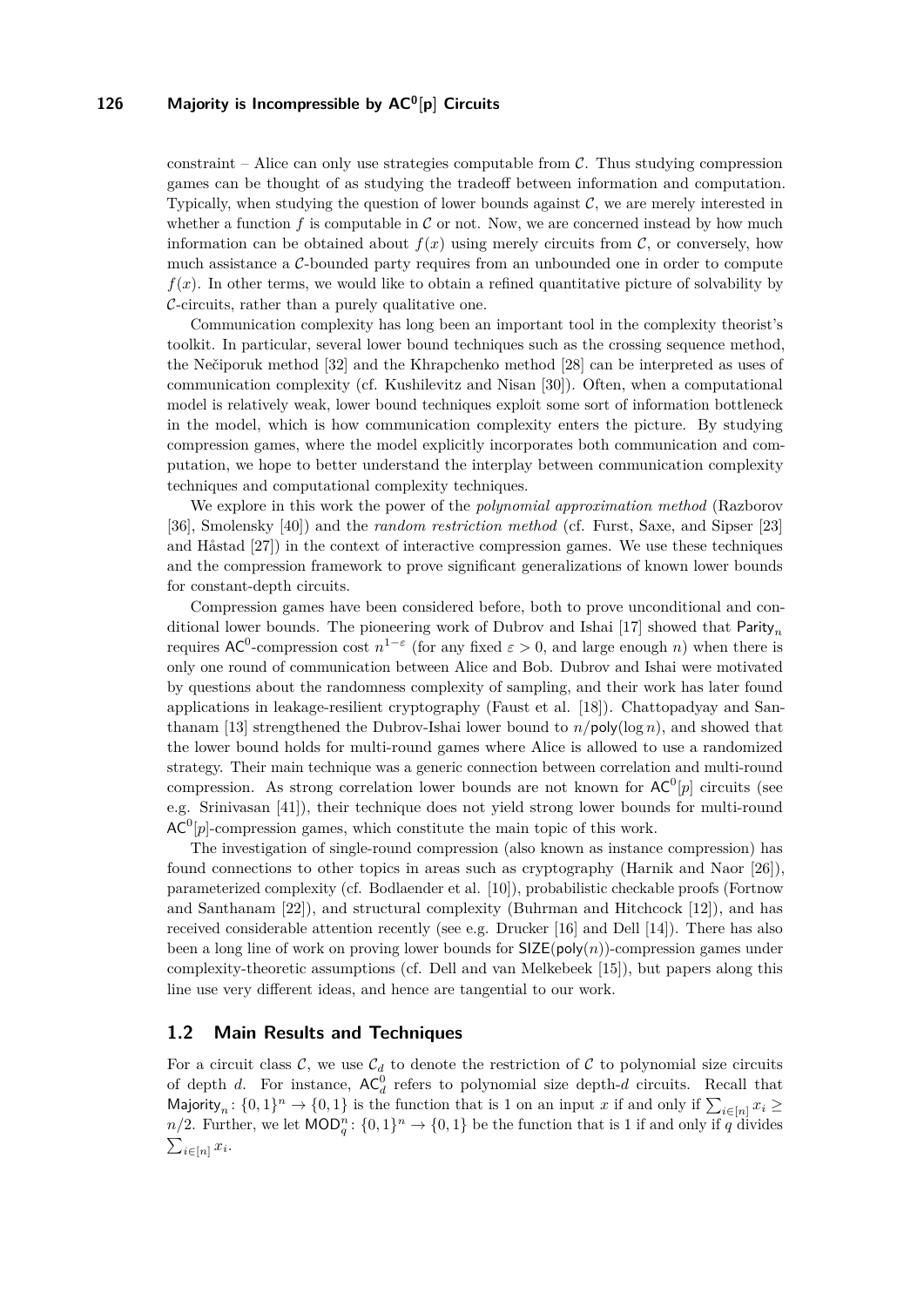The proof that  $\textsf{Majority}_n \notin \mathsf{AC}_d^0[p]$  for  $d(n) = o(\log n / \log \log n)$  (Razborov [\[36\]](#page-29-15), Smolensky [\[40\]](#page-29-16)) remains one of the strongest lower bounds for an explicit function. There are no known explicit lower bounds for polynomial size circuits of depth  $d = \omega(\log n / \log \log n)$ , nor for constant depth circuits with arbitrary (composite) modulo gates.

In the framework of compression games, the Razborov-Smolensky lower bound is equivalent to the claim that in any  $AC^0[p]$  game for Majority, there must be non-trivial communication between Alice and Bob. More recently, Chattopadhyay and Santhanam [\[13\]](#page-28-5) proved that in any *randomized single-round*  $AC_d^0[p]$ -compression protocol for this function, Alice must  $\lim_{n \to \infty} \frac{d^n}{n}$  (log *n*)<sup> $O(d)$ </sup> bits. However, their technique does not extend to multipleround compression games. Before this work, the only known technique to prove unconditional lower bounds for games with an arbitrary number of rounds used a connection between compressibility and correlation. The lack of strong correlation bounds for low-degree  $\mathbb{F}_p$ polynomials computing explicit Boolean functions prevents us from using this connection to get  $AC^0[p]$ -compression lower bounds (see Srinivasan [\[41\]](#page-29-17) for more details).

In this work, we bypass this difficulty through a new application of the polynomial approximation method, obtaining the following result.

<span id="page-3-0"></span>**► Theorem 1.1.** Let *p* be a prime number. There exists a constant  $c \in \mathbb{N}$  such that, for any  $d \in \mathbb{N}$ , and every  $n \in \mathbb{N}$  sufficiently large, the following holds.

- (i)  $Any AC<sub>d</sub><sup>0</sup>[p]$ -compression game for Majority<sub>n</sub> (with any number of rounds) has communi*cation cost at least*  $n/(\log n)^{2d+c}$ .
- (ii) There exists a single-round  $AC_d^0$ -compression game for Majority<sub>n</sub> with communication *cost at most*  $n/(\log n)^{d-c}$ .

The argument for the lower bound part of this result proceeds roughly as follows. First, we show via a reduction in the interactive compression framework that a protocol for Majority*<sup>n</sup>* can be used to compress other symmetric functions, such as  $\text{MOD}_q^n$ . In other words, it is enough to prove a strong communication lower bound for  $\text{MOD}_q^n$  in order to establish the lower bound in Theorem [1.1.](#page-3-0) We then employ a general technique that allows us to transform an interactive protocol for a Boolean function *f* into an exponentially large circuit computing *f*, following an approach introduced in Chattopadhyay and Santhanam [\[13\]](#page-28-5). We have thus reduced the original problem involving computation and communication to a certain circuit lower bound for MOD*q*.

A crucial ingredient in our proof is a new exponential lower bound for a certain class of bounded-depth circuits extended with modulo  $p$  gates computing the  $\text{MOD}_q$  function. Although obtaining circuit lower bounds for depth *d* circuits beyond size roughly  $2^{n^{1/(d-1)}}$  is a major open problem in circuit complexity (see e.g. Viola [\[45\]](#page-29-10)), we show that, under a certain *semantic* constraint on the  $AC_d^0[p]$  circuit,  $MOD_q^n$  requires circuits of size  $2^{n/(\log n)^{O(d)}}$ . More specifically, we consider circuits consisting of a disjunction of exponentially many polynomial size circuits, for which the following holds: whenever the top gate evaluates to true, precisely one subcircuit evaluates to true.

The proof of this circuit lower bound relies on the application of the polynomial approximation method in the *exponentially small error regime*, as opposed to the original proofs of Razborov and Smolensky, which are optimized with constant error. In particular, this approach allows us to prove a stronger lower bound that avoids the correlation barrier mentioned before. In order to implement this idea, we rely on a recent strengthening of their method introduced by Kopparty and Srinivasan [\[29\]](#page-29-19), and on an extension of the degree lower bounds of Razborov and Smolensky to very small error. We believe that this new circuit lower bound may be of independent interest, and that semantic restrictions will find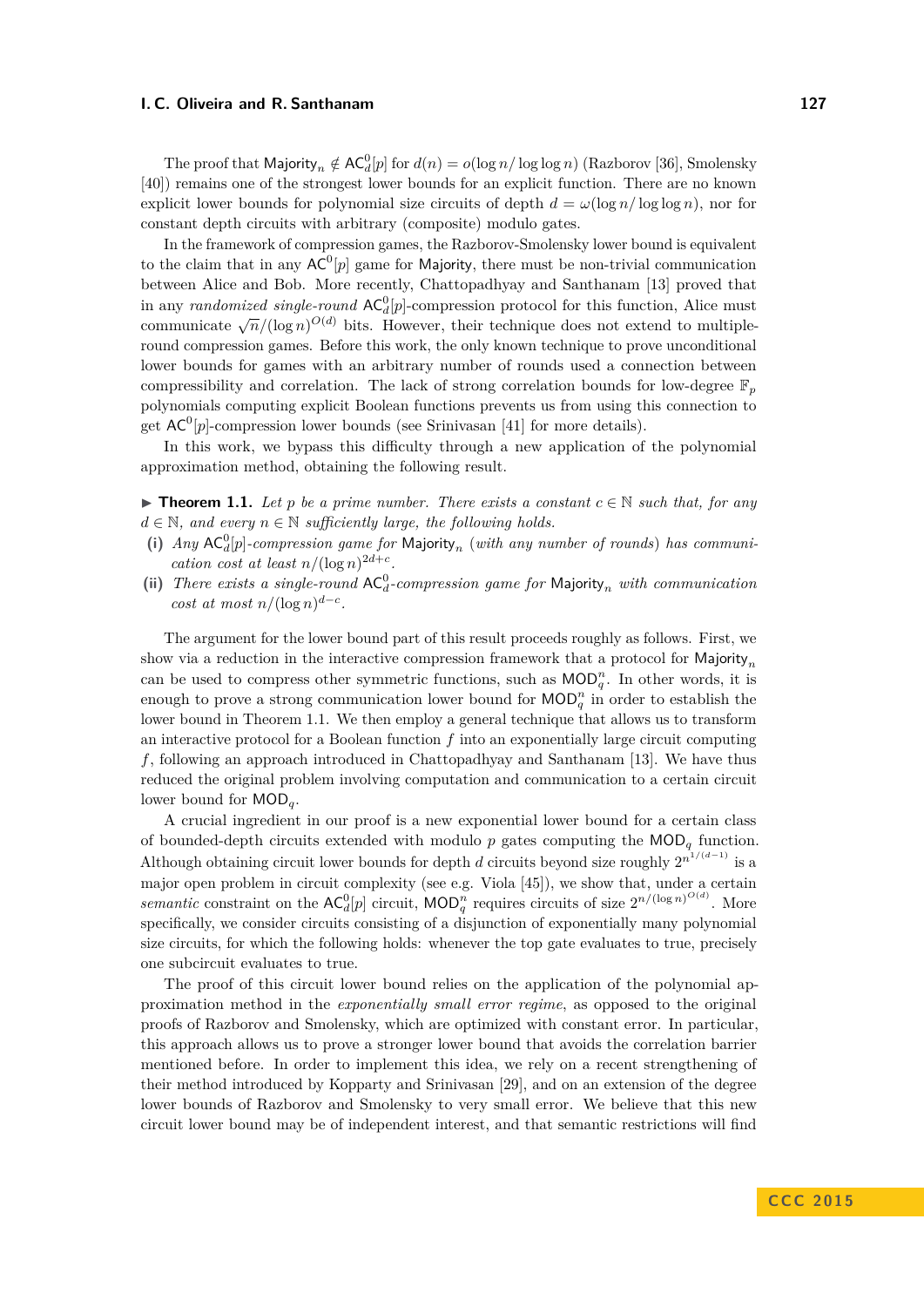more applications in circuit complexity. Altogether, these results give the lower bound in Theorem [1.1.](#page-3-0)

Theorem [1.1](#page-3-0) implies a new result for  $AC^0[p]$  circuits extended with arbitrary oracle gates, which we state next.

▶ Corollary 1.2. Let  $p \geq 2$  be prime, and  $d \in \mathbb{N}$ . There exists a constant  $c \in \mathbb{N}$  such that, *for every sufficiently large n, the following holds. If* Majority*<sup>n</sup> is computed by polynomial-size*  $\mathsf{AC}^0_d[p]$  *circuits with arbitrary oracle gates, then the total fan-in of the oracle gates is at least*  $n/(\log n)^{2d+c}$ .

Another interesting consequence of Theorem [1.1](#page-3-0) is that it provides information about the *structure* of polynomial size circuits with modulo *p* gates computing Majority*n*. More precisely, it implies that in any layered circuit, at least  $\lfloor n/(\log n)^{2k+c} \rfloor$  gates must be present in the *k*-th layer, which is essentially optimal.

Observe that Theorem [1.1](#page-3-0) holds for deterministic compression games. For randomized protocols, in which Alice can employ a probabilistic strategy, we use our techniques to prove the following strengthening over previous results.

<span id="page-4-0"></span>▶ **Theorem 1.3.** Let *p* and *q* be distinct primes. There exists a constant  $c \in \mathbb{N}$  such that,  $for any d \in \mathbb{N}$ , and  $n \in \mathbb{N}$  sufficiently large, every randomized  $AC_d^0[p]$ -compression game for MOD*<sup>n</sup> <sup>q</sup> with any number of rounds and error at most* 1*/*3 *has communication cost at least*  $\sqrt{n}/(\log n)^{d+c}$ .

We stress that Theorems [1.1](#page-3-0) and [1.3](#page-4-0) hold both for Majority and  $\text{MOD}_q$ , whenever  $p \neq q$ are distinct primes. Determining the correct communication cost for probabilistic and average-case games for these functions remains an interesting open problem. (We discuss these models in more detail in Section [2.](#page-6-0))

We also consider a model of *multiparty* compression games. In this framework, Alice is allowed to interact during each round with *k* additional parties, and the communication cost of the round is defined to be the length of the longest message sent by Alice to one of the parties. Further, the cost of the protocol on a given input is defined as the sum of the costs of the individual rounds. We stress that the extra parties are not allowed to interact with each other during the execution of the protocol.

This is a natural communication framework, motivated by the question of lower bounds for oracle circuits. Lower bounds in this model with a bounded number of rounds imply lower bounds on the maximum individual fan-in of oracle gates in oracle circuits with a bounded number of such layers.

We prove the following bounds on the randomized multiparty  $AC^0[p]$ -compression cost of Majority.

<span id="page-4-1"></span>▶ **Theorem 1.4.** *Let*  $p \in \mathbb{N}$  *be a fixed prime. For every*  $k, r, d \in \mathbb{N}$ *, the following holds.* 

- (i) There exists a deterministic  $n^{1/r}$ -party r-round  $AC^0[p]$ -compression game for Majority<sub>n</sub> *with cost*  $\widetilde{O}(n^{1/r})$ *.*
- (ii) *Every randomized*  $n^k$ -party *r*-round  $AC_d^0[p]$ -compression game for Majority<sub>n</sub> has cost  $\tilde{\Omega}(n^{1/2r}).$

The proof of Theorem [1.4](#page-4-1) also employs the polynomial approximation method, although the argument is different in this case. Observe that this result says that the communication cost of Majority<sub>n</sub> in the randomized multiparty framework is  $n^{\Theta(1/r)}$  for *r*-round protocols. In other words, allowing Alice to interact with more parties for more time reduces communication considerably (under the definition of communication cost for multiparty games).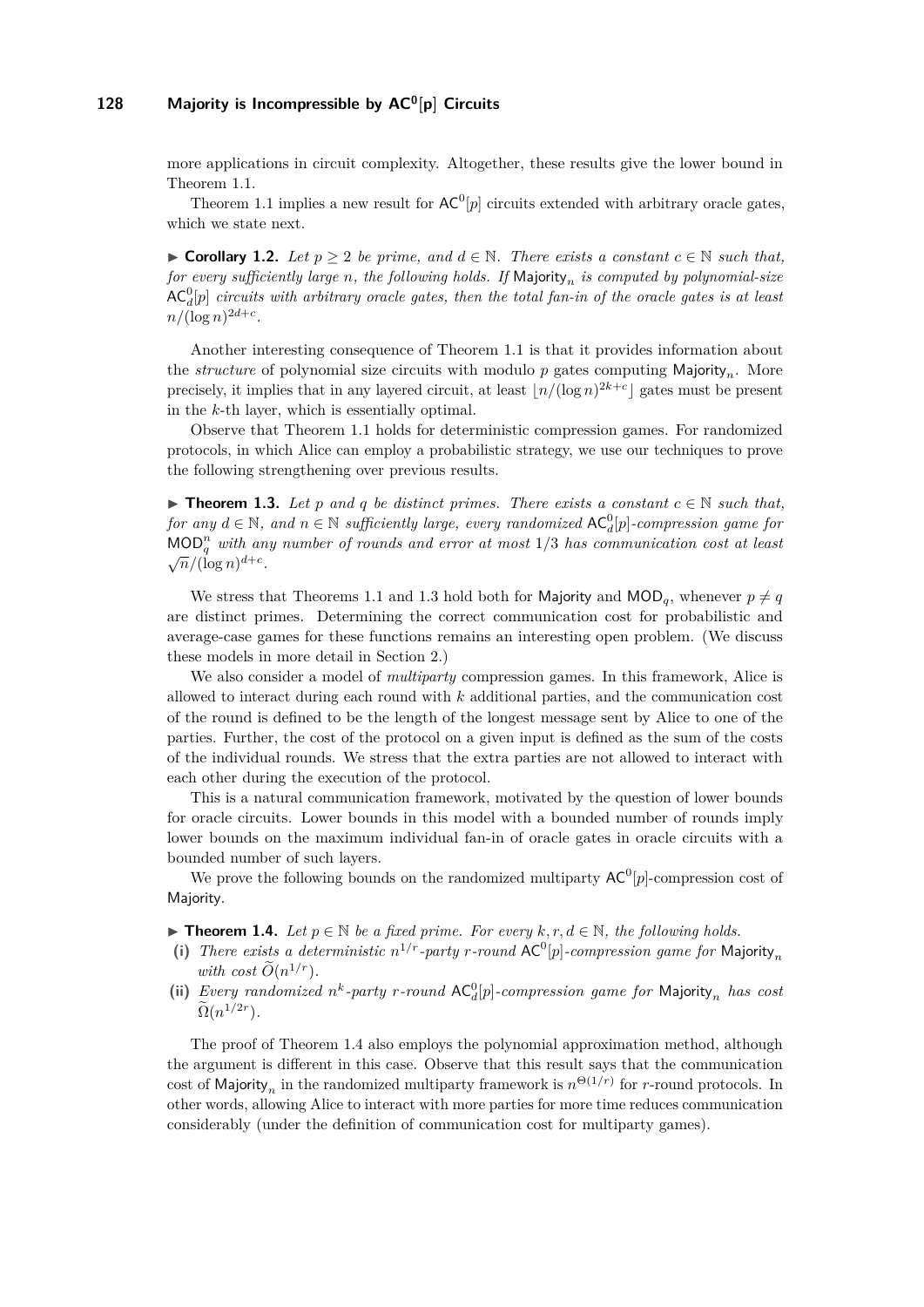We obtain a consequence of Theorem [1.4](#page-4-1) for oracle circuits where there are a bounded number *r* of such layers, i.e., there are no more than *r* oracle gates on any input-output path in the circuit.

► Corollary 1.5. Let  $p \geq 2$  be prime, and  $r, d \in \mathbb{N}$ . If Majority<sub>n</sub> is computed by an  $AC_d^0[p]$ *circuit of polynomial size with arbitrary oracle gates that contains at most r layers of such gates, then there is some oracle gate with fan-in at least*  $\Omega(n^{1/2r})$ .

In fact, lower bounds for multiparty games are connected to the NP versus  $NC<sup>1</sup>$  question. It is possible to show that every Boolean function in  $NC^1/poly$  admits  $poly(n)$ -party *r*-round AC<sup>0</sup>-compression games with cost  $n^{O(1/r)}$ . Thus, proving a lower bound of  $n^{\Omega(1)}$  on the cost of poly(*n*)-party AC<sup>0</sup>-compression games with  $\omega(1)$  rounds for a function in NP would separate NP from  $NC<sup>1</sup>/poly$ . We conjecture that such a lower bound holds for the Clique function. Note that it is already known that strong enough lower bounds on the size of constant-depth circuits for NP functions implies a separation between  $NP$  and  $NC<sup>1</sup>$  (cf. Viola [\[45\]](#page-29-10)). The novelty here is that sufficiently strong results about *polynomial-size* constant depth circuits imply similar separations. Essentially, the computation of logarithmic-depth circuits can be factored into constant-depth and low-communication components, and our multiparty communication game models precisely this mixture of notions.

There is an interesting contrast in the statement of Theorem [1.1:](#page-3-0) while the lower bound holds for protocols with any number of rounds, the upper bound is given by a single-round protocol. It is natural to wonder whether in the compression setting interaction allows Alice to solve more computational problems. We provide a natural example of the power of interaction in our framework in Section [6,](#page-21-0) where we observe that, while the inner product function cannot be computed by polynomial size  $MAJ \circ MAJ$  circuits (Hajnal et al. [\[25\]](#page-28-14)), there exists an efficient two-party (MAJ ◦ MAJ)-compression game for this function.

In a similar direction, a *quantitative* study of the power of interaction in two-party compression games was initiated by Chattopadhyay and Santhanam [\[13\]](#page-28-5) (with respect to  $AC<sup>0</sup>$ -compression games). They obtained a quadratic gap in communication when one considers *r* and  $(r - 1)$ -round protocols for a specific Boolean function. We obtain the following strengthening of their round separation theorem.

<span id="page-5-0"></span>**► Theorem 1.6.** Let  $r \geq 2$  and  $\varepsilon > 0$  be fixed parameters. There is an explicit family of *functions*  $f = \{f_n\}_{n \in \mathbb{N}}$  *with the following properties:* 

- (i) There exists an  $AC_2^0(n)$ -bounded protocol  $\Pi_n$  for  $f_n$  with  $r$  rounds and cost  $c(n) \leq n^{\varepsilon}$ , *for every*  $n \geq n_f$ , where  $n_f$  *is a fixed constant that depends on f.*
- (ii) *Any*  $AC^0(\text{poly}(n))$ *-bounded protocol*  $\Pi$  *for*  $f$  *with*  $r 1$  *rounds has cost*  $c(n) \geq n^{1-\epsilon}$ , for *every*  $n \geq n_{\Pi}$ , where  $n_{\Pi}$  *is a fixed constant that depends on*  $\Pi$ .

Our hard function is based on a pointer jumping problem with a grid structure, while Chattopadhyay and Santhanam uses a tree structure. Similar constructions have been used in other works in communication complexity in the information theoretic setting (Papadimitriou and Sipser [\[34\]](#page-29-20), and subsequent works), but our analysis needs to take into account computational considerations as well.

The proof of Theorem [1.6](#page-5-0) relies on a careful application of the *random restriction method*, coupled with a round elimination strategy. Observe that the upper bound is achieved by protocols where Alice's strategy can be implemented by linear-size DNFs, while the communication lower bound holds for polynomial size circuits.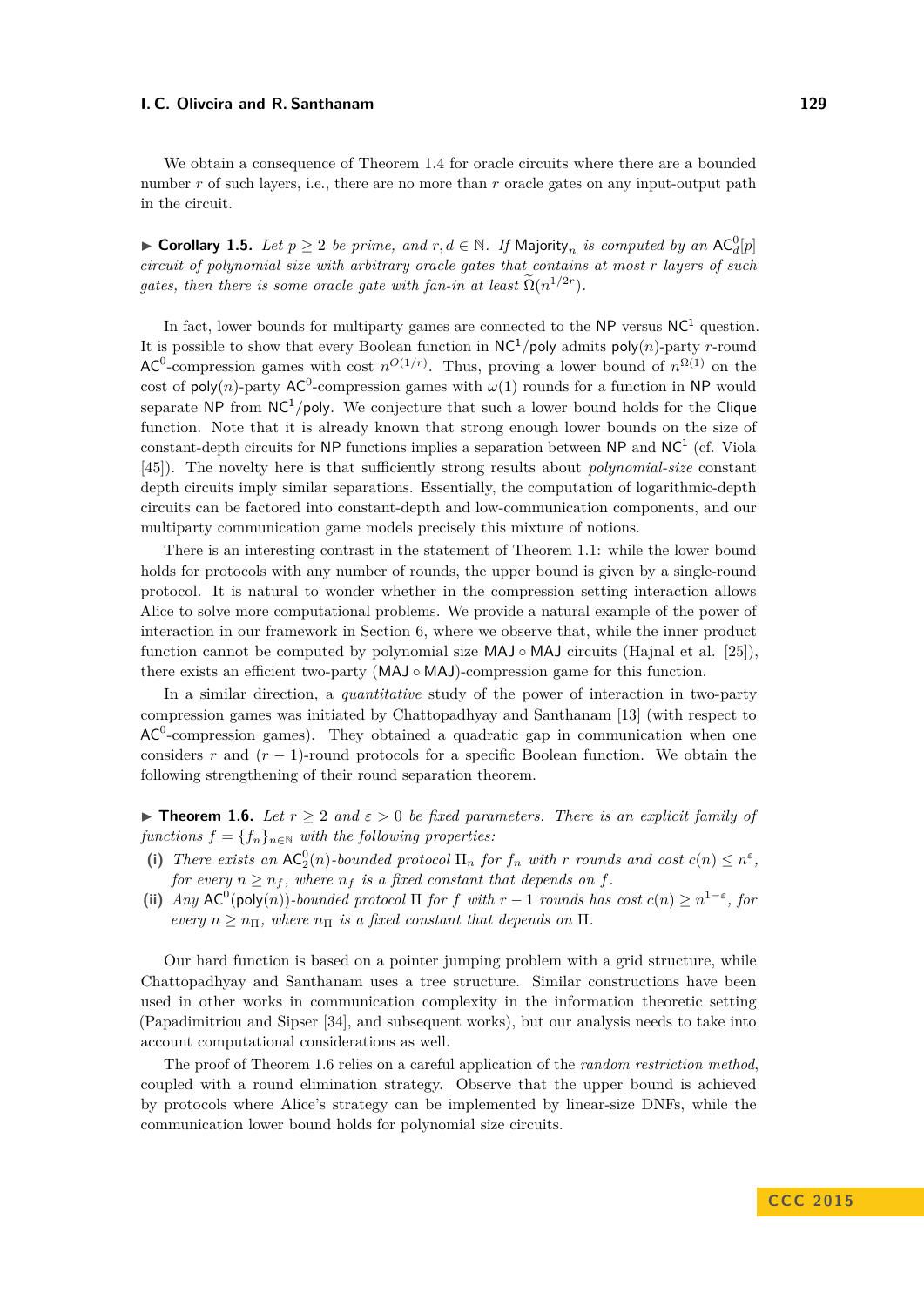### **1.3 Organization**

We define interactive compression games and introduce notation in the next section. In Section [3,](#page-9-0) we give the proof of our main result, deferring the discussion of some auxiliary results to the Appendix. Multiparty compression games are discussed in Section [4,](#page-14-0) followed by applications of our communication lower bounds to circuits with oracle gates in Section [5.](#page-18-0) A natural example for which interactive compression can be easier than computation is presented in Section [6.](#page-21-0) The round separation theorem for  $AC^0$  games is proved in Section [7.](#page-22-0) Finally, we mention a few open problems and research directions in Section [8.](#page-27-2)

### <span id="page-6-0"></span>**2 Preliminaries and Notation**

The results of this paper are essentially self-contained, but some familiarity with basic notions from complexity theory and communication complexity can be helpful. A good introduction to these areas can be found in [\[8\]](#page-28-15) and [\[30\]](#page-29-14), respectively.

**Basic definitions.** For any positive integer  $m \in \mathbb{N}$ , let  $[m] \stackrel{\text{def}}{=} \{1, \ldots, m\}$ . We use Majority<sub>n</sub> to denote the Boolean function over *n* variables that is 1 if and only if  $\sum_{i} x_i \geq n/2$ . For a prime p, we let  $\text{MOD}_p^n$  be the Boolean function over *n* variables that is 1 if and only if p divides  $\sum_{i} x_{i}$ . We let  $\textsf{Parity}_{n} \stackrel{\text{def}}{=} \neg \textsf{MOD}_{2}^{n}$ . A function  $h: \{0,1\}^{n} \to \{0,1\}$  is *symmetric* if there exists a function  $\phi$ :  $[n] \to \{0, 1\}$  such that  $h(x) = \phi(\sum_i x_i)$ , for every  $x \in \{0, 1\}^n$ . Clearly, Majority<sub>n</sub> and MOD<sub>p</sub><sup>n</sup></sub> are symmetric functions. We say that a Boolean function *f*  $\varepsilon$ -approximates a Boolean function *g* over a distribution D if  $Pr_{\mathbf{x} \sim \mathcal{D}}[f(\mathbf{x}) \neq g(\mathbf{x})] \leq \varepsilon$ . An *ε*-error *probabilistic* polynomial  $\mathbf{Q}(x_1, \ldots, x_n) \in \mathbb{F}_p[x_1, \ldots, x_n]$  for a Boolean function  $f: \{0,1\}^n \to \{0,1\}$  is a distribution  $\mathcal E$  over polynomials such that, for every  $x \in \{0,1\}^n$ , *Pr***Q**∼ $\mathcal{E}[f(x) \neq \mathbf{Q}(x)]$  ≤  $\varepsilon$ .<sup>[1](#page-6-1)</sup> The degree of a probabilistic polynomial is the maximum degree over the polynomials on which  $\mathcal E$  is supported. We say that functions  $f: \{0,1\}^n \to \{0,1\}$ and  $g: \{0,1\}^n \to \{0,1\}$  are *disjoint* if  $f^{-1}(1) \cap g^{-1}(1) = \emptyset$ . Given a string w, we use |w| to denote the length of *w*, and  $|w|_1$  to denote the number of 1s in *w*. We will use *p* and *q* to denote prime numbers throughout the text, unless noted otherwise.

**Languages and circuit classes.** Given a language  $L \subseteq \{0,1\}^*$ , we let  $L_n \stackrel{\text{def}}{=} L \cap \{0,1\}^n$ . We view  $L_n$  as a Boolean function in the natural way. We will use  $\mathcal C$  to denote a circuit class, such as  $AC^0$  and  $AC^0[p]$ . Unless stated otherwise, assume that any circuit class discussed in this paper contains AND, OR, and NOT gates of unbounded fan-in. Our results hold with more general circuit classes, but we stick with this definition for simplicity. The size of a circuit corresponds to the total number of gates in the circuit. We use  $C_d(s(n))$  to denote the same class restricted to circuits of depth *d* and size  $O(s(n))$ . For instance, we abuse notation and write  $AC_d^0[p](\text{poly}(n))$  to denote the set of languages decided by polynomial size circuits of depth at most *d* consisting of unbounded fan-in AND, OR, NOT and MOD*<sup>p</sup>* gates, for a fixed prime  $p \in \mathbb{N}$ . As a convention, if we write C without a depth and size specialization, assume that it consists of constant depth polynomial size circuits with gates from  $\mathcal{C}$ . As usual, we will identify  $C$  both as a set of languages, and as a class of circuits, depending on the context. Furthermore, if *C* is a fixed circuit, we may also use *C* to refer to the Boolean function computed by this circuit. The correct meaning will always be clear in both cases.

<span id="page-6-1"></span><sup>&</sup>lt;sup>1</sup> We will use boldface notation whenever we want to emphasize that we are referring to a random variable or a probability distribution over the corresponding structures.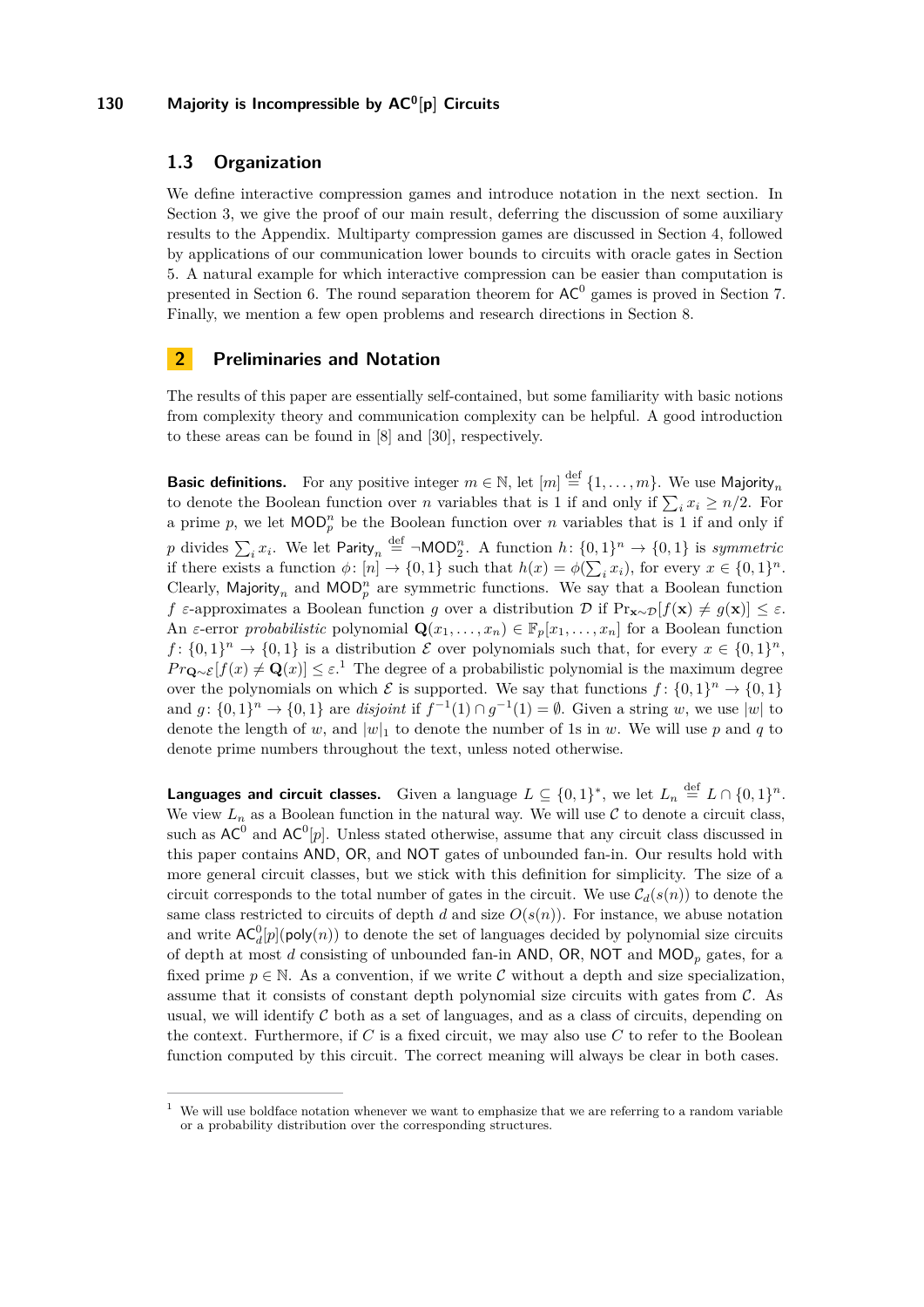**Deterministic compression games.** Given a circuit class  $C$  and a language  $L$ , we define a communication game between two players Alice and Bob. The goal is to decide whether a given string  $x \in \{0,1\}^n$  belongs to *L*. We describe this game informally as follows. Alice knows  $x$ , but her computational power is limited to functions computed by circuits from  $\mathcal{C}$ . On the other hand, Bob can perform arbitrary computations, but has no information about *x* during the beginning of the game. The players exchange messages during the execution of the protocol, and at the end should be able to decide whether  $x \in L$ . The goal is to compute the initial function correctly while minimizing the total number of bits sent by Alice during the game.

Formally, a C-bounded protocol  $\Pi_n = \langle C^{(1)}, \ldots, C^{(r)}, f^{(1)}, \ldots, f^{(r-1)}, E_n \rangle$  with  $r = r(n)$ rounds consists of a sequence of  $C$ -circuits for Alice, a strategy for Bob, given by functions  $f^{(1)}, \ldots, f^{(r-1)}$ , and a set of accepting transcripts  $E_n$ . We associate to every protocol  $\Pi_n$  its signature signature( $\Pi_n$ ) =  $(n, s_1, t_1, \ldots, t_{r-1}, s_r)$ , which is the sequence corresponding to the input size  $n = |x|$  and the length of the messages exchanged by Alice and Bob during the execution of the protocol. For convenience, let  $s = \sum_{i \in [r]} s_i$ , and  $t = \sum_{i \in [r-1]} t_i$ . We always have  $E_n \subseteq \{0,1\}^{t+s}$ . In addition, we let rounds $(\Pi_n) \stackrel{\text{def}}{=} r$ . For every  $i \in [r]$ ,

$$
C^{(i)}: \{0,1\}^{n+\sum_{j
$$

and for every  $i \in [r-1]$ ,

$$
f^{(i)}\colon \{0,1\}^{\sum_{j\leq i} s_j} \to \{0,1\}^{t_i}.
$$

In other words, before the beginning of the *i*-th round, Alice has sent messages  $a^{(i)}, \ldots, a^{(i-1)}$ of size  $s_1, \ldots, s_{i-1}$ , respectively, and Bob has replied with messages  $b^{(1)}, \ldots, b^{(i-1)}$  of size  $t_1, \ldots, t_{i-1}$ , respectively. The next message sent by Alice is given by

$$
a^{(i)} \stackrel{\text{def}}{=} C^{(i)}(x, a^{(1)}, b^{(1)}, \dots, a^{(i-1)}, b^{(i-1)}).
$$

On the other hand, since Bob has unlimited computational power, its message during the *i*-th round is given simply by  $b^{(i)} \stackrel{\text{def}}{=} f^{(i)}(a^{(1)}, \ldots, a^{(i)})$ . The transcript of  $\Pi_n$  on  $x \in \{0, 1\}^n$ is the sequence of messages exchanged by Alice and Bob during the execution of the protocol on *x*, and will be denoted by transcript<sub> $\Pi_n$ </sub> (*x*)  $\stackrel{\text{def}}{=} \langle a^{(1)}, b^{(1)}, \ldots, a^{(r)} \rangle \in \{0, 1\}^{s+t}$ . We say that  $\Pi_n$  solves the compression game of a function  $h_n: \{0,1\}^n \to \{0,1\}$  if

$$
h(x) = 1 \quad \Longleftrightarrow \quad \mathsf{transcript}_{\Pi_n}(x) \in E_n.
$$

Finally, we let  $\text{cost}(\Pi_n) \stackrel{\text{def}}{=} s$ . We stress that the length of the messages sent by Bob does not contribute to the cost of the protocol, and we assume for convenience that the length of these messages are limited by the size of the circuits in C. Observe that a *single-round* game consists of a protocol  $\Pi_n$  with signature( $\Pi_n$ ) =  $(n, s_1)$ . Put another way, Alice sends a single message  $a^{(1)} \in \{0,1\}^{s_1}$ , and a decision is made.

Given a language L and a circuit class  $\mathcal{C}$ , we say that a sequence of  $\mathcal{C}$ -bounded protocols  $\Pi = {\Pi_n}_{n \in \mathbb{N}}$  solves the compression game of *L* with cost  $c(n)$  and  $r(n)$  rounds if, for every *n*,  $\Pi_n$  solves the compression game of  $L_n$ , and in addition satisfies  $cost(\Pi_n) \leq c(n)$  and  $r$ ounds $(\Pi_n) \leq r(n)$ .

Observe that if  $L \in \mathcal{C}$  then Alice can compute  $L(x)$  by herself, and there is a trivial protocol of cost  $c(n) = 1$  for *L*. On the other hand, for every language *L* there exists a protocol solving its compression game with cost  $c(n) \leq n$ , since Alice can simply send her whole input to Bob.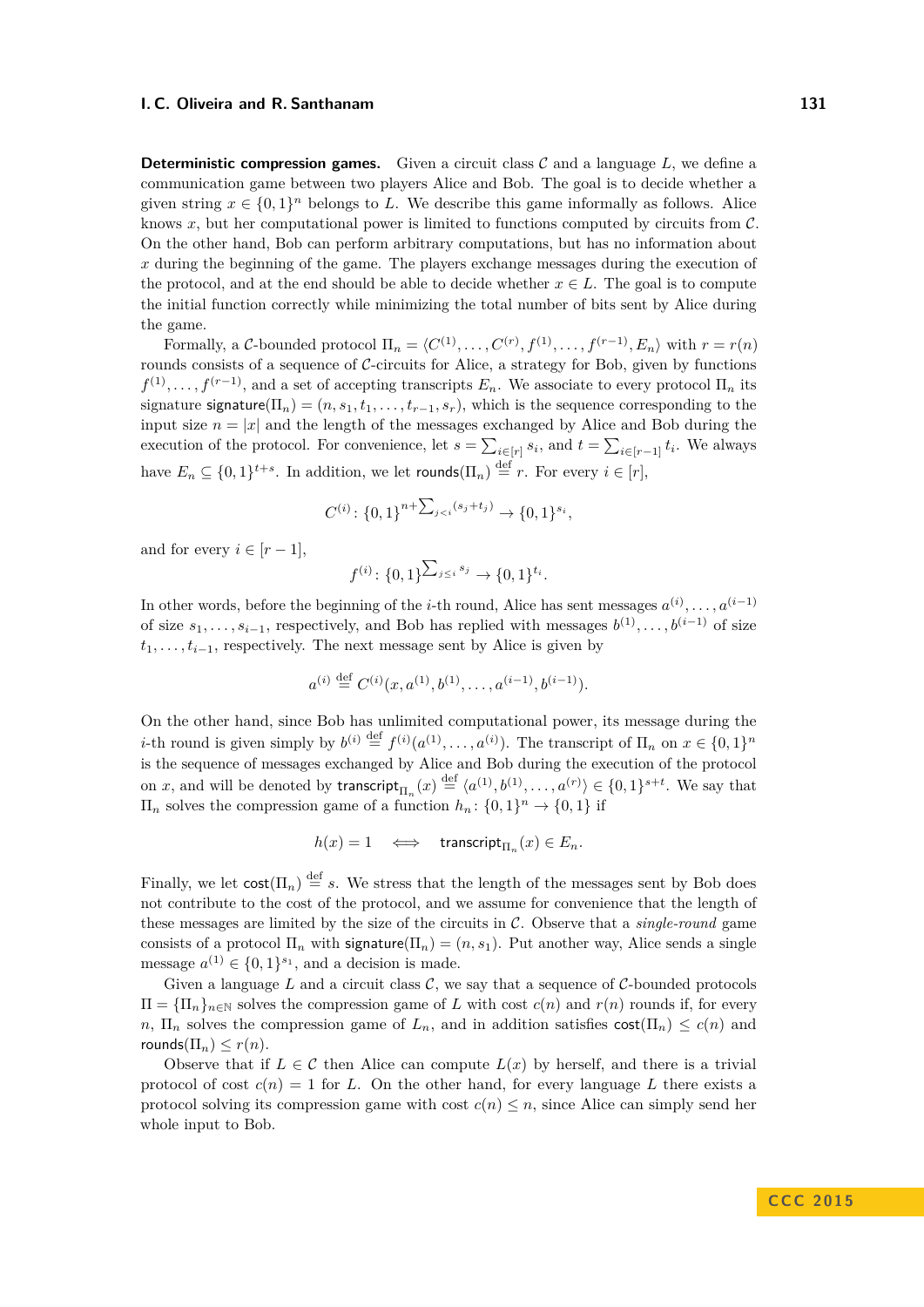**Probabilistic and average-case compression games.** The definition presented before captures deterministic games computing a function correctly on every input *x*. Our framework can be extended naturally to probabilistic and average-case games.

First, in a *probabilistic* C-compression game, Alice is allowed to use randomness when computing her next message, while Bob's strategy remains deterministic. Formally, each circuit  $C^{(i)}$  has an additional input of uniformly distributed bits, and different circuits have access to independent bits. Clearly, on any  $x \in \{0,1\}^n$ , Transcript<sub> $\Pi_n(x)$ </sub> is now a random variable distributed over  $\{0,1\}^{s+t}$ . The other definitions remain the same. We say that  $\Pi_n$ solves the compression game of a function  $h_n: \{0,1\}^n \to \{0,1\}$  with error probability at most  $\gamma(n) \in [0, 1]$  if, for every  $x \in \{0, 1\}^n$ ,

$$
h_n(x) = 1 \implies \Pr_{\Pi_n}[\text{Transcript}_{\Pi_n}(x) \in E_n] \ge 1 - \gamma(n), \text{ and if}
$$
  

$$
h_n(x) = 0 \implies \Pr_{\Pi_n}[\text{Transcript}_{\Pi_n}(x) \in E_n] \le \gamma(n).
$$

On the other hand, in a *average-case* C-compression game, we have deterministic games as defined before, but allow a small error during the computation of  $h_n$  with respect to the uniform distribution over  $\{0,1\}^n$ . More precisely, we say that a deterministic protocol  $\Pi_n$ solves the compression game of  $h_n$  with error at most  $\gamma(n) \in [0,1]$  if

$$
\Pr_{x \sim \{0,1\}^n} [h_n(x) = 1 \Longleftrightarrow \text{transcript}_{\Pi_n}(x) \in E_n] \ge 1 - \gamma(n).
$$

These definitions are extended to languages in the natural way. Since in this paper all circuit classes are non-uniform, any probabilistic protocol for a language L with error at most  $\gamma(n)$ can be converted into an average-case protocol with error at most  $\gamma(n)$  (simply by fixing the randomness of Alice in order to minimize the error probability over  $\{0,1\}^n$ ).

**Interacting with several Bobs.** We discuss here a more general family of multi-party compression games that allow Alice to interact with multiple Bobs during a single round of the game. The different Bobs are not allowed to communicate with each other, only with Alice. The definition of round complexity for such games is slightly different than for standard 2-party compression games. The reason is as follows. For 2-party games, we can assume that the game concludes with a message to Bob, as Bob is all-powerful and can determine the result of the protocol from the final message. In the case of multi-party games, this assumption isn't well motivated, as no individual Bob might have access to all the information about the protocol. It makes more sense to say the game for a Boolean function *h* concludes with Alice computing whether  $h(x) = 1$ , where *x* is her input. Thus, a 1-round game will consist of Alice sending messages to the various Bobs, the Bobs responding, and finally Alice computing the answer. This naturally extends to a definition of *r*-round games.

We will also measure the cost of a protocol somewhat differently. We will again count only the communication from Alice to Bob, but the cost of a protocol will not be the sum of the lengths of all messages sent by Alice. Instead, we will define the cost of a round to be the maximum length of a message sent by Alice to some Bob, and then the cost of the protocol to be the sum of the costs over all rounds. This definition of protocol cost is motivated by the connection of our model with lower bounds on oracle circuits, which we elaborate later. A formal definition is presented below.

Let C be a circuit class, and  $k = k(n)$ ,  $r = r(n)$  be arbitrary functions. A C-bounded  $(k + 1)$ -party protocol

$$
\Pi_n^{[k]} = \langle D^{(1,1)}, \dots, D^{(1,k)}; D^{(2,1)}, \dots, D^{(2,k)}; \dots; D^{(r+1,1)},
$$
  

$$
g^{(1,1)}, \dots, g^{(r,1)}; g^{(1,2)}, \dots, g^{(r,2)}; \dots; g^{(1,k)}, \dots, g^{(r,k)} \rangle
$$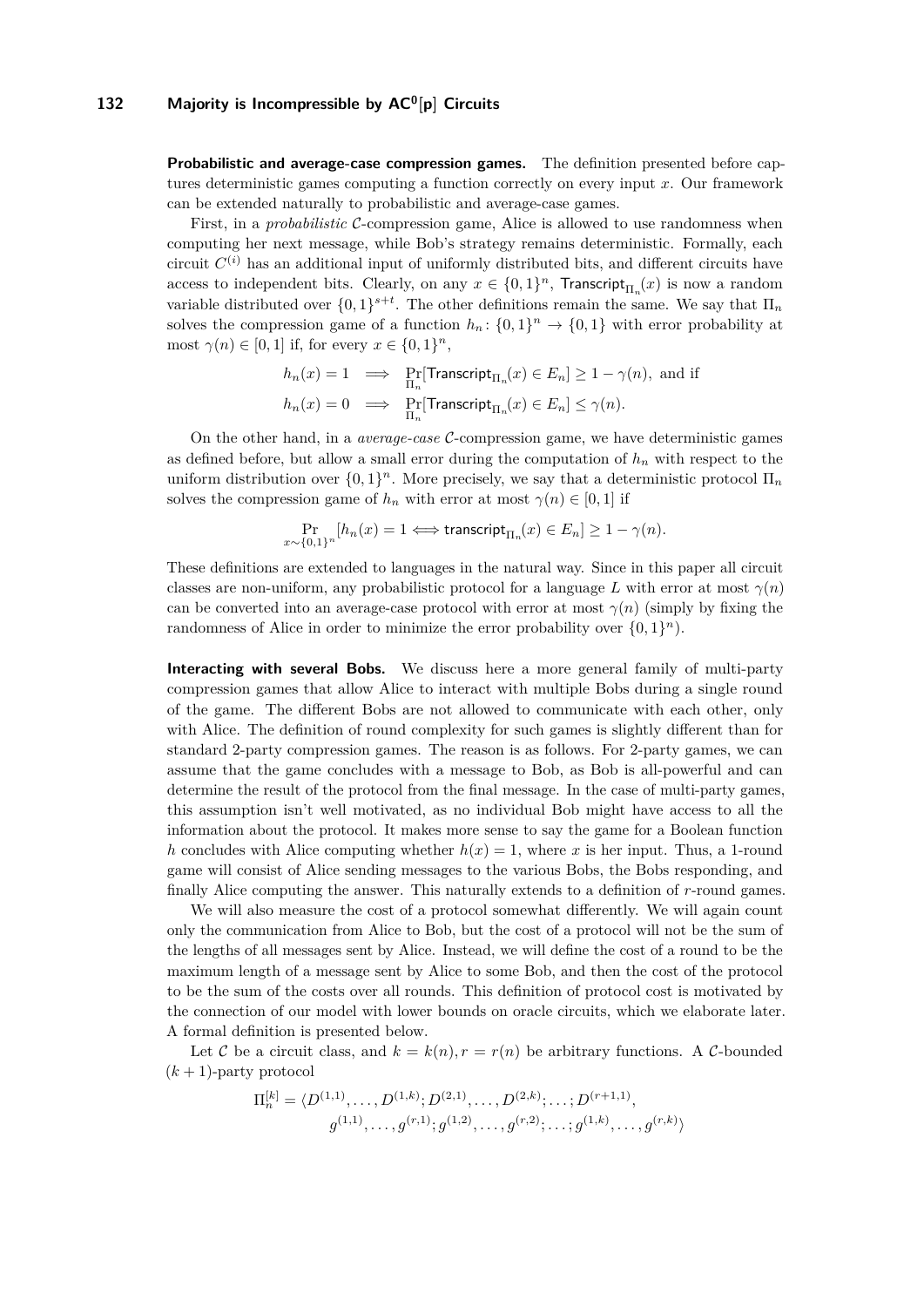with  $r$  rounds consists of a sequence of  $C$ -circuits for Alice, and strategies for each  $Bob_i$ , given by  $g^{(1,i)} \dots g^{(r,i)}$ . We associate to every *k*-party protocol  $\Pi_n^{[k]}$  its signature signature  $(\Pi_n^{[k]}) =$  $(n, s_1, t_1, \ldots, s_r, t_r)$ , where for each  $j \in [r], i \in [k], s_j$  is the maximum length of a message sent by Alice to any  $Bob_i$  during the *j*-th round, and  $t_j$  is the maximum length of a message sent by any Bob<sub>i</sub> to Alice during the *j*-th round. For every  $i \in [r], j \in [k], D^{(i,j)}$  maps the sequence of the input *x*, all messages sent to Alice before the *i*-th round and all of Alice's messages before the *i*-th round to Alice's message in the *j*-th round to Bob<sub>*j*</sub>.  $D^{(r+1,1)}$ maps the sequence of *x* and all messages sent during the protocol to a single bit. For every  $i \in [r], j \in [k], g^{(i,j)}$  maps the sequence of all Alice's messages to Bob<sub>j</sub> from the first to the *i*-th round to  $Bob_j$ 's message to Alice in the *i*-th round. We say that  $\Pi_n^{[k]}$  solves the compression game for a function  $h_n$  on *n* bits if  $D^{(r+1,1)}$  outputs 1 on *x* if and only if  $h_n(x) = 1.$ 

Finally, we let  $\text{cost}(\Pi_n^{[k]}) \stackrel{\text{def}}{=} s$ , where  $s = \sum_{i \in [r]} s_i$ . We assume for convenience that the number of parties is always limited by the size of the circuits used by Alice. These definitions extend to languages, probabilistic games, and average-case games in the natural way.

# <span id="page-9-0"></span>**3** The communication cost of AC<sup>0</sup>[p]-compression games

We start with a construction of single-round compression games for an arbitrary symmetric function.

<span id="page-9-1"></span>**Lemma 3.1.** Let  $f: \{0,1\}^n \to \{0,1\}$  be an arbitrary symmetric function. Then, for every  $1 \leq d(n) \leq \log n / \log \log n$ , the function f admits a single-round  $AC_d^0(\text{poly}(n))$ -compression *game with communication*

$$
c_d(n) = O\left((d-1)! \cdot n \cdot \left(\frac{\log \log n}{\log n}\right)^{d-1}\right).
$$

*In particular, for every fixed integer*  $d \geq 1$ *, we have*  $c_d(n) = O(n/(\log n)^{(d-1)-o(1)})$ .

**Proof.** Let *f* be a symmetric function that receives as input an *n*-bit string  $x \in \{0,1\}^{[n]}$ . We sketch the construction of depth-*d* circuits for the corresponding compression games. Observe that any integer  $n \in \mathbb{N}$  can be represented with at most  $\lceil \log(n+1) \rceil$  bits. For simplicity, we will approximate these values by log *n*. This will be compensated by the use of asymptotic notation in the final bounds.

Observe that for  $d = 1$  the result is obvious, since Alice can simply send x to Bob. For every  $d \geq 2$ , we design an  $AC_d^0(\text{poly}(n))$  circuit that, on a given input *x*, outputs  $m_d \stackrel{\text{def}}{=}$  $(d-2)! \cdot n \cdot (\log \log n)^{d-2} / (\log n)^{d-1}$  binary strings  $a_d^1, \ldots, a_d^{m_d}$  of size  $s_d \stackrel{\text{def}}{=} (d-1) \cdot \log \log n$ , which together encode the number of 1's in *x*. More precisely,  $|x|_1 = \sum_{i=1}^{m_d} \text{dec}(a_d^i)$ , where dec(*a*) denotes the integer encoded by the binary string *a*. Therefore, it is enough that Alice communicates in a single-round at most  $m_d \cdot s_d$  bits to Bob, which is then able to compute the original value  $f(x)$ . This last step relies on the assumption that  $f$  is a symmetric function.

First, we give a depth-2 circuit with these properties. Partition the *n* input bits into  $m_2 = n/\log n$  blocks of size  $t = \log n$ . In other words, let  $[n] = B_1 \dot{\cup} \dots \dot{\cup} B_{m_2}$ , where  $|B_i| = t$ . For each block  $B_i$ , there exists CNFs  $\phi_1^i, \ldots, \phi_{\log \log n}^i$  of size  $O(n)$  that compute the string  $a_2^i \in \{0,1\}^{\log \log n} = \{0,1\}^{s_2}$  corresponding to the number of 1's in  $x_{B_i} \in \{0,1\}^{B_i}$  (the projection of *x* to  $B_i$ ). A small formula of this form exists because the number of input bits is  $\log n$ . Together with the previous discussion, this completes the proof for  $d = 2$ .

Now fix an arbitrary  $d > 2$ . We will construct the corresponding  $AC_d^0$  circuit by induction. It will be clear from the description that its final size is a polynomial whose leading exponent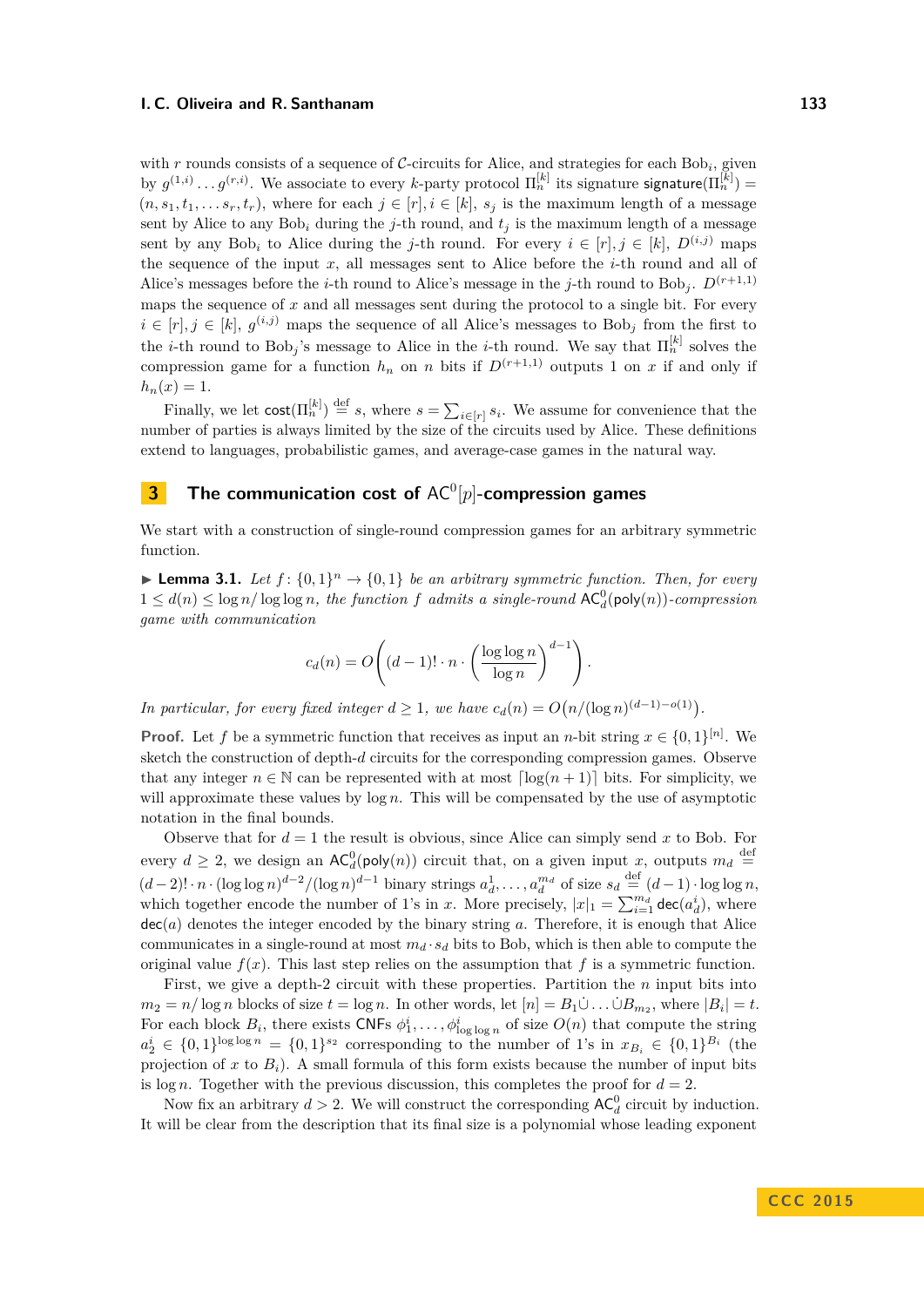does not depend on *d*. Assume that there is a depth  $d-1$  circuit *C* that outputs  $m_{d-1}$ strings  $a_{d-1}^1, \ldots, a_{d-1}^{m_{d-1}}$ , as described before, on any given input  $x \in \{0,1\}^n$ . Assume also that its top gates are AND gates. This is without loss of generality, given the argument we use below.

Recall that  $a_{d-1}^i \in \{0,1\}^{s_{d-1}}$ . We partition these strings into  $m_d$  sets, each containing  $t \stackrel{\text{def}}{=} m_{d-1}/m_d = \log n/((d-2) \cdot \log \log n) \ge 1$  strings, given our upper bound on *d*. More precisely, we have  $[m_{d-1}] = T_1 \dot{\cup} \dots \dot{\cup} T_{m_d}$ , where  $|T_i| = t$ . For convenience, let  $A_i = \{a_{d-1}^j \mid$ *j* ∈ *T<sub>i</sub>*</sub>}. For any  $a_{d-1}^j$ , we have  $\text{dec}(a_{d-1}^j)$  ≤  $2^{s_{d-1}}$  =  $(\log n)^{d-2}$ . Consequently,

$$
\sum_{j \in A_i} \deg(a_{d-1}^j) \le |A_i| \cdot (\log n)^{d-2} = t \cdot (\log n)^{d-2} \le (\log n)^{d-1}.
$$

In particular, this sum can be represented with  $s_d = (d-1) \cdot \log \log n$  bits. Observe that the strings in  $A_i$  have, together,  $t \cdot s_{d-1} = \log n$  bits. Therefore, there exists DNFs  $\psi_1^i, \ldots, \psi_{s_d}^i$ of size  $O(n)$  that compute the sum of the strings in  $A_i$ , which we represent as a string  $a_d^i \in \{0,1\}^{s_d}$ . Since this is the case for every  $i \in [m_d]$ , we obtain circuits  $\psi^i \circ C$  computing each string  $a_d^i$ . Finally, notice that the top three layers of  $\psi_j^i \circ C$  can be collapsed into a depth-2 circuit, which gives us an  $AC_d^0$  circuit for the same function. This completes the proof of Lemma [3.1.](#page-9-1)

Notice that this upper bound comes from a very restricted class of compression games, as there is no continuing interaction with Bob. A simpler and more efficient construction can be obtained for the MOD*<sup>q</sup>* functions, as for them there is no need to keep track of the exact number of 1s in the original input.

As observed by [\[13\]](#page-28-5), any compression game for Majority<sub>2n</sub> can be used to solve the compression game for Parity*n*, with some overhead. In general, the same argument provides the following connection, which implies that in order to prove lower bounds for Majority, it is sufficient to get lower bounds for MOD*q*.

<span id="page-10-0"></span>**• Proposition 3.2.** Let  $h: \{0,1\}^n \to \{0,1\}$  be an arbitrary symmetric function, C be a circuit *class, and*  $d \geq 1$ *. Assume that the*  $C_d(\text{poly}(n))$ *-compression game for* Majority<sub>n</sub> *can be solved with cost*  $c(n)$  *in*  $r(n)$  *rounds. Then the*  $C_{d+O(1)}(\text{poly}(n))$ *-compression game for h can be solved with cost*  $c_h(n) = O(c(2n) \cdot \log n)$  *in*  $r_h(n) = O(r(2n) \cdot \log n)$  *rounds.* 

**Proof.** Let  $\Pi_{2n}^{Maj}$  be a protocol for Majority<sub>2*n*</sub>. We sketch the construction of a protocol  $\Pi_n^h$ for *h*. The idea is to run  $\Pi_{2n}^{\text{Maj}}$  about log *n* times in order to obtain the hamming weight  $|x|_1$ of  $x \in \{0,1\}^n$ , the input given to Alice in the compression game for *h*.

In order to achieve this, Alice runs  $\Pi_{2n}^{\text{Maj}}$  on appropriate inputs of the form  $y = x1^k 0^{n-k} \in$  $\{0,1\}^{2n}$ , where a different *k* is used during each stage of  $\prod_{n=1}^{n}$ . Here a stage is simply a complete execution of  $\Pi_{2n}^{\text{Maj}}$ , and Alice performs a binary search with at most  $O(\log n)$  stages to obtain  $|x|_1$ . Although we have defined protocols with an implicit set E of accepting transcripts, observe that with an extra round we can ensure that Bob sends the correct output Majority<sub>2n</sub> $(y)$  to Alice.

Finally, it is enough to verify that each string *y* can be computed by constant-depth polynomial size circuits. However, since there are no more than  $O(\log n)$  stages, and since Bob sends one bit at each stage, each string  $y$  is a function of at most  $O(\log n)$  bits, and can certainly be computed by depth-two polynomial size circuits.

For our main theorem, we will need the following result, whose proof is discussed in more detail in Section [B.](#page-30-0)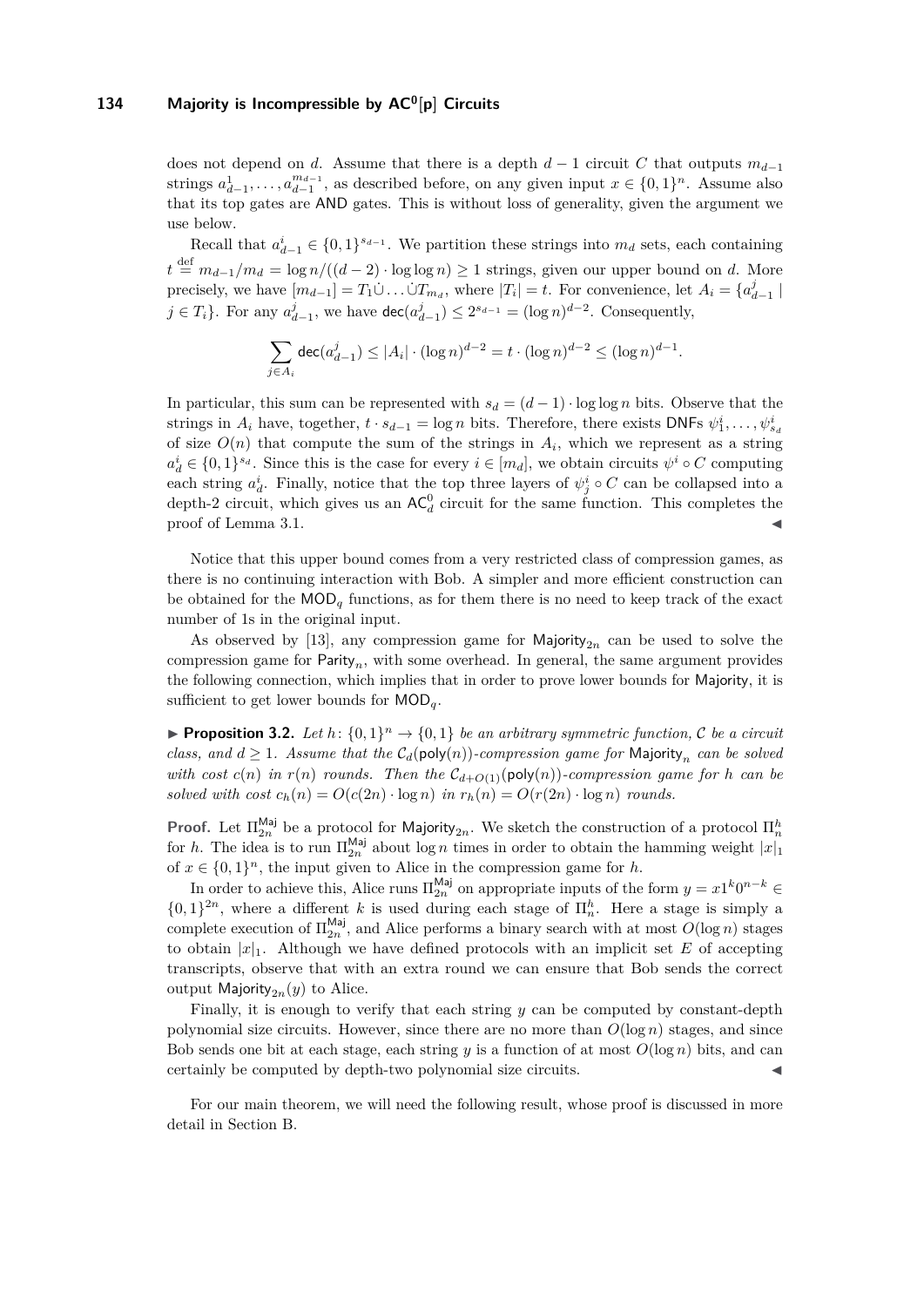<span id="page-11-1"></span>**Proposition 3.3** ([\[36,](#page-29-15) [40\]](#page-29-16), folklore). Let  $p, q \geq 2$  be distinct primes. There exist fixed *constants*  $\zeta > 0$  *and*  $n_0 \in \mathbb{N}$  *for which the following holds. For every*  $n \geq n_0$  *and*  $\varepsilon(n) \in$  $[2^{-n}, 1/10q]$ , any polynomial  $P \in \mathbb{F}_p[x_1, \ldots, x_n]$  that  $\varepsilon$ -approximates the MOD<sub> $q$ </sub><sup>n</sup> function with *respect to the uniform distribution has degree at least*  $\zeta \cdot \sqrt{n \cdot \log(1/\varepsilon)}$ .

Interestingly, our argument relies on a crucial way on the approximation of Boolean circuits by polynomials with exponentially small error. For convenience of the reader, we include the proof of the next result in Section [C.](#page-33-1)

<span id="page-11-2"></span>**Proposition 3.4** ([\[36,](#page-29-15) [40,](#page-29-16) [29\]](#page-29-19)). Let *p* be a fixed prime. There exists a constant  $\alpha =$  $\alpha(p) \in \mathbb{N}$  *such that, for every*  $\delta \in (0, 1/2)$  *and*  $d(n) \geq 1$ *, any*  $AC_d^0[p](s(n))$  *circuit C admits a*  $\delta$ *-error probabilistic polynomial*  $\mathbf{Q}(x_1, \ldots, x_n) \in \mathbb{F}_p[x_1, \ldots, x_n]$  *of degree at most*  $(\alpha \cdot \log s)^{d-1} \cdot \log(1/\delta)$ . In particular, it follows that for any distribution D over  $\{0,1\}^n$ , C is *δ*-approximated with respect to D by a polynomial of degree at most  $(α \cdot log s)^{d-1} \cdot log(1/δ)$ .

The next proposition is a minor extension of a result implicit in [\[13\]](#page-28-5). It allows us to transform an interactive compression protocol for a function into a certain Boolean circuit that computes the same function.

<span id="page-11-0"></span>**Proposition 3.5.** Let  $c: \mathbb{N} \to \mathbb{N}$  be a function such that  $c(n) \leq n$ ,  $s: \mathbb{N} \to \mathbb{N}$  be a function *with*  $s(n) = \Omega(n), \gamma: \mathbb{N} \to [0, 1/2),$  *L be a language, and C be a circuit class. If there exists an average-case*  $C_d(\text{poly}(n))$ *-compression game for L* with cost  $c(n)$  *and error probability*  $\gamma(n)$ with respect to the uniform distribution over  $\{0,1\}^n$ , then there exist circuits  $C_1, \ldots, C_T$ *from*  $C_{d+O(1)}(\text{poly}(n))$ *, where*  $T \leq 2^{c(n)}$ *, such that* 

$$
\Pr_{x \sim \{0,1\}^n} [L(x) \neq \bigvee_{i \in [T]} C_i(x)] \leq \gamma(n).
$$

*Furthermore, these circuits are disjoint:*  $C_i^{-1}(1) \cap C_j^{-1}(1) = \emptyset$  *for every pair*  $i, j \in [T]$  *with*  $i \neq j$ .

**Proof.** Let  $\Pi_n = \langle C^{(1)}, \ldots, C^{(r)}, f^{(1)}, \ldots, f^{(r-1)}, E_n \rangle$  be an average-case protocol for  $L_n$ with  $r(n)$  rounds and error probability  $\gamma(n)$ . Observe that  $\Pi_n$  solves the C-compression game of some function  $h_n: \{0,1\}^n \to \{0,1\}$ , and that  $h_n$  is  $\gamma(n)$ -close to  $L_n$ . Recall that  $\Pi_n$  has a signature signature( $\Pi_n$ ) = ( $n, s_1, t_1, \ldots, t_{r-1}, s_r$ ). For convenience, let  $t \stackrel{\text{def}}{=} \sum_{i \in [r-1]} t_i$ , and  $s \stackrel{\text{def}}{=} c(n) = \sum_{i \in [r]} s_i.$ 

Given a string  $w \in \{0,1\}^{s+t}$ , we write  $w = (w^{(A,1)}, w^{(B,1)}, \ldots, w^{(B,r-1)}, w^{(A,r)})$  as a concatenation of strings whose sizes respect the signature of  $\Pi_n$ . In other words,  $|w^{(A,i)}| = s_i$ and  $|w^{(B,j)}| = t_i$ , for all  $i \in [r]$  and  $j \in [r-1]$ . We say that *w* is Alice-consistent on an input *x* if, for every  $i \in [r]$ ,  $w^{(A,i)} = C^{(i)}(x, w^{(A,1)}, w^{(B,1)}, \ldots, w^{(B,i-1)})$ . On the other hand, we say that *w* is Bob-consistent if, for every  $j \in [r-1]$ ,  $w^{(B,j)} = f^{(j)}(w^{(A,1)}, \ldots, w^{(A,j-1)})$ . Observe that whether a string *w* is Bob-consistent or not does not depend on *x*. Let  $B_n \subseteq \{0,1\}^{t+s}$ denote the set of Bob-consistent strings. For convenience, set  $W_n \stackrel{\text{def}}{=} E_n \cap B_n$ .

We claim that  $h(x) = 1$  if and only if there exists a string  $w \in W_n$  that is Alice-consistent on *x*. One direction is clear, since if  $h(x) = 1$  then transcript<sub> $\Pi_n$ </sub> $(x) \in E_n$ , and this string is both Bob-consistent and Alice-consistent on *x*. On the other hand, assume there exists  $w \in \{0,1\}^{s+t}$  that is Bob-consistent and Alice-consistent on *x*. An easy induction on the number of rounds of the protocol shows that  $w = \text{transcript}_{\Pi_n}(x)$ . Furthermore, if  $w \in W_n$ then  $w \in E_n$ , and it must be the case that  $h(x) = 1$ , since  $\Pi_n$  is a protocol for  $h_n$ . Observe that this argument also shows that if  $h(x) = 1$  then there is a unique  $w \in W_n$  that serves as a certificate for *x*.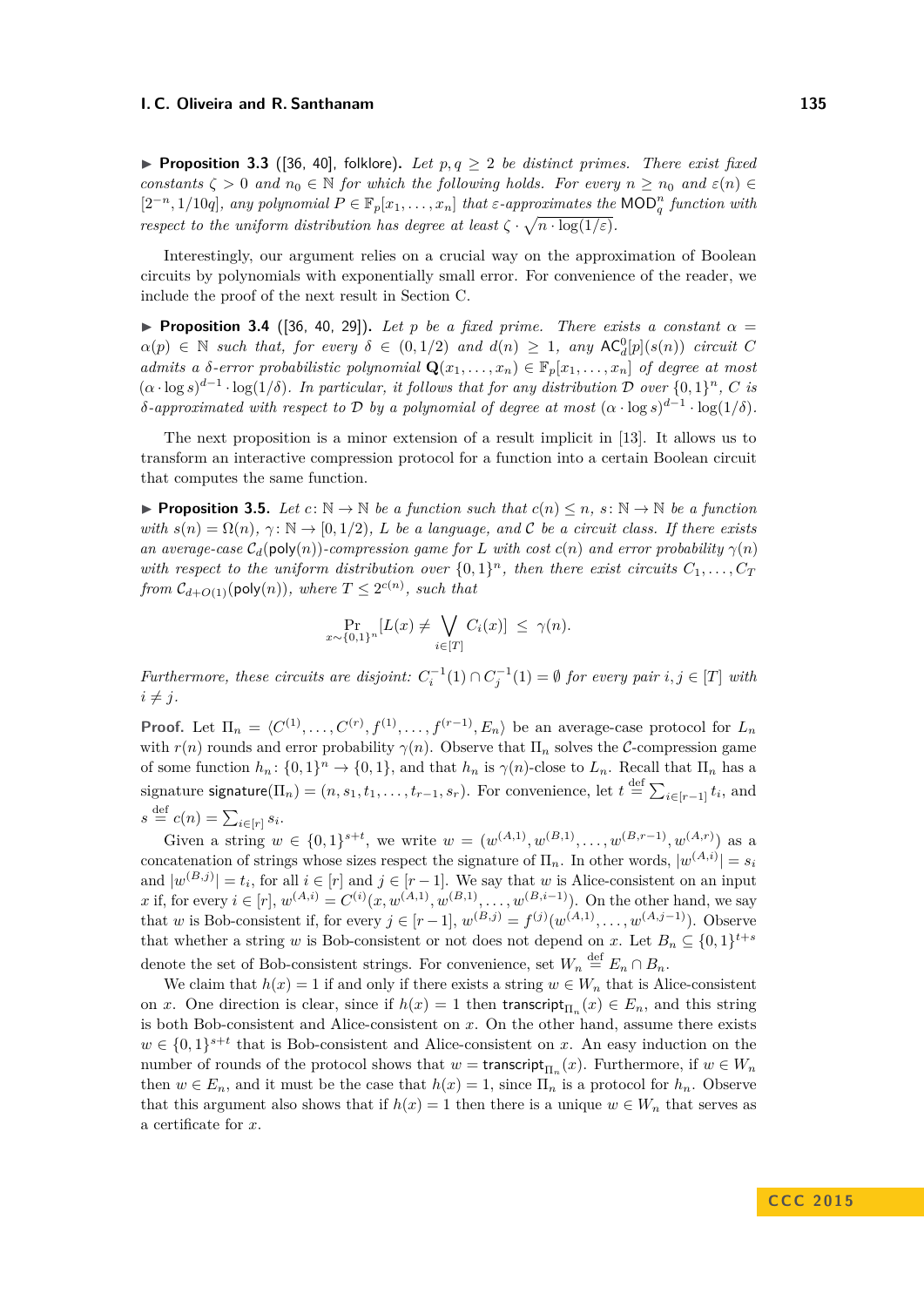Notice that there are at most  $2^{c(n)}$  Bob-consistent strings. This is because for every string  $w^A = (w^{(A,1)}, w^{(A,2)}, \dots, w^{(A,r)}) \in \{0,1\}^s$ , there exists a unique completion of  $w^A$  by a string  $w \in \{0,1\}^{s+t}$  that is Bob-consistent. In particular,  $|W_n| \leq 2^{c(n)}$ .

For every fixed  $w \in W_n$ , we claim that there exists a circuit  $C_w(x)$  from  $C_{d+O(1)}(\text{poly}(n))$ that checks if *w* is Alice-consistent on *x*. Recall that for every  $i \in [r]$ ,  $C^{(i)}$  is a circuit from  $C_d(\text{poly}(n))$ . Therefore, we can check in parallel whether

$$
w^{(A,i)} = C^{(i)}(w^{(A,1)}, w^{(B,1)}, \dots, w^{(B,i-1)})
$$

for all  $i \in [r]$  using just a constant number of additional layers, since we assume throughout that  $\mathcal C$  has unbounded fan-in AND and OR gates. which proves the claim. It follows that

$$
h(x) = \bigvee_{w \in W_n} C_w(x),
$$

for every  $x \in \{0,1\}^n$ . In addition,  $C_{w_1}$  and  $C_{w_2}$  are disjoint whenever  $w_1 \neq w_2$ , since exactly one  $w \in W_n$  is Alice-consistent on *x*. Finally, recall that  $h_n$  is  $\gamma(n)$ -close to  $L_n$ , which completes the proof of Proposition [3.5.](#page-11-0)

Proposition [3.5](#page-11-0) implies that in order to prove communication lower bounds for interactive compression games, it is enough to prove circuit lower bounds of a particular form. We obtain the following result.

<span id="page-12-1"></span>**Lemma 3.6.** *Let p and q be distinct primes,*  $\gamma : \mathbb{N} \to (0,1)$  *be an arbitrary function,*  $k \in \mathbb{N}$ *, and*  $d = d(n) \in \mathbb{N}$ *. Assume that* 

$$
\Pr_{x \sim \{0,1\}^n}[\text{MOD}_q^n(x) \neq \bigvee_{i \in [T(n)]} C_i(x)] \leq \gamma(n),
$$

where each  $C_i$  is computed by an  $AC_d^0[p](n^k)$  circuit, and  $C_i$  and  $C_j$  are disjoint whenever  $i \neq j$ *. Then, the following holds.* 

(i)  $\log T(n) \ge \sqrt{n}/(\log n)^{d+O(1)}$  *if*  $\gamma(n) \le 1/20q$ ;

(ii)  $\log T(n) \geq n/(\log n)^{2d+O(1)}$  *in the case of an exact compression game* (*i.e.*,  $\gamma = 0$ )*.* 

**Proof.** We employ the polynomial approximation method, i.e., we show that if  $\text{MOD}_q^n$  admits a circuit of this form, then it can be approximated by a polynomial *Q* whose degree is upper bounded by a function depending on *T*. We then invoke Proposition [3.3](#page-11-1) in order to obtain a lower bound on *T*. More details follow.

First, Proposition [3.4](#page-11-2) guarantees that for any  $\delta > 0$ , each circuit  $C_i$  can be  $\delta$ -approximated under the uniform distribution by a polynomial  $Q_i \in \mathbb{F}_p[x_1, \ldots, x_n]$  of degree at most  $(\ell \cdot \log n)^d \cdot \log(1/\delta)$ , where  $\ell$  is a fixed positive constant. We let  $\delta \stackrel{\text{def}}{=} \varepsilon/T$ , where  $\varepsilon = \varepsilon(n)$ will be set conveniently later in the proof. Now let

$$
Q(x) \stackrel{\text{def}}{=} \sum_{i \in [T]} Q_i(x).
$$

We claim that  $Q \in \mathbb{F}_p[x_1, \ldots, x_n]$  is a polynomial that  $(\varepsilon + \gamma)$ -approximates  $\mathsf{MOD}_q^n$  under the uniform distribution. Clearly,

<span id="page-12-0"></span>
$$
\Pr_{x \sim \{0,1\}^n}[\text{MOD}_q^n(x) \neq Q(x)] \leq \Pr\left[\text{MOD}_q^n(x) \neq \bigvee_{i \in [T(n)]} C_i(x)\right] + \Pr\left[\bigvee_{i \in [T(n)]} C_i(x) \neq Q(x)\right]
$$

$$
\leq \gamma + \left(1 - \Pr\left[\bigvee_{i \in [T(n)]} C_i(x) = Q(x)\right]\right).
$$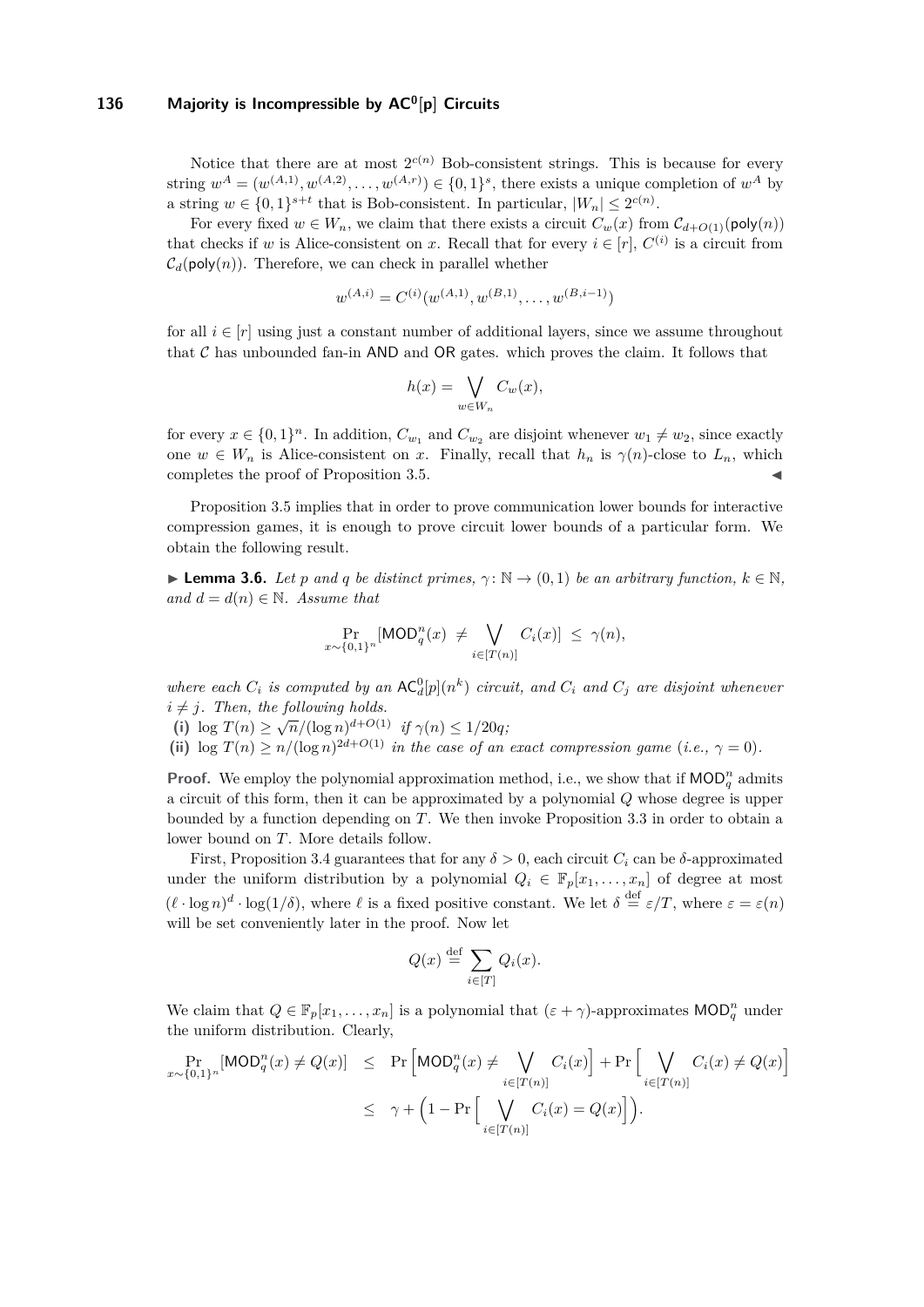For each  $i \in [T]$ , let  $S_i \stackrel{\text{def}}{=} \{x \in \{0,1\}^n \mid Q_i(x) \neq C_i(x)\}$  be the set of bad inputs for  $Q_i$ , and set  $S \stackrel{\text{def}}{=} \bigcup_{i \in [T]} S_i$ . In order to complete the proof of our claim, we argue next that for every  $y \notin S$ ,  $Q(y) = \bigvee_{i \in [T(n)]} C_i(y)$ .

First, if  $\bigvee_{i \in [T(n)]} C_i(y) = 0$ , then  $Q_i(y) = 0$  for every  $i \in [T]$ , and we get  $Q(y) = 0$ . On the other hand, if  $\bigvee_{i \in [T(n)]} C_i(y) = 1$ , using the disjointness assumption for the family of circuits, it follows that there is exactly one circuit with  $C_i(y) = 1$ . Since  $y \notin S$ , we get that  $Q_i(y) = 1$ , while  $Q_i(y) = 0$  for every  $j \neq i$ . Consequently, we have  $Q(y) = 1$ . (Observe that the extra assumption over the family of circuits is crucial for this case, since the original circuits produce Boolean values, while *Q* is an F*p*-polynomial.) Overall, it follows that  $\Pr[\bigvee_{i \in [T(n)]} C_i(x) = Q(x)] \ge (2^n - |S|) \cdot 2^{-n} \ge 1 - T \cdot \delta = 1 - \varepsilon$ , which establishes our initial claim.

Therefore, for every  $\varepsilon(n) > 0$ , there exists a polynomial  $Q \in \mathbb{F}_p[x_1, \ldots, x_n]$  that  $(\varepsilon + \gamma)$ approximates the  $\text{MOD}_q^n$  function over the uniform distribution, where

$$
\deg(Q) \le ((\ell \cdot \log n)^d \cdot \log(1/\delta)) \le (\ell \cdot \log n)^d \cdot (\log T + \log(1/\varepsilon)). \tag{1}
$$

On the other hand, we obtain from Proposition [3.3](#page-11-1) that for every  $\varepsilon(n) \in [2^{-n}, 1/10q]$ , and every large enough *n*,

<span id="page-13-0"></span>
$$
\zeta \cdot \sqrt{n \cdot \log(1/(\varepsilon + \gamma))} \leq \deg(Q). \tag{2}
$$

Our result follows by combining Equations [1](#page-12-0) and [2.](#page-13-0) Observe that we are free to set  $\varepsilon(n)$ in order to maximize our lower bound on *T*, depending on the value of  $\gamma$ . If  $0 < \gamma \leq 1/20q$ , the first case of Lemma [3.6](#page-12-1) follows if we let  $\varepsilon = 1/20q$ . On the other hand, when  $\gamma = 0$ , we get that

$$
\log T(n) \geq \frac{\zeta \cdot \sqrt{n \cdot \log(1/\varepsilon)} - \log(1/\varepsilon) \cdot (\ell \cdot \log n)^d}{(\ell \cdot \log n)^d},
$$

and the second case of Lemma [3.6](#page-12-1) now follows by setting  $\varepsilon = \exp(-\Theta(n/\log^{2d} n)).$ 

We are now ready to prove an essentially optimal communication lower bound for  $AC_d^0[p]$ compression games for Majority.

<span id="page-13-1"></span>**► Theorem 3.7.** Let *p* be a prime number. There exists a constant  $c \in \mathbb{N}$  such that, for any  $d \in \mathbb{N}$ , and every  $n \in \mathbb{N}$  sufficiently large, the following holds.

- (i)  $Any AC<sub>a</sub><sup>0</sup>[p]$ -compression game for Majority<sub>n</sub> (with any number of rounds) has communi*cation cost at least*  $n/(\log n)^{2d+c}$ .
- (ii) There exists a single-round  $AC_d^0$ -compression game for Majority<sub>n</sub> with communication *cost at most*  $n/(\log n)^{d-c}$ .

**Proof.** The lower bound follows immediately from Proposition [3.2,](#page-10-0) Proposition [3.5,](#page-11-0) and Lemma [3.6](#page-12-1)  $(ii)$ . The upper bound is given by Lemma [3.1.](#page-9-1)

For randomized compression games, we are able to generalize the lower bound for singleround protocols obtained by Chattopadhyay and Santhanam [\[13\]](#page-28-5) to protocols with any number of rounds.

<span id="page-13-2"></span>▶ **Theorem 3.8.** *Let p and q be distinct primes. There exists a constant*  $c \in \mathbb{N}$  *such that,*  $for any d \in \mathbb{N}$ , and  $n \in \mathbb{N}$  sufficiently large, every randomized  $AC_d^0[p]$ -compression game for MOD*<sup>n</sup> <sup>q</sup> with any number of rounds and error at most* 1*/*3 *has communication cost at least*  $\sqrt{n}/(\log n)^{d+c}$ .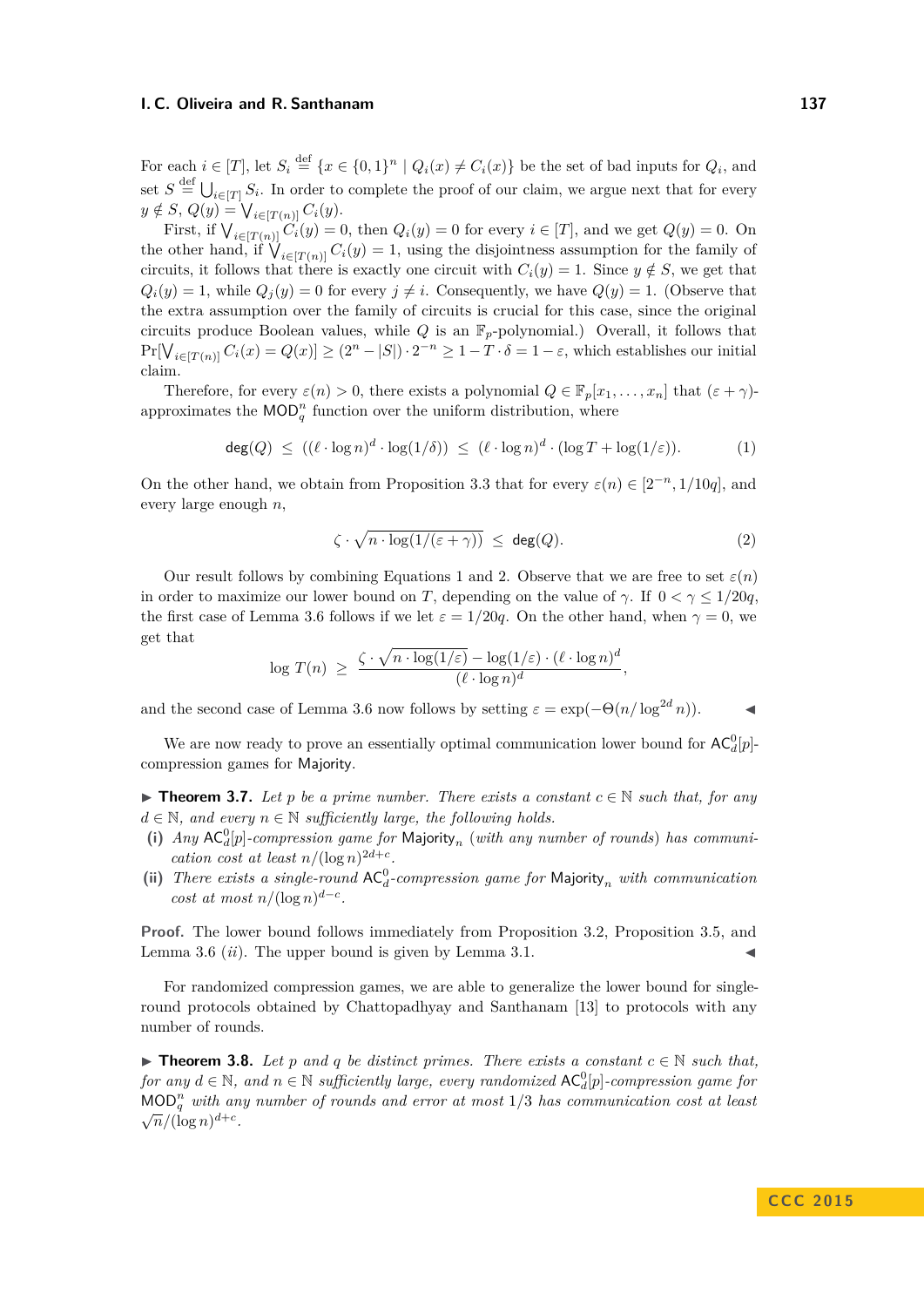**Proof.** If there exists a randomized compression protocol with these properties, we can boost its success probability to 1−1*/*20*q* on every input by repeating it a constant number of times, and applying a majority vote. Observe that the communication increases by a constant factor only, and that the majority vote can be computed efficiently, as it is over a constant number of bits. Since any randomized protocol with this success probability provides an average-case protocol that is correct on at least a  $(1 - 1/20q)$ -fraction of the inputs under the uniform distribution, the result follows from Proposition [3.5](#page-11-0) and Lemma [3.6](#page-12-1)  $(i)$ .

We stress that the results in Theorems [3.7](#page-13-1) and [3.8](#page-13-2) hold both for Majority and MOD*q*, but we restricted each statement to a particular function for simplicity. In order to see this, first notice that the proof of Theorem [3.7](#page-13-1) includes the argument for MOD*q*. On the other hand, in order to extend Theorem [3.8](#page-13-2) to Majority, we can employ a reduction through Proposition [3.2.](#page-10-0) A subtle point is that for probabilistic protocols one has to make sure that the final error probability after the reduction is bounded. However, this can be achieved during the proof by boosting the correctness probability of the initial protocol for Majority via repetition.

The proof of Theorem [3.7](#page-13-1) can be generalized to an essentially optimal bound for  $AC_d^0[p](s(n))$ -compression games computing  $MOD_q^n$ . The argument implies that this function has communication cost  $n/(\log s)^{\Theta(d)}$ . Observe that the original circuit size lower bounds obtained by Razborov [\[36\]](#page-29-15) and Smolensky [\[40\]](#page-29-16) follows from the analysis of communication protocols for Majority and MOD*<sup>q</sup>* with constant communication cost. Interestingly, the polynomial method interpolates between essentially optimal communication lower bounds and circuit size lower bounds when applied with exponentially small error and constant error, respectively.

### <span id="page-14-0"></span>**4 Multiparty Interactive Compression**

# **4.1 The communication cost of** *k***-party** AC<sup>0</sup> [*p*]**-compression games**

We will prove in this section that Majority<sub>n</sub> requires  $\tilde{\Omega}(n^{1/2r})$  communication in the  $(k+1)$ party *r*-round  $AC^0[p]$ -compression game, for any  $k = poly(n)$ . Put another way, although Alice is allowed to send roughly  $n^{1/2r}$  bits to each individual Bob, even if  $n^{100}$  such parties are present, she will not be able to combine their answers in order to compute Majority*n*.

We start with the following upper bound, which can be seen as the corresponding analogue of Lemma [3.1.](#page-9-1)

<span id="page-14-1"></span>**Example 1.1.** Let  $f: \{0,1\}^n \to \{0,1\}$  be an arbitrary symmetric function, and p be any *prime. For any*  $r \in \mathbb{N}$ ,  $f$  *admits an*  $(\lceil n^{1/r} \rceil + 1)$ *-party r-round* AC<sup>0</sup>*-compression game with*  $cost$   $O(rn^{1/r} \log(n)).$ 

**Proof.** We set up some notation first. Given *n* and *r*, let  $T_{n,r}$  be the complete  $\lceil n^{1/r} \rceil$ -ary tree of depth *r*. We assume the leaves of  $T_{n,r}$  to be ordered from left to right. Given an input *x* of length *n*, label the leaves of  $T_{n,r}$  with bits of *x* in the natural way: the leftmost leaf is labelled with the first bit of x, the second to leftmost with the second bit, etc. Note that some leaves may remain unlabelled in this process.

Let  $V_d$  be the set of nodes at depth *d* in this tree, where  $0 \leq d \leq r$ . The protocol will proceed with Alice iteratively labelling nodes in the tree with numbers in [*n*], each node being labelled with the sum of all the leaves in the subtree rooted at the node. Any unlabelled leaf is assumed to have label 0. After round *i*, where  $0 \le i \le r$ , all nodes at depth  $r - i$  or greater will be labelled. Once the root is labelled, Alice can compute  $f(x)$  by herself, as  $f(x)$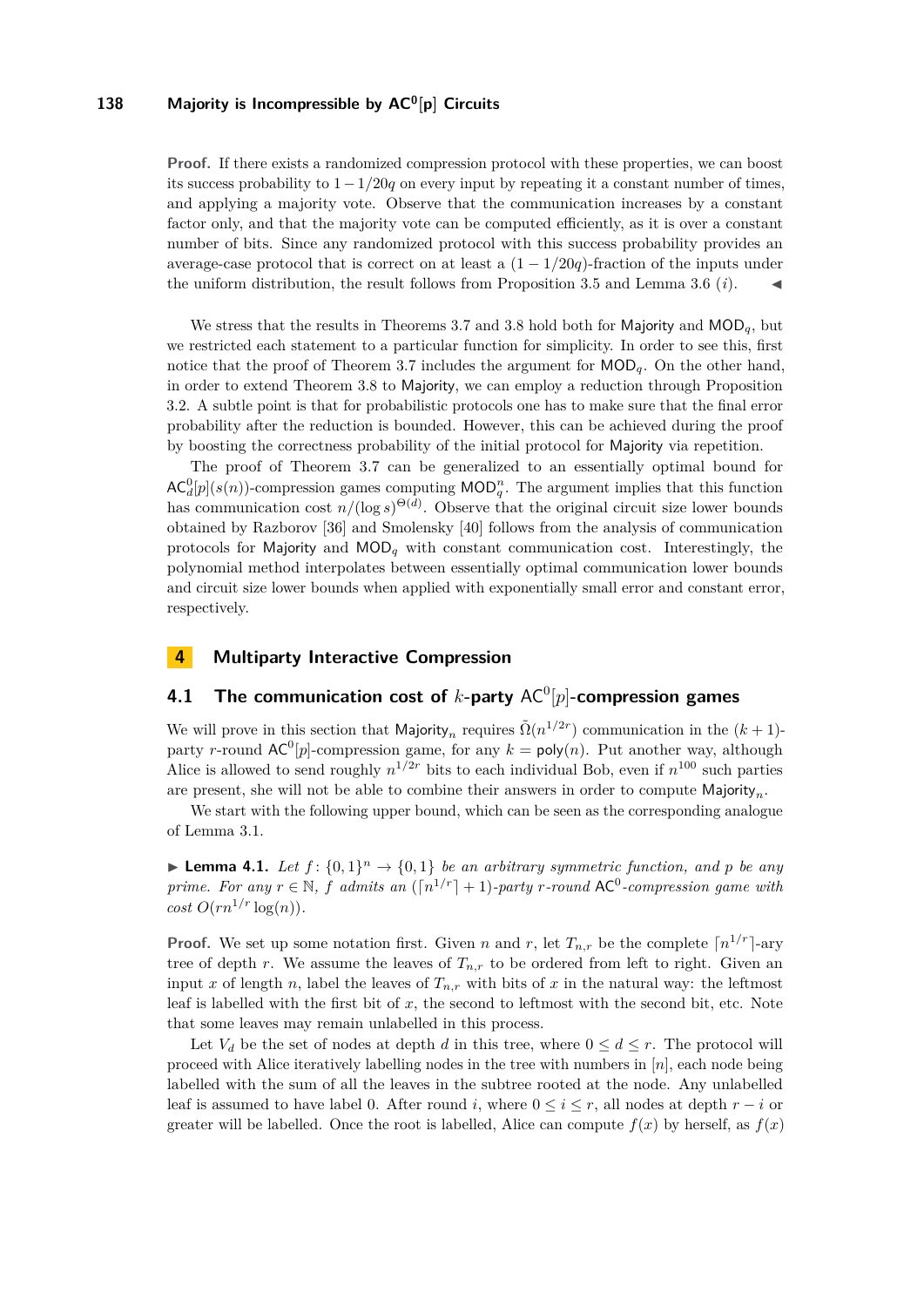is purely a function of the label at the root (which is the weight of the input  $x$ ), and any function of  $O(\log n)$  bits can be computed in  $AC_2^0$ .

We assume inductively that after round *i*, all nodes at depth  $r - i$  or greater have been labelled. The base case  $i = 0$  clearly holds, as Alice can label the leaves herself. Assume that the inductive hypothesis holds after round *i*, where  $0 \leq i \leq r$ . We show it holds after round *i* + 1. In round *i* + 1, Alice arbitrarily associates a unique Bob with each node  $v \in V_{r-i-1}$ . This can be done as long as the number of parties is greater than  $\lceil n^{1/r} \rceil$ , as assumed. We denote the Bob associated with *v* by  $Bob(v)$ . For each *v*, Alice sends to  $Bob(v)$  the sequence of labels of the children of  $v$ . Note that by the inductive assumption, the children of  $v$  have already been labelled. For each  $v$ ,  $Bob(v)$  responds with the sum of all the integer labels sent by Alice to  $Bob(v)$  in the  $(i + 1)$ -th round.

This is clearly a correct protocol. In any one round, Alice sends at most  $\lceil n^{1/r} \rceil \cdot \lceil \log(n+1) \rceil$ bits to any Bob, as the number of children of any node in the tree is at most  $\lceil n^{1/r} \rceil$ , and each labelled node has a label in [*n*]. Thus, the cost of the protocol is  $O(rn^{1/r} \log n)$ , as  $claimed.$ 

Our lower bound is also based on algebraic arguments, but it employs a slightly different approach to that in the previous section. In particular, it does not rely on Proposition [3.5.](#page-11-0) We will need the following result.

<span id="page-15-1"></span>▶ **Proposition 4.2** ([\[36\]](#page-29-15)). Let *p* be a fixed prime, and  $P(x_1, \ldots, x_n) \in \mathbb{F}_n[x_1, \ldots, x_n]$  be a *degree-` polynomial. Then,*

$$
\Pr_{x \sim \{0,1\}^n}[\text{Majority}_n(x) = P(x)] \le 1/2 + O(\ell/\sqrt{n}).
$$

The next lemma allows us to construct low-degree probabilistic polynomials from multiparty compression games.

<span id="page-15-0"></span>**Example 1.3.** Let  $\Phi_n^{[k]}$  be a randomized  $(k+1)$ -party *r*-round  $AC_d^0[p](\text{poly}(n))$ -compression *protocol with signature*  $(n, s_1, t_1, \ldots, s_r, t_r)$  *computing a Boolean function*  $h: \{0, 1\}^n \to \{0, 1\}$ *with error*  $\gamma$ *, where*  $s_i \leq n$  *for each*  $i \in [r]$ *, and*  $r \in \mathbb{N}$ *. Then, for every*  $\delta > 0$ *, h admits a*  $(\gamma + \delta)$ -error probabilistic polynomial over  $\mathbb{F}_p$  with degree  $O((\sum_{i \in [r]} s_i)^r \cdot ((\log n)^{d+r})$  $(\log 1/\delta)$ <sup>*r*+1</sup>).

**Proof.** We start with a proof of the lemma for  $r = 1$  and deterministic protocols that are always correct, then observe that the same proof can be generalized to randomized *r*-round protocols.

Suppose  $\Phi_n^{[k]}$  is a  $(k+1)$ -party 1-round  $AC_d^0[p](\text{poly}(n))$ -compression protocol with signature  $(n, s_1, t_1)$  for a Boolean function *h* on inputs *x* of *n* bits. For each  $i \in [k]$ , let  $a_1^i \ldots a_{n_i}^i$ be the message bits sent by Alice to Bob<sub>i</sub> in the first round, and let  $b_1^i \dots b_{m_i}^i$  be Bob<sub>i</sub>'s response. Let *a* be the bit output by Alice at the conclusion of the protocol. By the definition of signature, we have that for each  $i \in [k]$ ,  $n_i \leq s_1$  and  $m_i \leq t_1$ . We also have that  $a = 1$  if and only if  $h(x) = 1$ .

Each of the message bits sent by Alice in the first round is a function of *x*, and since Alice is  $AC_d^0[p](\text{poly}(n))$ -bounded, we can use Proposition [3.4](#page-11-2) to obtain  $\varepsilon$ -error probabilistic polynomials  $P_j^i \in \mathbb{F}_p[x_1, \ldots, x_n]$ , where  $i \in [k], j \in [n_i]$ , for each of these message bits. The degree of each polynomial is at most  $d_1 = O((\log n)^{d-1} \cdot \log 1/\varepsilon)$ , where  $\varepsilon > 0$  is a parameter to be determined later. Since each message bit of each  $Bob<sub>i</sub>$  is a function of the message bits sent by Alice to Bob<sub>i</sub>, we can express each bit  $b_j^i$  of Bob<sub>i</sub> as an *exact* polynomial  $Q_j^i$  in the message bits of Alice. Notice that each such polynomial has degree at most *s*1. Now,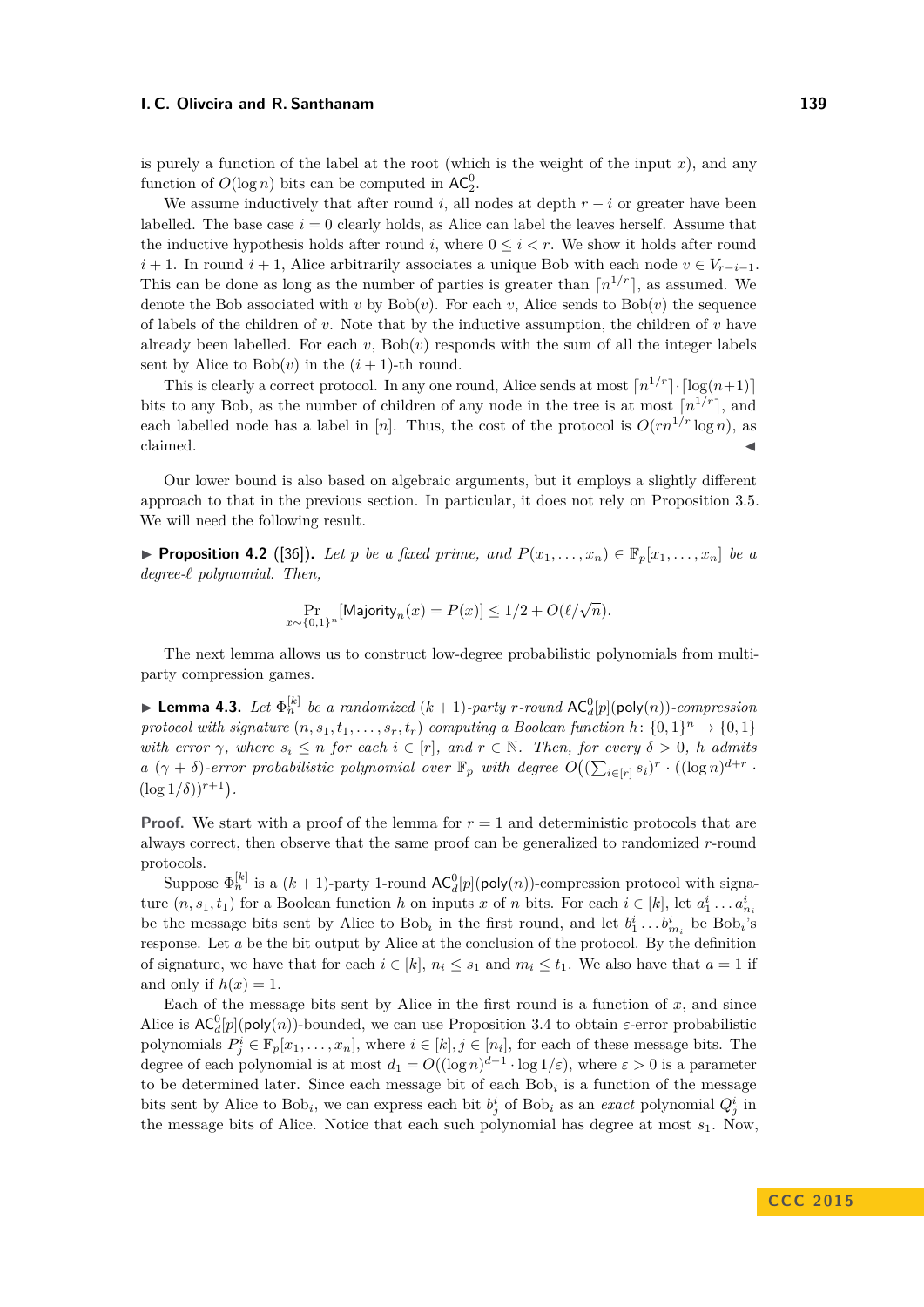again by Proposition [3.4,](#page-11-2) there is an *ε*-error probabilistic polynomial *P* of degree at most  $d_2 = O((\log n)^{d-1} \cdot \log 1/\varepsilon)$  for *a* as a function of *x*, the message bits sent by Alice in the first round, and the message bits sent by each Bob in the first round.

If we set  $\varepsilon = \delta/(s_1 \cdot k + 1)$ , by using the union bound, we have that

$$
P' \stackrel{\text{def}}{=} P(x, P_1^1(x), \dots, P_{n_k}^k(x), Q_1^1(P_1^1(x), \dots, P_{n_1}^1(x)), \dots, Q_{m_k}^k(P_1^k(x), \dots, P_{n_k}^k(x)))
$$

is a  $\delta$ -error probabilistic polynomial for h as a function of x. The degree of  $P'$  is at most  $d_1 \cdot s_1 \cdot d_2 = O(s_1 \cdot ((\log n)^d \cdot \log 1/\delta)^2)$ , where we have used that  $\log 1/\varepsilon = O(\log n \cdot \log 1/\delta)$ due to the upper bound on  $s_1$  and  $k \leq poly(n)$ . This completes the proof for (deterministic) single-round protocols.

The proof for deterministic protocols with  $r \geq 2$  rounds is by induction on the number of rounds. Let  $\Phi_n^{[k]}$  be a  $(k+1)$ -party *r*-round  $AC_d^0[p](\text{poly}(n))$ -compression protocol with signature  $(n, s_1, t_1, \ldots, s_r, t_r)$  for a Boolean function *h*. Observe that during the last round of the protocol, each Bob<sub></sub><sup>*i*</sup> receives a message containing at most  $s \stackrel{\text{def}}{=} \sum_{i \in [r]} s_i$  bits (recall that  $Bob_\ell$  has access to the messages he received from Alice in previous rounds, and to no other message). We can view each bit  $a_j^{\ell}$  of each such message as a Boolean function computed by a  $(k + 1)$ -party  $(r - 1)$ -round protocol, where  $\ell \in [k]$ , and  $j \leq s$ . It follows from the induction hypothesis that there is a probabilistic polynomial  $P_j^{\ell} \in \mathbb{F}_p[z_1,\ldots,z_{s'}]$  for an appropriate  $s' \leq s$  of degree at most

$$
d_1 \le O\big(s^{r-1} \cdot ((\log n)^{d+(r-1)} \cdot (\log 1/\varepsilon))^r\big)
$$

that  $\varepsilon$ -approximates  $a_j^{\ell}$ , where  $\varepsilon > 0$  will be set conveniently later in the proof.<sup>[2](#page-16-0)</sup> Further, during the last round of the protocol, each bit  $b_j^{\ell}$  sent by  $Bob_{\ell}$  can be computed exactly by a (deterministic) polynomial  $Q_j^{\ell}$  of degree at most *s*. Finally, the last bit output by Alice during the execution of  $\Phi_n^{[k]}$  is computed by an  $AC_d^0[p]$  circuit over polynomially many input bits. According to Proposition [3.4,](#page-11-2) it can be *ε*-approximated by a probabilistic polynomial  $P \in \mathbb{F}_p[y_1,\ldots,y_{\text{poly}(n)}]$  of degree  $d_2 \leq O((\log n)^{d-1} \cdot \log 1/\varepsilon)$ .

We now compose these polynomials appropriately, similarly to the base case, in order to obtain a probabilistic polynomial  $P' \in \mathbb{F}_p[x_1, \ldots, x_n]$  that approximates the original Boolean function *h* compressed by  $\Phi_n^{[k]}$ . If we set  $\varepsilon \stackrel{\text{def}}{=} \delta/(sk+1) = \delta/\text{poly}(n)$ , we get via an union bound that  $P'$  is a probabilistic polynomial that  $\delta$ -approximates  $h$ . Finally, the degree of  $P'$ is upper bounded by

$$
d_1 \cdot s \cdot d_2 \leq O(s^{r-1} \cdot ((\log n)^{d+(r-1)} \cdot (\log 1/\varepsilon))^r \cdot s \cdot (\log n)^{d-1} \cdot \log 1/\varepsilon)
$$
  
\n
$$
\leq O(s^r \cdot ((\log n)^{d+r} \cdot (\log 1/\delta))^r \cdot (\log n)^d \cdot \log 1/\delta)
$$
  
\n
$$
\leq O((\Sigma_{i \in [r]} s_i)^r \cdot ((\log n)^{d+r} \cdot (\log 1/\delta))^{r+1}),
$$

which completes the induction step.

It remains to handle the case of randomized protocols. Observe that for every fixed setting of the randomness of Alice, we obtain a multiparty compression protocol computing some Boolean function  $h_r$ . We can apply the procedure described above to get a probabilistic polynomial  $P_r \in \mathbb{F}_p[x_1, \ldots, x_n]$  that agrees with  $h_r$  on every input  $x \in \{0, 1\}^n$  except with probability  $\delta$ . Since over the choice of *r* we know that  $h(x) = h_r(x)$  except with probability *γ*, we can obtain from the family of distributions *P<sup>r</sup>* a single distribution over polynomials of

<span id="page-16-0"></span><sup>2</sup> Our abuse of the asymptotic notation in this inductive proof is harmless, as we are proving the result for a fixed number of rounds only.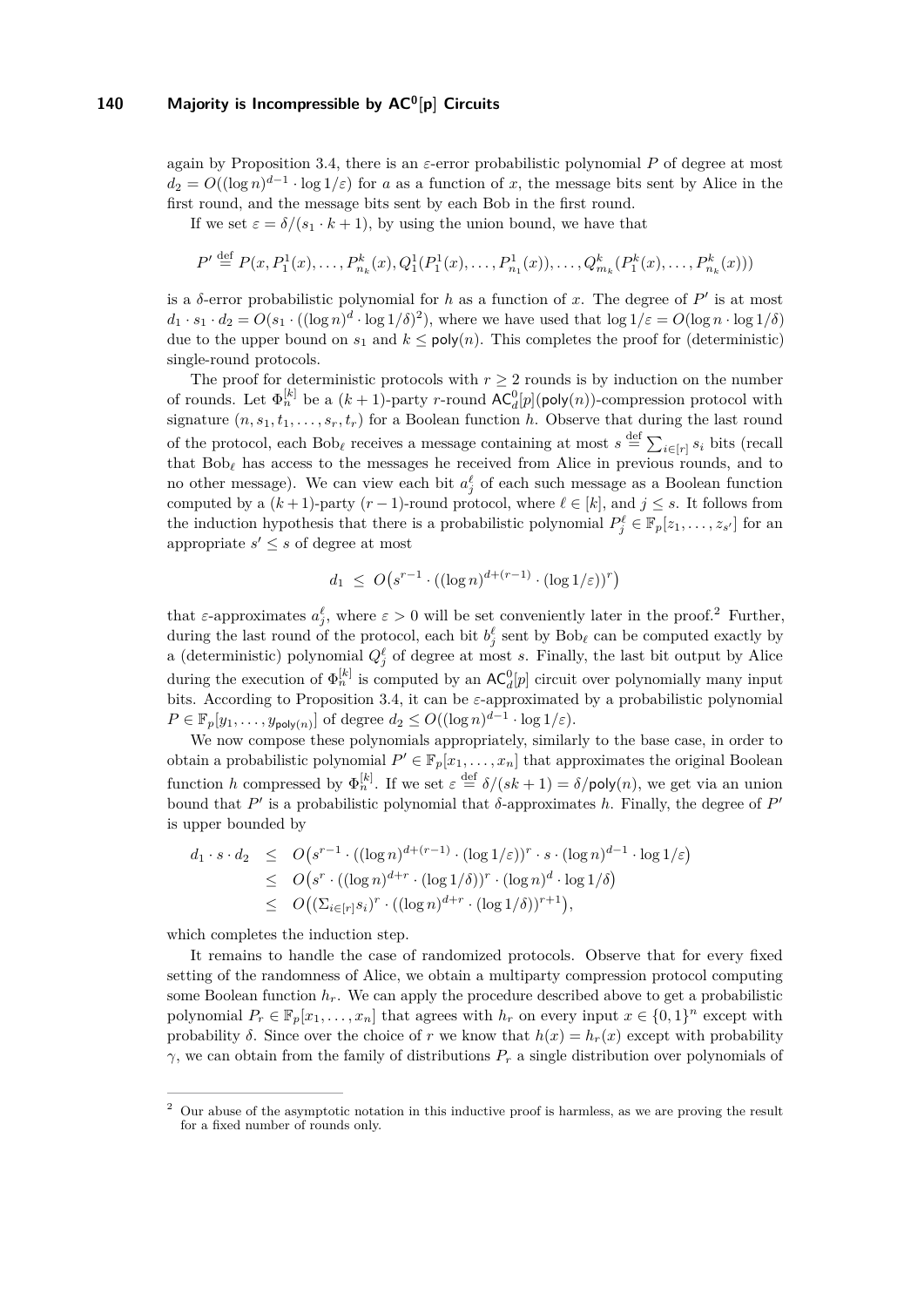the same degree that agrees with *h* on every input *x* except with probability  $\gamma + \delta$ , which completes the proof.

We now have all ingredients to prove the main result of this section.

<span id="page-17-1"></span>**► Theorem 4.4.** Let  $p \in \mathbb{N}$  be a fixed prime. For every  $k, r, d \in \mathbb{N}$ , the following holds.

- (i) There exists a deterministic  $n^{1/r}$ -party *r*-round  $AC^0[p]$ -compression game for Majority<sub>n</sub> *with cost*  $O(n^{1/r} \cdot \log n)$ *.*
- (ii) *Every randomized*  $n^k$ -party *r*-round  $AC_d^0[p]$ -compression game for Majority<sub>n</sub> has cost  $\Omega(n^{1/2r}/(\log n)^{2(d+r)})$ .

**Proof.** The upper bound follows from Lemma [4.1.](#page-14-1) For the lower bound, assume  $\Pi_n^{[k]}$  has signature  $(n, s_1, t_1, \ldots, s_r, t_r)$  and satisfies the assumption of the theorem. Since  $\Pi_n^{[k]}$  is a randomized protocol, we can reduce its error probability to 1*/*20 by running it in parallel and computing a majority vote during the last round. Observe that the depth of the circuits used by Alice increases by at most 1 if this computation is performed by an appropriate DNF or CNF. Setting  $\delta = 1/20$  in Lemma [4.3](#page-15-0) and fixing the randomness, we can obtain an average-case (deterministic) polynomial for Majority*<sup>n</sup>* of the stated degree and error 1*/*10 with respect to the uniform distribution. Now applying Proposition [4.2](#page-15-1) and using  $1/\delta = O(1)$ , we get that

$$
(s_1 + s_2 + \ldots + s_r)^r \cdot (\log n)^{(d+r)(r+1)} \ge \Omega(\sqrt{n}),
$$

which completes the proof of the lower bound, since  $\text{cost}(\Pi_n^{[k]}) = \sum_{i \in [r]} s_i$  and  $r \ge 1$ .

As opposed to the statement of Theorem [3.7,](#page-13-1) we have not tried to optimize the logarithmic factors here, since there is still a polynomial gap in the bounds as a function of *r*. [3](#page-17-0)

▶ **Corollary 4.5.** *For any*  $r, \ell, d \in \mathbb{N}$ , the randomized  $n^{\ell}$ -party *r*-round  $AC_d^0[p]$ -compression *cost of* Majority<sub>n</sub> *is*  $n^{\Theta(1/r)}$ .

In addition, observe that Theorem [4.4](#page-17-1) implies a round separation result for *multiparty*  $AC<sup>0</sup>[p]$ -compression games. In particular, we get the following consequence for single-round  $AC^0[p]$  protocols versus protocols with more rounds.

**► Corollary 4.6.** *For every*  $\epsilon > 0$  *and*  $\ell \in \mathbb{N}$ *, there exists*  $r \in \mathbb{N}$  *with*  $r = O(1/\epsilon)$  *for which the following holds, whenever n is sufficiently large. There exists an explicit function*  $f_n: \{0,1\}^n \to \{0,1\}$  such that:  $f_n$  admits no randomized  $n^{\ell}$ -party single-round  $AC^0[p]$ *compression games with cost*  $n^{1/2-\epsilon}$ , but it admits deterministic  $n^{\epsilon}$ -party *r*-round  $AC^{0}[p]$ *compression games of cost n ε .*

### **4.2 Randomized versus deterministic games**

Note that for two-party games we were able to obtain almost linear lower bounds for *deterministic* protocols (Theorem [3.7\)](#page-13-1), while for probabilistic and average-case protocols we encountered a barrier at  $c(n) \approx \sqrt{n}$  (Theorems [3.8](#page-13-2) and [4.4\)](#page-17-1). We are not aware of explicit lower bounds of the form  $n^{1/2+\epsilon}$  for a fixed  $\varepsilon > 0$  for randomized two-party  $AC^0[p]$  games. It is natural to wonder if we can improve Theorem [4.4](#page-17-1) in the case of *deterministic k*-party games.

<span id="page-17-0"></span><sup>3</sup> For instance, in the proof of Lemma [4.1,](#page-14-1) it is possible to break the information passed to each Bob into multiple blocks as done in the proof of Lemma [3.1,](#page-9-1) and save an extra  $(\log n)^{\Theta(d)}$  factor during each round by allowing Alice to make partial progress towards the computation of Majority.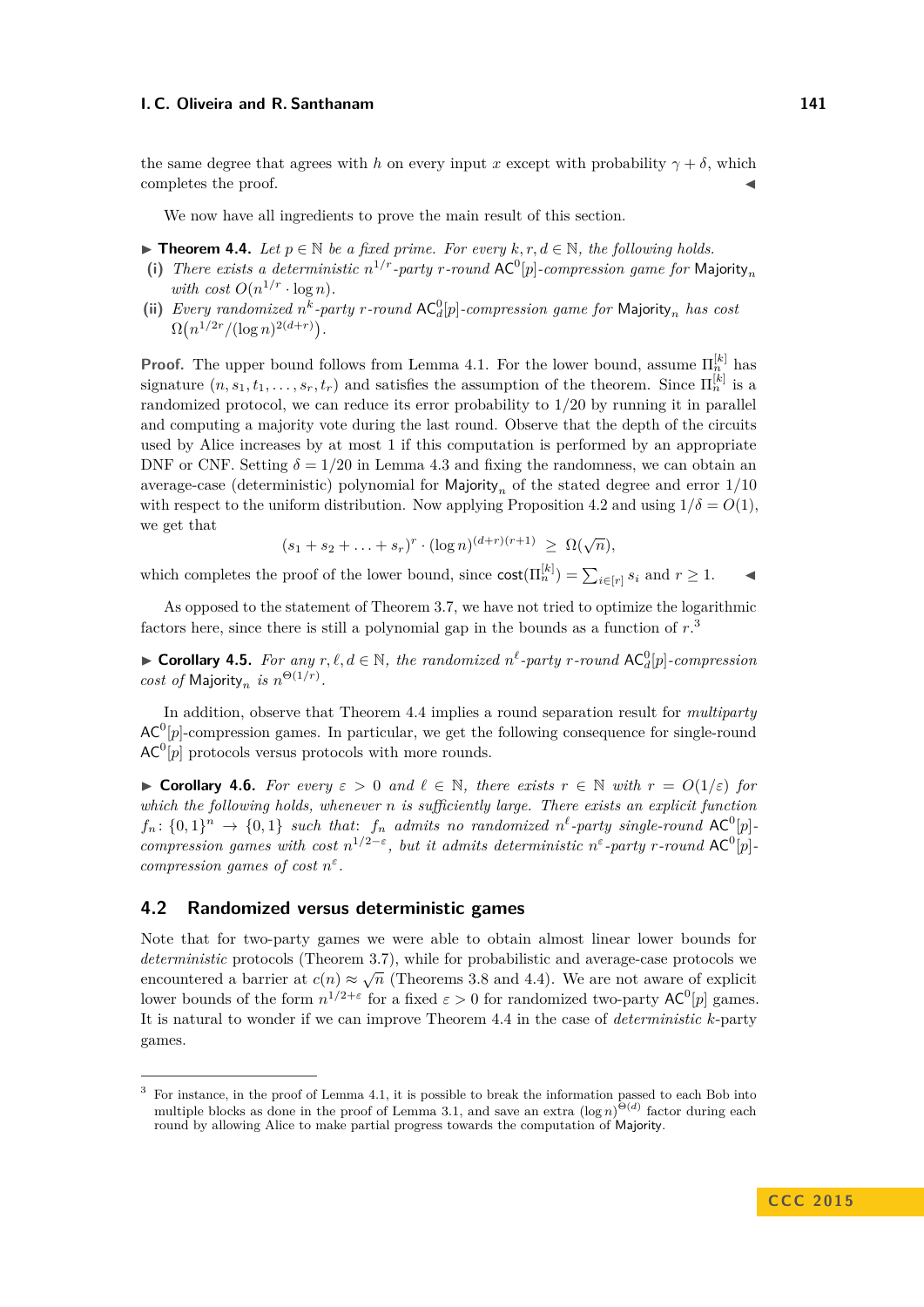We prove next that this is unlikely without the introduction of new ideas to handle probabilistic protocols. More precisely, we observe that *k*-party protocols can be derandomized without increasing communication cost. The proof relies on the definition of cost for such protocols as the length of the longest message sent by Alice to any particular Bob, and on the fact that we are dealing with non-uniform protocols/circuits. The argument is based on parallel repetition and composition of *k*-party protocols with an approximate majority function. We provide the details next.

We say that a Boolean function  $h_n: \{0,1\}^n \to \{0,1\}$  is an  $(\ell_1, \ell_2)$ -approximate majority if  $h_n(x) = 0$  on every *x* with  $|x|_1 \leq \ell_1$ , and  $h_n(x) = 1$  on every *x* with  $|x|_1 \geq \ell_2$ .

<span id="page-18-1"></span>▶ **Proposition 4.7** ([\[3\]](#page-27-3)). *There exists a family*  $h = \{h_n\}_{n \in \mathbb{N}}$  *of Boolean functions in*  $AC_3^0$ (poly(*n*)) *for which every*  $h_n$  *is an* (0.49*n*, 0.51*n*)*-approximate majority.* 

▶ **Theorem 4.8.** *Let* C *be a circuit class,*  $d \ge 1$ *, and*  $f = \{f_n\}_{n \in \mathbb{N}}$  *be a family of Boolean functions, where*  $f_n: \{0,1\}^n \to \{0,1\}$ *. Suppose f admits a k-party probabilistic*  $C_d(\text{poly}(n))$ *compression game with cost*  $c(n)$  *and error*  $\gamma(n) \leq 1/3$ *, where*  $k = O(\text{poly}(n))$ *. Then f admits a k*'-party deterministic  $C_{d+O(1)}(\text{poly}(n))$ -compression game with the same cost  $c(n)$ *and*  $k' = O(\text{poly}(n)).$ 

**Proof.** By assumption, *f* has a *k*-party probabilistic  $C_d(\text{poly}(n))$ -compression protocol Π with cost  $c(n)$  and error  $\gamma(n) \leq 1/3$ , where  $k = O(poly(n))$ . We define a new probabilistic protocol for *f* with the same cost but with  $k' \stackrel{\text{def}}{=} \ell n \cdot k$  parties and with error  $\gamma'(n) < 2^{-n}$ , where  $\ell > 0$  is a constant which we determine later. We then use Adleman's trick to fix the random bits used by Alice, thus making the protocol deterministic.

The new probabilistic protocol  $\Pi'$  for *f* simply simulates  $\ell n$  copies of the protocol  $\Pi$  in parallel. Namely, we interpret the Bobs to be partitioned into  $ln$  sets, each of size  $k$ , and Alice independently executes the protocol in parallel for each set of Bobs. Note that by our definition of cost, the cost for each round of  $\Pi'$  is the same as the cost for each round of  $\Pi$ . In the final step of the protocol,  $\Pi'$  applies the Approximate Majority function  $h_{\ell n}$  to the answers of Π for the *`n* parallel executions. Using Proposition [4.7,](#page-18-1) Alice can be implemented to work in  $C_{d+O(1)}(\text{poly}(n))$ . It follows by a standard application of Proposition [1.1](#page-30-1) that if we set  $\ell$  to be a large enough constant, the error probability of the new protocol  $\Pi'$  is strictly less than  $2^{-n}$ .

Now, there must exist some setting of the random bits of Alice that yields the correct answer for *every*  $x \in \{0,1\}^n$ , simply by using the union bound. By fixing the random bits of Alice accordingly, we derive a *deterministic* protocol with cost  $c(n)$ , which completes the  $\blacksquare$ proof.

### <span id="page-18-0"></span>**5 The connection with circuits augmented with oracle gates**

In this section we observe that lower bounds on interactive compressibility are closely connected to lower bounds against oracle circuits with arbitrary oracles. We first show such a connection for 2-party compression games, and then for multiparty compression games.

In order to formalize these connections, we need to define classes of oracle circuits corresponding to classes of Boolean circuits. Such a definition is especially non-obvious for bounded-depth circuit classes – should we consider oracle gates when counting the depth or not? We use a very generous notion of oracle circuits. We say that an oracle circuit  $C$  belongs to the oracle analogue of a Boolean circuit class  $C$  if every maximal subcircuit of *C* without oracle gates belongs to C. Put another way, every subcircuit induced by a connected subgraph of the acyclic graph encoding *C* that does not contain an oracle gate is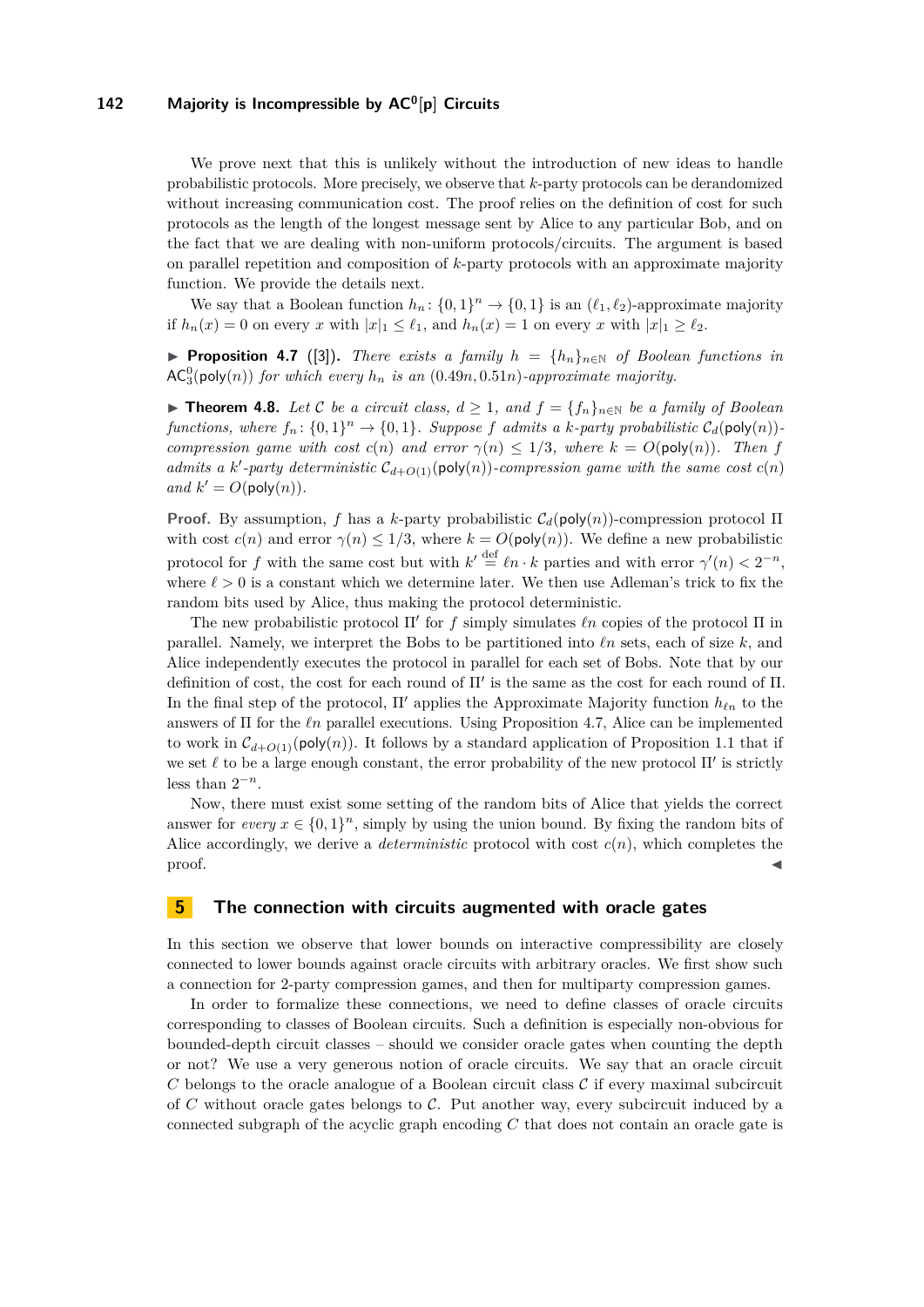a circuit from  $\mathcal{C}$ . The generosity of this notion only makes the lower bounds we derive from the connections below stronger.

For the sake of convenience, we abuse notation and occasionally use  $\mathcal C$  to refer both to a Boolean circuit class and its oracle analogue.

<span id="page-19-0"></span>**Proposition 5.1.** Let  $C$  be a circuit class. Let  $C$  be an oracle circuit over  $n$  variables from  $\mathcal{C}(\text{poly}(n))$  with oracle gates  $f_i: \{0,1\}^{s_i} \to \{0,1\}^{t_i}$ , where  $i \in [r]$ , for some  $r = r(n)$ . In *addition, let*  $s = s_1 + \ldots + s_r$  *be the total fan-in of these oracle gates, and*  $h: \{0, 1\}^n \to \{0, 1\}$ *be the Boolean function computed by C. Then h admits a* C(poly(*n*))*-compression game with communication cost*  $c(n) \leq s+1$  *consisting of at most*  $r+1$  *rounds.* 

**Proof.** We describe a protocol for the compression game for h in which Alice sends at most  $s+1$  bits to Bob, and where each of Alice's messages is computable by a small circuit from  $\mathcal{C}$ .

First Alice topologically sorts the circuit  $C$  with respect to oracle gates, namely she constructs a graph *G* whose nodes are the oracle gates of the circuit, and there is an edge from a node *u* to a node *v* if and only if there is a path from the oracle gate represented by *u* to the oracle gate represented by *v* in the digraph *C*. The graph *G* is a DAG, and hence its vertices can be topologically sorted. Let  $g_1, g_2, \ldots, g_r$  be the topological ordering of the oracle gates. Alice proceeds inductively as follows. In round *i*, where  $i \in [r]$ , she computes all inputs to the gate  $g_i$  using her input  $x$  and previous messages sent by Bob. She then sends the values of these input bits to Bob, who in turn computes the value of the gate *g<sup>i</sup>* applied to these bits, and sends her the answer. Note that *g*<sup>1</sup> has no predecessors which are oracle gates, and therefore Alice can compute all the inputs to  $g_1$  herself using circuits from C (which are sub-circuits of C) applied to the input x. Gate  $q_i$  only has gates  $q_1 \ldots q_{i-1}$  as predecessors, and by the definition of the protocol, Alice has already received the values of these gates from Bob in previous rounds, hence she can calculate values of inputs to  $q_i$  from *x* and previous messages using circuits from C. In round  $r + 1$ , Alice computes the value of the circuit *C* on *x* and sends it to Bob, thus completing the protocol.

The total number of bits sent by Alice to Bob is the total fan-in of the oracle gates plus one, i.e.,  $s + 1$ , and there are  $r + 1$  rounds in the protocol.

Note that Proposition [5.1](#page-19-0) only gives useful information when the total fan-in of oracle gates is sub-linear. We'd like to also show lower bounds on oracle gates where the total fan-in is not bounded in this way. This is where multiparty compression games, and the modified notion of protocol cost for such games, come in useful.

We need some more terminology for oracle circuits. An oracle circuit *C* has *r* layers if the oracle gates can be partitioned into *r* sets such that no two gates within any set are connected by a path in *C*. Equivalently, there are at most *r* oracle gates on any path from an input of *C* to the output.

<span id="page-19-1"></span>**Proposition 5.2.** Let D be an oracle circuit over *n* variables from  $\mathcal{C}(\text{poly}(n))$  augmented *with r layers of oracle gates, where for each*  $i \in [r]$ *, s<sub>i</sub> is the maximum fan-in of a gate in the i*-th layer, and where there are at most *k* gates in each layer. Let  $s = \sum_{i \in [r]} s_i$ . In *addition, let*  $h: \{0,1\}^n \to \{0,1\}$  *be the Boolean function computed by D.* Then *h admits a*  $(k+1)$ -party  $C(\text{poly}(n))$ -compression game with r rounds and communication cost  $c(n) \leq s$ .

**Proof.** Alice orders the layers of oracle gates topologically, so that there are no paths from gates in layer *i* to gates in layer *j* for  $i > j$ . The protocol proceeds with Alice inductively computing all input bis to oracle gates in the *i*-th layer, where  $i \in [r]$ , and then delegating the computations of gates in the *i*-th layer to the Bobs, a different Bob for each oracle gate. Since there are at most *k* gates in each such layer, she can successfully assign a different Bob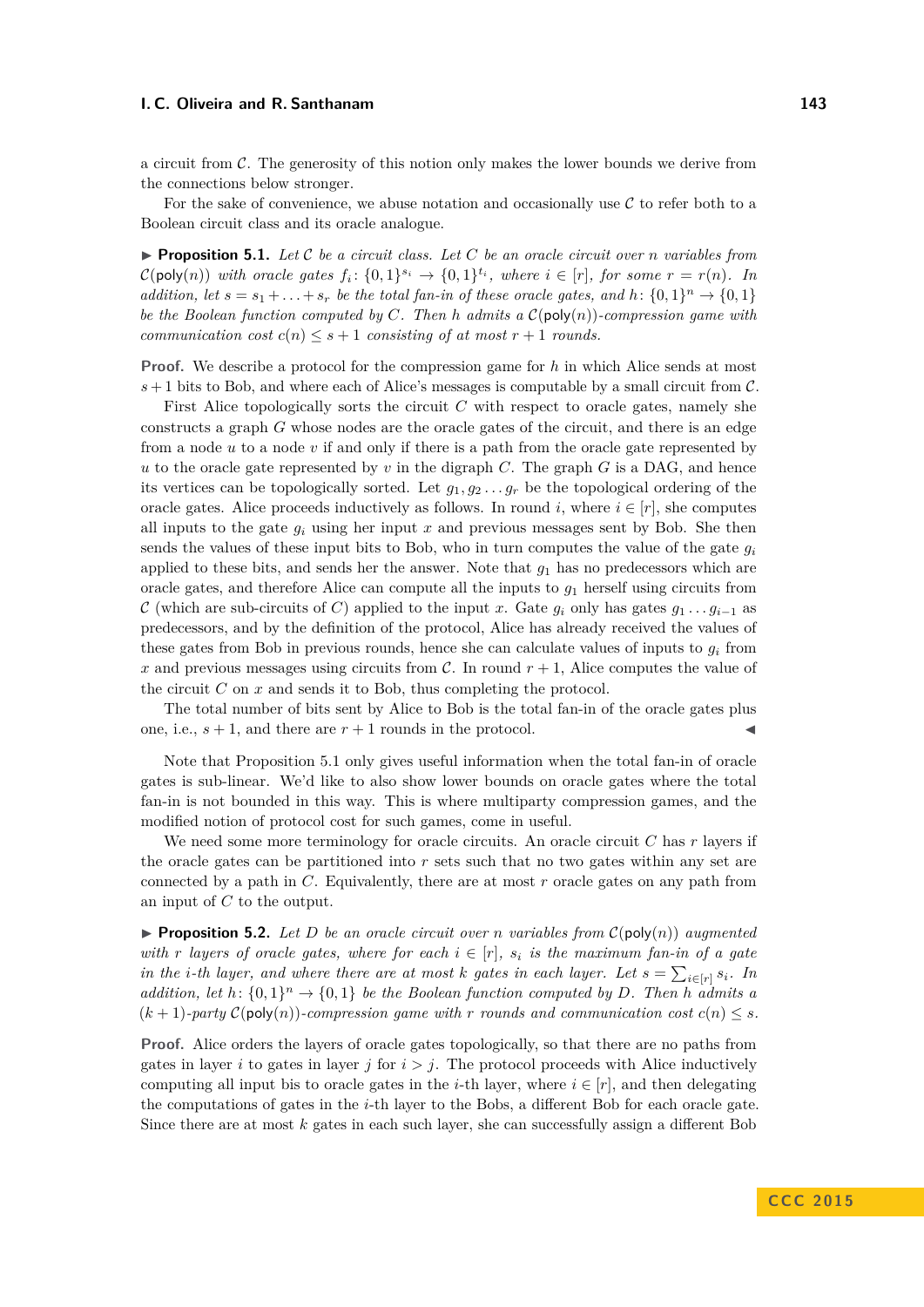to each oracle gate in any specific layer. Alice can compute all inputs to an oracle gate in the first layer by herself, as all of these can be computed by circuits in  $\mathcal{C}(\text{poly}(n))$ . In the *i*-th round, where  $i \in [r]$ , Alice chooses a different Bob for each oracle gate in layer *i*, and sends to the corresponding Bob the values of the inputs to the corresponding gate. She can compute these values using circuits in  $\mathcal{C}$ , as the output bits of all oracle gates in layer  $i-1$ or below are already known to her by the definition of the protocol. The Bob corresponding to a gate responds with the output values of that gate. After the *r*-th round, Alice computes the output value of the circuit *C*, and outputs it.

Notice that Alice sends at most  $s_i$  bits to any individual Bob in round  $i$  by our assumption on the fan-in of oracle gates in *C*. Thus the cost of the protocol is *s*. It is clear that the protocol operates in *r* rounds.

Observe that Propositions [5.1](#page-19-0) and [5.2,](#page-19-1) together with Theorems [3.7](#page-13-1) and [4.4,](#page-17-1) imply strong limitations on the progress that  $AC^0[p]$  circuits can make towards the goal of computing the Majority function. In particular, a circuit of this form extended with arbitrary oracle gates can only compute  $\text{Majority}_n$  if it delegates essentially all the work to these extra gates. We can formalize this claim as follows.

<span id="page-20-0"></span>▶ Corollary 5.3. Let  $p \geq 2$  be prime, and  $d \in \mathbb{N}$ . There exists a constant  $c \in \mathbb{N}$  such that, *for every sufficiently large n, the following holds. If* Majority<sub>*n*</sub> *is computed by*  $AC_d^0[p]$  *circuits of polynomial size with arbitrary oracle gates, then the total fan-in of the oracle gates is at*  $\frac{1}{2}$  *least*  $n/(\log n)^{2d+c}$ .

**Proof.** This result follows immediately from Proposition [5.1](#page-19-0) and Theorem [3.7.](#page-13-1) The fan-in lower bound is independent of the number of oracle gates, as Theorem [3.7](#page-13-1) holds for protocols with any number of rounds.

This result has an interesting consequence on the structure of  $AC^0[p]$  circuits computing Majority. More precisely, Corollary [5.3](#page-20-0) implies that in any layered circuit computing Majority*n*, at least  $\lfloor n/(\log n)^{O(k)} \rfloor$  gates must be present at the *k*-th layer of the circuit (in order to see this, transform the circuit into an equivalent circuit with a single oracle gate at the top after the first *k* layers). On the other hand, the construction in Lemma [3.1](#page-9-1) shows that this bound is not far from optimal. A similar consequence holds for polynomial size circuits computing the MOD*<sup>q</sup>* function.

Using Proposition [5.2](#page-19-1) and Theorem [4.4,](#page-17-1) we derive lower bounds on the maximum fan-in of oracle gates in oracle circuits with a bounded number of such layers computing Majority. The *number* of oracle gates is now allowed to be polynomially large.

<span id="page-20-1"></span>▶ Corollary 5.4. *Let*  $p \ge 2$  *be prime, and*  $r, d \in \mathbb{N}$ . If Majority<sub>n</sub> is computed by an AC<sub> $d$ </sub><sup>*d*</sup> $[p]$ *circuit of polynomial size with arbitrary oracle gates that contains at most r layers of such gates, then there is some oracle gate with fan-in at least*  $n^{1/2r}$ */polylog* $(n)$ *.* 

Proposition [5.2](#page-19-1) suggests an approach to the NP vs.  $NC<sup>1</sup>/poly$  problem. The key observation is that for any *r*, every Boolean function in  $NC<sup>1</sup>/poly$  has oracle circuits of polynomial size with *r* layers, where the maximum fan-in of any oracle gate is  $n^{O(1/r)}$ .

▶ **Proposition 5.5.** *Let*  $f = \{f_n\}_{n \in \mathbb{N}}$  *be a family of Boolean functions in* NC<sup>1</sup>/poly, and  $r \in \mathbb{N}$ . Then *f* has AC<sup>0</sup> oracle circuits of polynomial size with *r* layers, where the maximum *fan-in of any oracle gate is*  $n^{O(1/r)}$ .

**Proof.** Let  ${C_n}_{n \in \mathbb{N}}$  be a sequence of circuits for f, where each  $C_n$  has size at most  $n^k$  and depth at most  $c \log n$ , for fixed constants  $k$  and  $c$ . We define oracle circuits  $D_n$  as follows.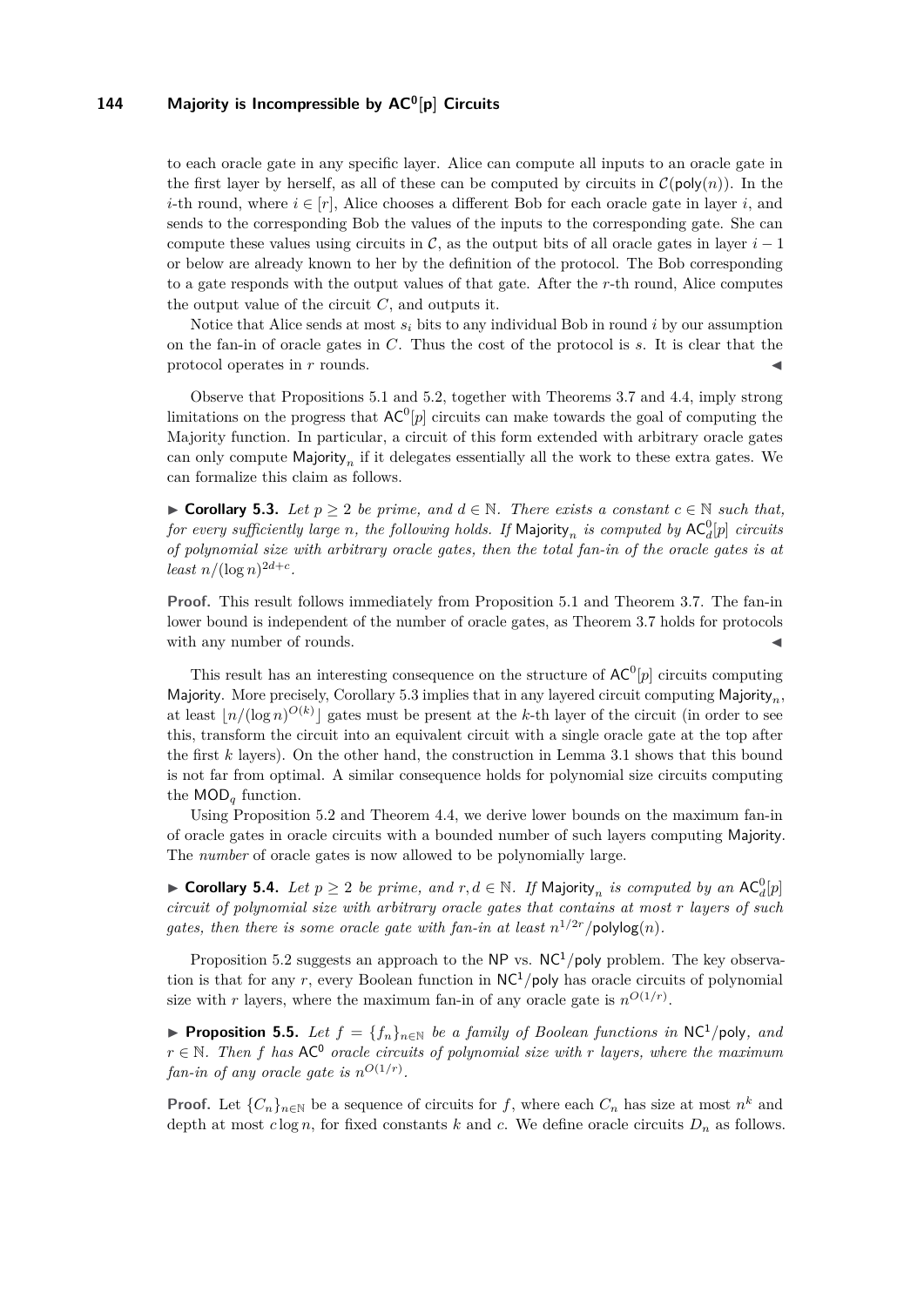Divide  $C_n$  into  $r$  equally spaced layers of gates, with the distance between any two layers being at most  $(c/r)$  log *n*. Replace each node at a layer boundary by an oracle gate whose inputs are its predecessors on the previous layer boundary. Note that any oracle gate has at most  $n^{c/r}$  inputs, since the circuit has bounded fan-in. There are clearly a polynomially bounded number of oracle gates. Also, the circuit is an  $AC^0$  circuit, since it consists purely of inputs and oracle gates. J

Applying Proposition [5.2](#page-19-1) yields the following corollary.

 $\triangleright$  **Corollary 5.6.** *Let r be any positive integer. Every function in* NC<sup>1</sup>/poly *admits* poly(*n*)party  $AC^0(\text{poly}(n))$ -compression games with *r* rounds and cost  $n^{O(1/r)}$ .

Thus a stronger lower bound than in Corollary [5.4](#page-20-1) for an explicit function in NP would imply a separation of  $NP$  and  $NC<sup>1</sup>/poly$ . We conjecture that Clique is such a function.

### <span id="page-21-0"></span>**6 Interactive Compression versus Computation**

The results of this paper and in [\[13\]](#page-28-5) show that two important techniques in circuit complexity, namely, random restrictions and approximation by low-degree polynomials, can be used to prove strong incompressibility lower bounds. It is natural to wonder if other important lower bounds in complexity theory can be extended in a similar way. A related problem is whether compression can be easier than exact computation. Our next result sheds more light into these questions.

Let  $IP_n: \{0,1\}^n \times \{0,1\}^n \to \{0,1\}$  be the Inner Product function. In other words, for  $x, y \in \{0,1\}^n$ ,  $\mathsf{IP}_n(x, y) \stackrel{\text{def}}{=} \sum_{i \in [n]} x_i \cdot y_i \pmod{2}$ . It is known that  $\mathsf{IP}_n \notin \mathsf{THR} \circ \mathsf{MAJ}$ , i.e., this function cannot be computed by polynomial size circuits consisting of a bottom layer of linear threshold functions with polynomial weights, connected to a top gate computed by an arbitrary linear threshold function  $([20, 21])$  $([20, 21])$  $([20, 21])$  $([20, 21])$ .<sup>[4](#page-21-1)</sup>

We observe below that  $IP_n$  admits a (MAJ  $\circ$  MAJ)-compression game with communication cost  $O(\log n)$ . In other words, there is a natural Boolean function that cannot be computed by certain circuits, but whose computation becomes feasible if Alice is allowed to interact with a more powerful party.

**► Proposition 6.1.** *Let*  $IP = {IP_n}_{n \in \mathbb{N}}$  *be the family of Inner Product functions. There exists*  $a \text{ (MAJ} \circ \text{MAJ})$ *-compression game for* IP *with communication cost*  $c(n) = O(\log n)$ *.* 

**Proof.** The protocol consists of  $O(\log n)$  rounds, where in each round Alice sends a single bit, and Bob replies with a string  $v \in \{0,1\}^n$ . After the last round, Bob knows the sum  $\sum_{i\in[n]} x_i \cdot y_i$ , and therefore the transcript reveals the value  $IP_n(x, y)$ . More details follow.

Alice's circuits are of the form  $C(x, y, v)$ . In the first layer of the circuit, C computes  $z_i \stackrel{\text{def}}{=} x_i \wedge y_i$ , for every  $i \in [n]$ . In the second layer, *C* outputs  $\text{sign}(\sum_{i \in [n]} z_i - v_i)$ . Put another way, Alice uses the same circuit in every round, and we assume that the first bit sent by Alice during the first round is discarded. Bob does all the work, and simulates a binary search by sending to Alice an appropriate string *v* during each round. For instance, Bob sends  $v = 0^{n/2} 1^{n/2}$  during the first round, and the next bit computed by Alice reveals if  $\sum_{i\in[n]} x_i \cdot y_i$  is at least *n/*2. After each round, Bob sends a string corresponding to the next step of the binary search, and so on. Clearly, after  $O(\log n)$  rounds, Bob knows the value  $\sum_{i\in[n]} x_i \cdot y_i$ . Finally, observe that Alice communicates  $O(\log n)$  bits, and that her circuits are of the form MAJ ∘ MAJ.

<span id="page-21-1"></span><sup>&</sup>lt;sup>4</sup> Recall that a function  $f: \{0,1\}^n \to \{0,1\}$  is a linear threshold function if there exist weights  $w_1, \ldots, w_n \in$ Z and a threshold  $\theta \in \mathbb{Z}$  such that  $f(x) = \text{sign}(\sum_{i \in [n]} w_i \cdot x_i - \theta)$ .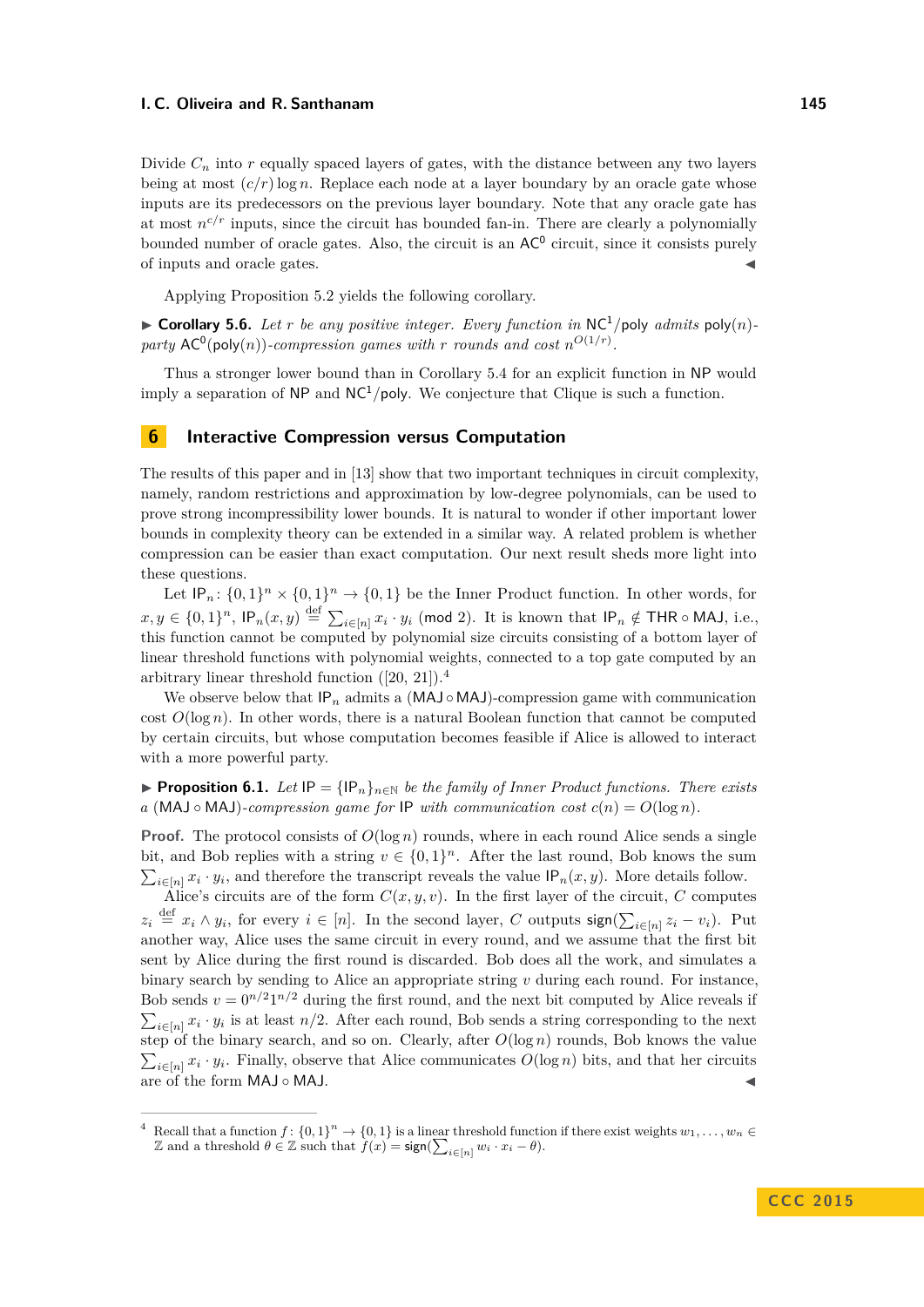### <span id="page-22-0"></span>**7** An improved round separation theorem for AC<sup>0</sup>

Recall that Chattopadhyay and Santhanam [\[13\]](#page-28-5) proved that there are Boolean functions on *n* variables that admit  $AC^0$ -bounded protocols with *r* rounds and cost  $O(n^{1/r})$ , but for which any correct  $AC^0$ -bounded  $(r-1)$ -round protocol has cost  $\Omega(n^{2/r-o(1)})$ . We use a different construction and refine their techniques, obtaining the following result.

<span id="page-22-1"></span>**Figure 7.1.** Let  $r > 2$  and  $\varepsilon > 0$  be fixed parameters. There is an explicit family of *functions*  $f = \{f_n\}_{n \in \mathbb{N}}$  *with the following properties:* 

- (i) There exists an  $AC_2^0(n)$ -bounded protocol  $\Pi_n$  for  $f_n$  with  $r$  rounds and cost  $c(n) \leq n^{\varepsilon}$ , *for every*  $n \geq n_f$ , where  $n_f$  *is a fixed constant that depends on f.*
- (ii) *Any*  $AC^0(\text{poly}(n))$ *-bounded protocol*  $\Pi$  *for*  $f$  *with*  $r 1$  *rounds has cost*  $c(n) \geq n^{1-\epsilon}$ , for *every*  $n \geq n_{\Pi}$ *, where*  $n_{\Pi}$  *is a fixed constant that depends on*  $\Pi$ *.*

We will need some additional definitions and notation in order to establish this result. For any  $n \in \mathbb{N}$ , let  $g_n: \{0,1\}^n \to \{0,1\}$  be the parity function on *n* variables, and  $g = \{g_n\}_{n \in \mathbb{N}}$ . Let *m*,  $\ell$ , and *r* be positive integers. Set  $n = n(m, \ell, r) \stackrel{\text{def}}{=} m + \ell \cdot r \cdot m$ . We define a function  $f_{m,\ell,r}$ :  $\{0,1\}$ <sup>n</sup>  $\rightarrow$   $\{0,1\}$  that will be used to prove round separation results for AC<sup>0</sup>-compression games. For convenience, let  $k \stackrel{\text{def}}{=} \log \ell$  and  $v \stackrel{\text{def}}{=} m / \log \ell$ . The definition of  $f_{m,\ell,r}$  depends on *g* and a given function  $h: \{0,1\}^k \to [\ell],$  which we assume to be some fixed one-to-one function.

Given any string  $z \in \{0,1\}^n$ , we write  $z = (x, y^{(\cdot,1)}, \ldots, y^{(\cdot,r)})$ , where  $x \in \{0,1\}^m$ , and  $y^{(.j)} = (y^{(1,j)}, \ldots, y^{(\ell,j)})$ , where  $j \in [r]$ , and  $y^{(i,j)} \in \{0,1\}^m$ , for every  $i \in [\ell]$ . In addition, for any string  $w \in \{0,1\}^m$ , we write  $w = (w^{(1)}, \ldots, w^{(k)})$ , where each  $w^{(u)} \in \{0,1\}^v$ , for  $u \in [k]$ . For convenience, instead of writing  $y^{(i,j)(u)}$ , we may also use  $y^{(i,j,u)}$ .

The function  $f_{m,\ell,r}$  is defined by induction on *r*. It is simply a pointer jumping function, where *h* is applied to certain bits computed from the current string (initially *x*) using  $k = \log \ell$ independent applications of  $g_v$ . After jumping from the initial x to a new string  $x'$ , which will be one of the *y*'s in  $y^{(\cdot,1)}$ , we recurse. After *r* steps, some string *y* from  $y^{(\cdot,r)}$  will be reached. The output of  $f_{m,\ell,r}$  is then set to be  $g_m(y)$ .

Formally, when  $r = 1$ , for any  $z \in \{0, 1\}^n$ ,

$$
f_{m,\ell,1}(z) \stackrel{\text{def}}{=} g_m(y^{(i,1)}), \text{ where } i = h(g_v(x^{(1)}), \ldots, g_v(x^{(k)})).
$$

Now let  $r \geq 2$  be arbitrary. Then, for any  $z \in \{0,1\}^n$ ,

$$
f_{m,\ell,r}(z) \stackrel{\text{def}}{=} f_{m,\ell,r-1}(z'),
$$

where  $z' = (x', y^{(\cdot, 2)}, \dots, y^{(\cdot, r)}), x' = y^{(i, 1)},$  and  $i = h(g_v(x^{(1)}), \dots, g_v(x^{(k)})).$  This completes the definition of  $f_{m,\ell,r}$ .

<span id="page-22-2"></span>**Example 7.2** (Upper Bound). For any  $m, \ell, r \ge 1$ , the function  $f_{m,\ell,r}$  admits an AC<sub>2</sub> $(m \cdot \ell)$ *compression game with*  $r + 1$  *rounds and communication cost*  $c(n) = (r + 1) \cdot m$ *.* 

**Proof.** During each round *j*, Alice sends her current string  $x' \in \{0,1\}^m$  to Bob, which replies with  $\ell$  strings  $v^{(i)} \in \{0,1\}^m$  satisfying the following property:  $v^{(i)} = 1^m$  if the next round of the game is played on  $y^{(i,j+1)}$ , and  $v^{(i)} = 0^m$  otherwise. Observe that the next message that Alice has to send is simply the *m*-bit string given by

$$
\bigvee_{i \in [\ell]} \left( v^{(i)} \wedge y^{(i,j+1)} \right).
$$

The cost and round complexity of this protocol is clear.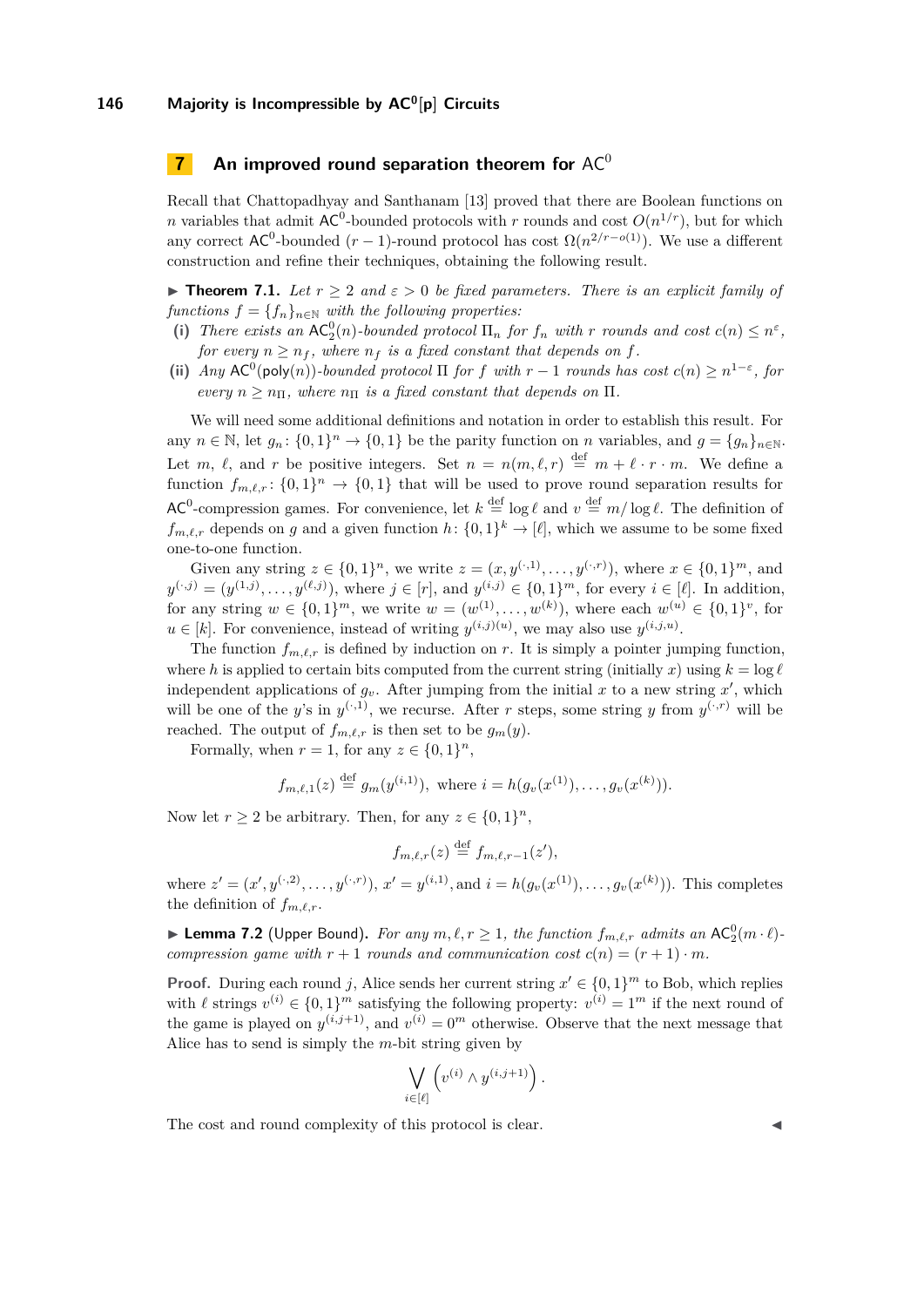We now proceed with the proof that in any  $AC^0$ -bounded protocol for  $f_{m,\ell,r}$  with  $r$ rounds, Alice has to communicate roughly  $\ell \cdot m$  bits, for an appropriate choice of  $\ell$  that we would like to make as large as possible. The argument is based on random restrictions, which allow us to simplify the  $AC^0$  circuits used by Alice considerably, while still maintaining the resulting function sufficiently hard for compression games. At a high level, we apply a round elimination technique, combined with a strong lower bound for  $f_{m,\ell,1}$ . More details follow.

From now on we will also view  $f_{n,\ell,r}$  as a function  $f_{m,\ell,r}$ :  $\{0,1\}^{[n]} \to \{0,1\}$ , where each input *z* for  $f_{m,\ell,r}$  can also be interpreted as a function *z* :  $[n] \rightarrow \{0,1\}$ . This will give us more flexibility when manipulating restrictions. A *restriction*  $\rho \in \{0, 1, *\}^{[n]}$  is simply a function  $\rho: [n] \to \{0, 1, *\}$ . Given a restriction  $\rho$  and a function  $f: \{0, 1\}^{[n]} \to \{0, 1\}$ , we let *f*<sup>ρ</sup>: {0*,* 1}<sup>*ρ*<sup>-1</sup><sup>(∗)</sup> → {0*,* 1} be the following function. For every *z*<sup>−</sup> ∈ {0*,* 1}<sup>*ρ*<sup>-1</sup><sup>(∗)</sup>,</sup></sup>

$$
f^{\rho}(z^-) \stackrel{\text{def}}{=} f(z),
$$

where  $z \in \{0,1\}^{[n]}$  is the function with  $z|_{\rho^{-1}(\{*\})} = z^-$  and  $z|_{\rho^{-1}(\{0,1\})} = \rho|_{\rho^{-1}(\{0,1\})}$ .

Let  $N \stackrel{\text{def}}{=} [n]$ . Recall that we write  $z \in \{0,1\}^n$  as  $z = (x, y^{(1,1)}, \ldots, y^{(\ell,r)})$ . Similarly, we let  $S^{(i,j,u)} \subseteq N$  index the variables corresponding to  $y^{(i,j,u)}$ , for  $i \in [\ell], j \in [r]$  and  $u \in [k]$ . We define  $S^{(i,j)} \stackrel{\text{def}}{=} \bigcup_u S^{(i,j,u)}$ . Further, we use  $M \subseteq N$  to index the variables corresponding to *x*, and  $M^{(1)}, \ldots, M^{(k)}$  for the corresponding variables  $x^{(1)}, \ldots, x^{(k)}$ . Let  $\Gamma_N$  be the set of all restrictions with domain *N*, i.e.,  $\Gamma_N \stackrel{\text{def}}{=} \{0, 1, *\}^N$ . Given  $\rho_1, \rho_2 \in \Gamma_N$ , we say that  $\rho_2$ extends  $\rho_1$  if  $\rho_2^{-1}(*) \subseteq \rho_1^{-1}(*)$  and  $\rho_2|_{\rho_1^{-1}(\{0,1\})} = \rho_1|_{\rho_1^{-1}(\{0,1\})}$ .

Our round separation theorem will be derived from lower bounds on a class of functions  $\phi_{s,d,\ell} \colon \mathbb{N} \times \mathbb{N} \times \mathbb{R}^+ \to \mathbb{N}$ , defined as follows:

$$
\phi_{s,d,\ell}\big(m,r,\delta\big) \stackrel{\text{def}}{=} \min_{\sigma \in \Gamma_{N,\delta}} \ \min_{\Pi \in \text{Prot}^{\sigma}_{s,d,r}} \text{cost}(\Pi),
$$

where:<sup>[5](#page-23-0)</sup>

- (i)  $\Gamma_{N,\delta} \subseteq \Gamma_N$  is the set of all restrictions  $\sigma$  for which the following holds: there exists sets  $D_j \subseteq [\ell]$  with  $j \in [r]$  such that  $|D_j| \leq \delta \cdot \ell$ , and  $\sigma^{-1}(\{0,1\}) = \bigcup_{j \in [r]} (\bigcup_{i \in D_j} S^{(i,j)})$ ,
- (ii) Prot<sup>*σ*</sup><sub>*s,d,r*</sub> is the set of all  $AC_d^0(s)$ -bounded *r*-round protocols  $\Pi$  solving the compression game of  $f_{m,\ell,r}^{\sigma}$ .

The parameters  $m, r$ , and  $\delta$  will vary during our inductive proof, while  $s, d$ , and  $\ell$  remain fixed (observe that this is reflected in our notation for  $\phi$ ). The proof of Theorem [7.1](#page-22-1) relies on the following lemmas, whose proof we present later in this section.

<span id="page-23-1"></span>▶ **Lemma 7.3** (Lower Bound: Base case). Let  $s = n^{c_1}$ ,  $d \in \mathbb{N}$ ,  $\ell = m^{c_2}$ ,  $\delta \in (0, 1/10)$ , and  $r = 1$ *, where*  $c_1$  *and*  $c_2$  *are fixed positive integers. Then, for every fixed*  $\beta \in (0, 1/10)$  *and m sufficiently large,*

$$
\phi_{s,d,\ell}(m,1,\delta) \geq \ell \cdot m^{1-\beta}.
$$

<span id="page-23-2"></span>▶ **Lemma 7.4** (Lower Bound: Induction step). Let  $s = n^{c_1}$ ,  $d \in \mathbb{N}$ ,  $\ell = m^{c_2}$ ,  $\delta \in (0, 1/10)$ , *and*  $r \geq 2$ , where  $c_1$  *and*  $c_2$  *are fixed positive integers. Then, for every fixed*  $\beta \in (0,1/10)$ *and m sufficiently large,*

$$
\phi_{s,d,\ell}(m,r,\delta) \geq \min\left\{\ell \cdot m^{1-\beta} , \phi_{s,d,\ell}(m^{1-\beta},r-1,\delta+\beta)\right\}.
$$

<span id="page-23-0"></span> $5$  For the sake of this proof, we consider circuits of size at most *s* (exactly), instead of  $O(s)$ .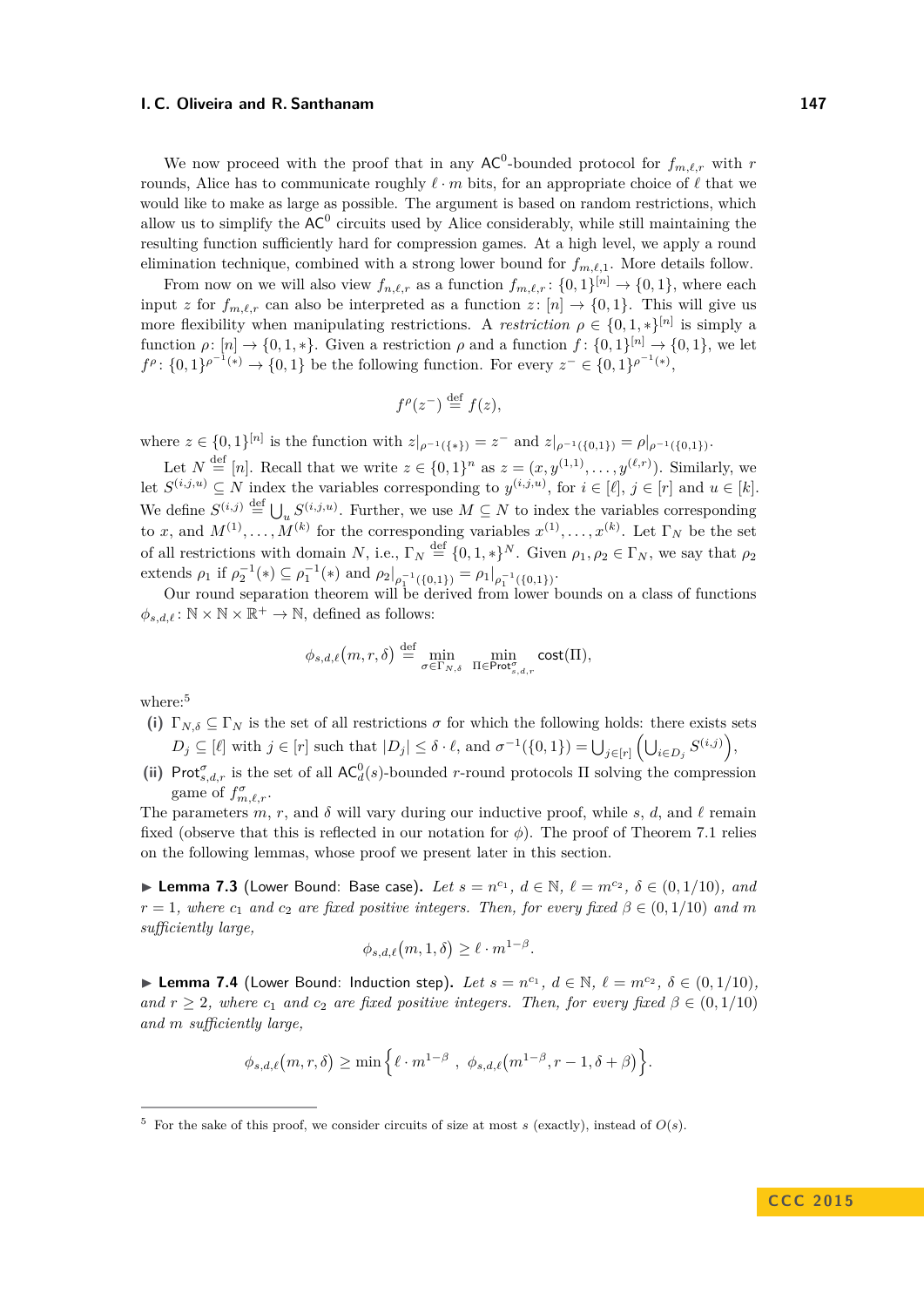These lemmas imply the following result.

<span id="page-24-0"></span>**Proposition 7.5.** For every fixed  $r \geq 1$ ,  $c \in \mathbb{N}$ , and  $\zeta > 0$ , for *m* sufficiently large, we have

 $\phi_{\mathsf{poly}(n),O(1),m^c}(m,r,1/(100r)) \geq \ell \cdot m^{1-\zeta}.$ 

**Proof.** The result follows easily from Lemmas [7.3](#page-23-1) and [7.4](#page-23-2) using that *r* is constant and that we can take  $\beta$  and  $\delta$  sufficiently small.

Finally, it is not hard to derive the main lower bound of this section from these results.

**Proof of Theorem [7.1](#page-22-1).** Given any  $r \geq 2$  and  $\varepsilon > 0$ , it is enough to consider an appropriate family of functions  $f_{m,\ell,r-1}$ , where  $c = c(\varepsilon)$  is sufficiently large, and set  $\ell = m^c$ . The result then follows from Lemma [7.2](#page-22-2) and Proposition [7.5.](#page-24-0)

We proceed now with the proof of the lemmas. We will need the notion of a random restriction. Let  $p \in [0, 1]$  be a real number. We let  $\Gamma_N^p$  denote the distribution over restrictions  $\rho \in \Gamma_N$  generated by independently fixing each  $\rho(i)$  (where  $i \in N$ ) as follows:

$$
Pr[\rho(i) = *] = p
$$
,  $Pr[\rho(i) = 1] = (1 - p)/2$ ,  $Pr[\rho(i) = 0] = (1 - p)/2$ .

Given a Boolean function  $f_n: \{0,1\}^n \to \{0,1\}$  over *n* variables, we let  $DT_{\text{depth}}(f)$  be the smallest decision tree depth among all decision trees computing  $f_n$ . The next statement is independent of the number of inputs of *f*.

<span id="page-24-1"></span>I **Lemma 7.6** (Switching Lemma [\[27\]](#page-29-1))**.** *Let f be a Boolean function that can be written as a conjunction or disjunction of any number of depth-t decision trees. Then, for every*  $p \in [0, 1]$ *and*  $r \in \mathbb{N}$ .

$$
\Pr_{\rho \sim \Gamma^p} \left[ \mathsf{DT}_{\mathsf{depth}}(f^{\rho}) > r \right] \leq (5pt)^r.
$$

The next result is a standard consequence of Lemma [7.6](#page-24-1) (cf. Gopalan and Servedio [\[24\]](#page-28-18)).

<span id="page-24-2"></span> $\blacktriangleright$  **Proposition 7.7.** Let f be a Boolean function computed by an AC<sup>0</sup> circuit of size M and *depth d. For every*  $t \in \mathbb{N}$ *, if*  $p \leq 1/(10t)^d$  *then* 

$$
\Pr_{\rho \sim \Gamma^p} \left[ \mathsf{DT}_{\mathsf{depth}}(f^{\rho}) > t \right] \leq M \cdot 2^{-t}.
$$

Given a function  $C: \{0,1\}^{[n]} \to \{0,1\}$ , we let live $(C) \subseteq [n]$  denote the set of input variables of *C* with influence greater than zero. It will be more convenient for us to rely on the following straightforward consequence of Lemma [7.6](#page-24-1) and Proposition [7.7.](#page-24-2)

<span id="page-24-3"></span>**Lemma 7.8.** *Let*  $C_1, \ldots, C_{s_1}: \{0, 1\}^{n_1} \rightarrow \{0, 1\}$  *be functions computed by depth-d*  $AC^0$ *circuits of size at most*  $n_1^{c_1}$ , where  $d, c_1 \in \mathbb{N}$  and  $s_1 = m^{1-\gamma} \cdot \ell$ , and these parameters satisfy  $m, \ell \in \mathbb{N}, \ \gamma \in (0, 1/5), \ \ell = m^{c_2}, \ where \ c_2 \in \mathbb{N}, \ and \ n_1 = \Theta(m \cdot \ell).$  Then, for  $p = m^{-\gamma/2}$ , *there exists a constant c*<sub>3</sub> *such that, as*  $m \rightarrow \infty$ *,* 

$$
\Pr_{\rho \sim \Gamma^p_{[n_1]}} \Big[ \, \Big| \bigcup_{i \in [s_1]} \mathsf{live}\left(C^{\rho}_i\right) \Big| \leq c_3 \cdot (m^{1-\gamma} \cdot \ell) \, \Big] \to 1.
$$

**Proof.** Let  $p = p_1 \cdot p_2$ , where  $p_1 = p_2 = m^{-\gamma/4}$ . Observe that sampling a restriction  $\rho \sim \Gamma_{\alpha}^p$ is equivalent to first sampling some  $\rho_1 \sim \Gamma_{[n_1]}^{p_1}$ , followed by a restriction  $\rho_2 \sim \Gamma_{[n]}^{p_2}$ , where  $\binom{p_1}{[n_1]}$ , followed by a restriction  $\rho_2 \sim \Gamma_W^{p_2}$ , where  $W \stackrel{\text{def}}{=} [n_1] \setminus \rho_1^{-1}(\{0,1\}),$  and finally setting  $\rho = \rho_2 \circ \rho_1$ , where the composition operation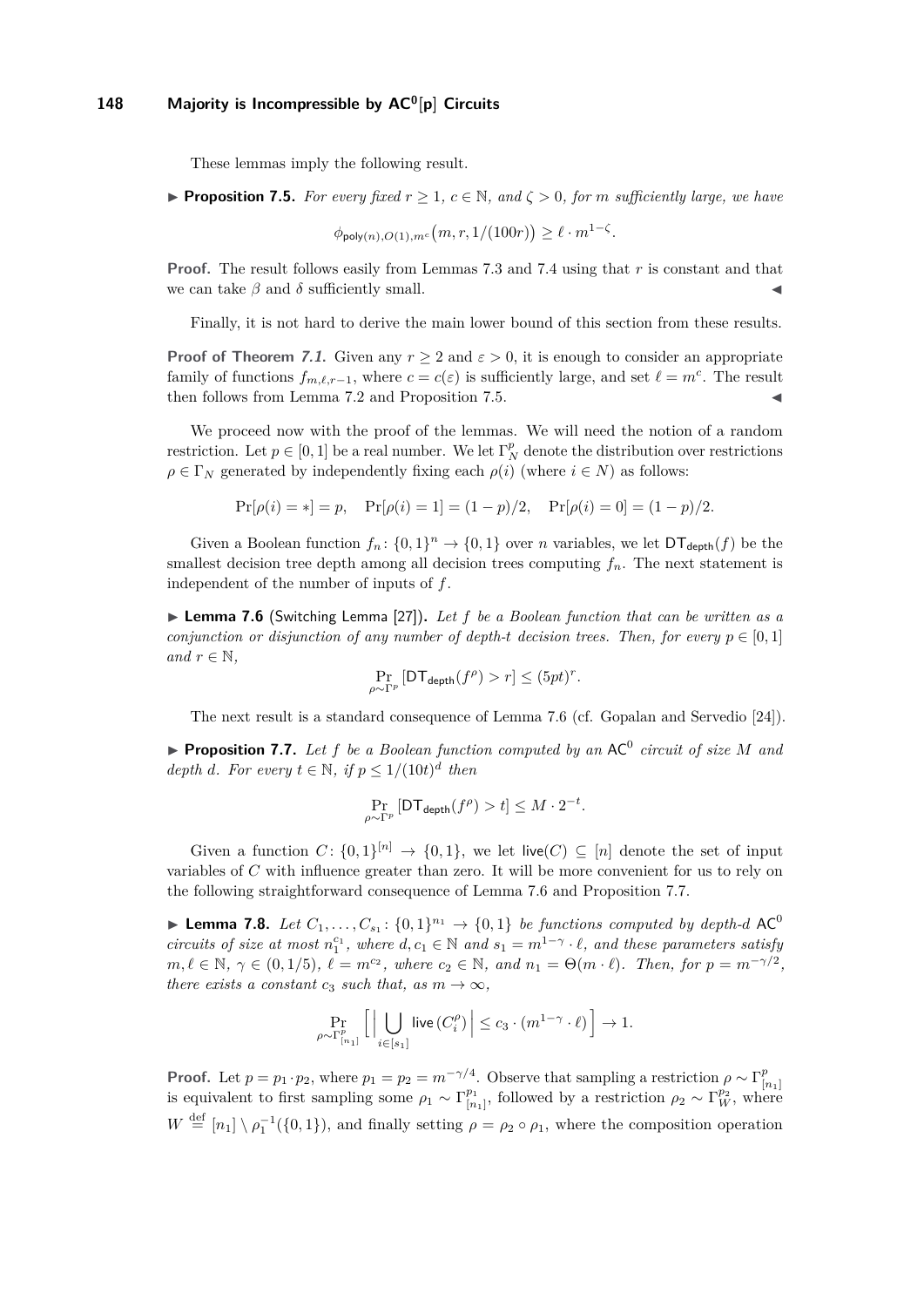is defined in the natural way. Let  $c = c_1 + 10$ , and  $t = c \cdot \log n_1$ . Furthermore, we let  $r = \lfloor 8(1 + c_2)/\gamma \rfloor$ , and  $c_3 = 2^r$ . Then,

<span id="page-25-0"></span>
$$
\Pr_{\rho \sim \Gamma^p_{[n_1]}} \left[ \Big| \bigcup_{i \in [s_1]} \mathsf{live}\left(C^{\rho}_i\right) \Big| > c_3 \cdot (m^{1-\gamma} \cdot \ell) \right] \le \Pr_{\rho \triangleq \rho_2 \circ \rho_1} \left[ \exists i \in [s_1] \text{ s.t. } |\mathsf{live}\left(C^{\rho}_i\right)| > 2^r \right] \le \Pr_{\rho_1, \rho_2} \left[ \exists i \in [s_1] \text{ s.t. } \mathsf{DT}_{\mathsf{depth}}\left(C^{\rho}_i\right) > r \right]
$$

In order to conclude the proof, it is enough to show that for every  $j \in [s_1]$  and sufficiently  $\text{large } m, \text{Pr}_{\rho_1, \rho_2}[\text{DT}_{\text{depth}}(C_j^{\rho}) > r] \leq (1/n_1)^2.$  However, by our choice of parameters (and with room to spare), this follows from an application of Proposition [7.7](#page-24-2) with  $\rho_1$  and *t*, followed by an application of Lemma [7.6](#page-24-1) with  $\rho_2$  and *r* (notice that these statements are true with respect to any input size).

We are now ready to prove Lemmas [7.3](#page-23-1) and [7.4.](#page-23-2)

**Proof of Lemma [7.3](#page-23-1).** Let  $\sigma$ :  $[n] \rightarrow \{0, 1, *\}$  be a restriction in  $\Gamma_{N,\delta}$ , where  $n = m + \ell \cdot m$ and  $N = [n]$ , as usual. Let  $N_1 \stackrel{\text{def}}{=} N \setminus \sigma^{-1}(\{0,1\})$ , and set  $n_1 \stackrel{\text{def}}{=} |N_1|$ . Observe that  $n_1 \geq (1 - \delta) \cdot \ell \cdot m = \Theta(m \cdot \ell)$ . In addition, let  $\Pi = (C^{(1)}, g^{(1)}, E)$  be a single-round protocol for  $f_{m,\ell,1}^{\sigma}$ , where  $C^{(1)} = (C_1, \ldots, C_{s_1})$ , and these are  $AC^0$  circuits of depth *d* and size  $s = n^{c_1} \leq n_1^{2c_1}$  (for large enough *m*) that compute the message in  $\{0,1\}^{s_1}$  that Alice sends to Bob. By definition, for each  $i \in [s_1], C_i: \{0,1\}^{n_1} \to \{0,1\}$ . We prove that if  $s_1 < \ell \cdot m^{1-\beta}$ , then there exists an input  $z \in \{0,1\}^{n_1}$  for which  $\Pi(z) \neq f_{m,\ell,1}^{\sigma}(z)$ .

Let  $D_1 \subseteq [\ell]$  be the set identifying the variables *y* fixed by  $\sigma$  (according to our definition of  $\Gamma_{N,\delta}$ ). For any  $z \in \{0,1\}^{N_1}$ , we write  $z = (x, y^{(i_1,1)}, \ldots, y^{(i_k,1)})$ , where  $[\ell] \setminus D_1 = \{i_1, \ldots, i_k\},$  $k \geq (1 - \delta) \cdot \ell$ , and  $x \in \{0, 1\}^m$ . Recall that we use sets  $S^{(i_1, 1)}, \ldots, S^{(i_k, 1)}$  and *M* to address the elements of  $[N_1]$  corresponding to these input positions.

Now consider a random restriction  $\rho \sim \Gamma_{N_1}^p$ , where  $p = m^{-\beta/2}$ . Applying Lemma [7.8](#page-24-3) with  $\gamma = \beta$  and Proposition [1.1,](#page-30-1) it follows that, for every large enough *m*, with high probability:

- (i)  $C^{(1),\rho}$  depends on at most  $O(m^{1-\beta} \cdot \ell)$  variables.
- (ii) For every  $j \in [\log \ell]$ , it is the case that  $\rho^{-1}(*) \cap M^{(j)} \neq \emptyset$ .
- (iii)  $|\rho^{-1}(*) \cap (S^{(i_1,1)} \cup ... \cup S^{(i_k,1)})| \geq \frac{1}{2} \cdot \frac{(1-\delta) \cdot m \cdot \ell}{m^{\beta/2}} = \Omega(m^{1-\beta/2} \cdot \ell)$ . In particular, from (i) we get that there exists  $i \in [\ell] \setminus D_1$  for which  $S^{(i,1)} \cap (\rho^{-1}(*) \setminus \text{live}(C^{(1),\rho})) \neq \emptyset$ .

Overall, it follows that there exists a restriction  $\overline{\rho} \in \Gamma_N$  with  $\overline{\rho} = \rho \circ \sigma$ , for an appropriate choice of  $\rho \in \Gamma_{N_1}$ , such that  $\overline{\rho}$  fixes the message sent by Alice, but does not fix the value of  $f_{m,\ell,1}^{\overline{\rho}}$ . In particular, there exists a  $z \in \{0,1\}^{n_1}$  that agrees with  $\overline{\rho}$  for which  $\Pi(z) \neq f_{m,\ell,1}^{\sigma}(z)$ , which completes the proof.

The proof of Lemma [7.4](#page-23-2) is not much harder than the argument used in the base case, but it has a few technicalities that need to be handled.

**Proof of Lemma [7.4](#page-23-2).** Let  $\sigma \in \Gamma_{N,\delta}$  and  $\Pi \in \text{Prot}_{s,d,r}^{\sigma}$  be a pair realizing  $\phi_{s,d,\ell}(m,r,\delta)$ . In other words,  $\Pi$  solves the compression game of  $f_{m,\ell,r}^{\sigma}$ , and  $\text{cost}(\Pi) = \phi_{s,d,\ell}(m, r, \delta)$ . Assume  $\text{that} \ \Pi \ = \ (C^{(1)}, \ldots, C^{(r)}, g^{(1)}, \ldots, g^{(r-1)}, E), \ \text{and} \ \ \text{signature}(\Pi) \ = \ (n_1, s_1, t_1, \ldots, t_{r-1}, s_r),$ where  $n = m + m \cdot \ell \cdot r$ ,  $N = [n]$ ,  $N_1 = N \setminus \sigma^{-1}(\{0, 1\})$ , and  $n_1 = |N_1|$ . For convenience, let  $C^{(1)} = (C_1, \ldots, C_{s_1})$ , where each  $C_i$  is a depth-*d* AC<sup>0</sup> circuit of size at most  $n^{c_1} \leq n_1^{2c_1}$  (for large *m*), since  $n_1 \geq (1 - \delta) \cdot n$ .

Notice that if  $cost(\Pi) \geq \ell \cdot m^{1-\beta}$  then the statement of Lemma [7.4](#page-23-2) is true. Otherwise, from  $\text{cost}(\Pi) < \ell \cdot m^{1-\beta}$  we get that  $s_1 < \ell \cdot m^{1-\beta}$ , which allows us to proceed as in the proof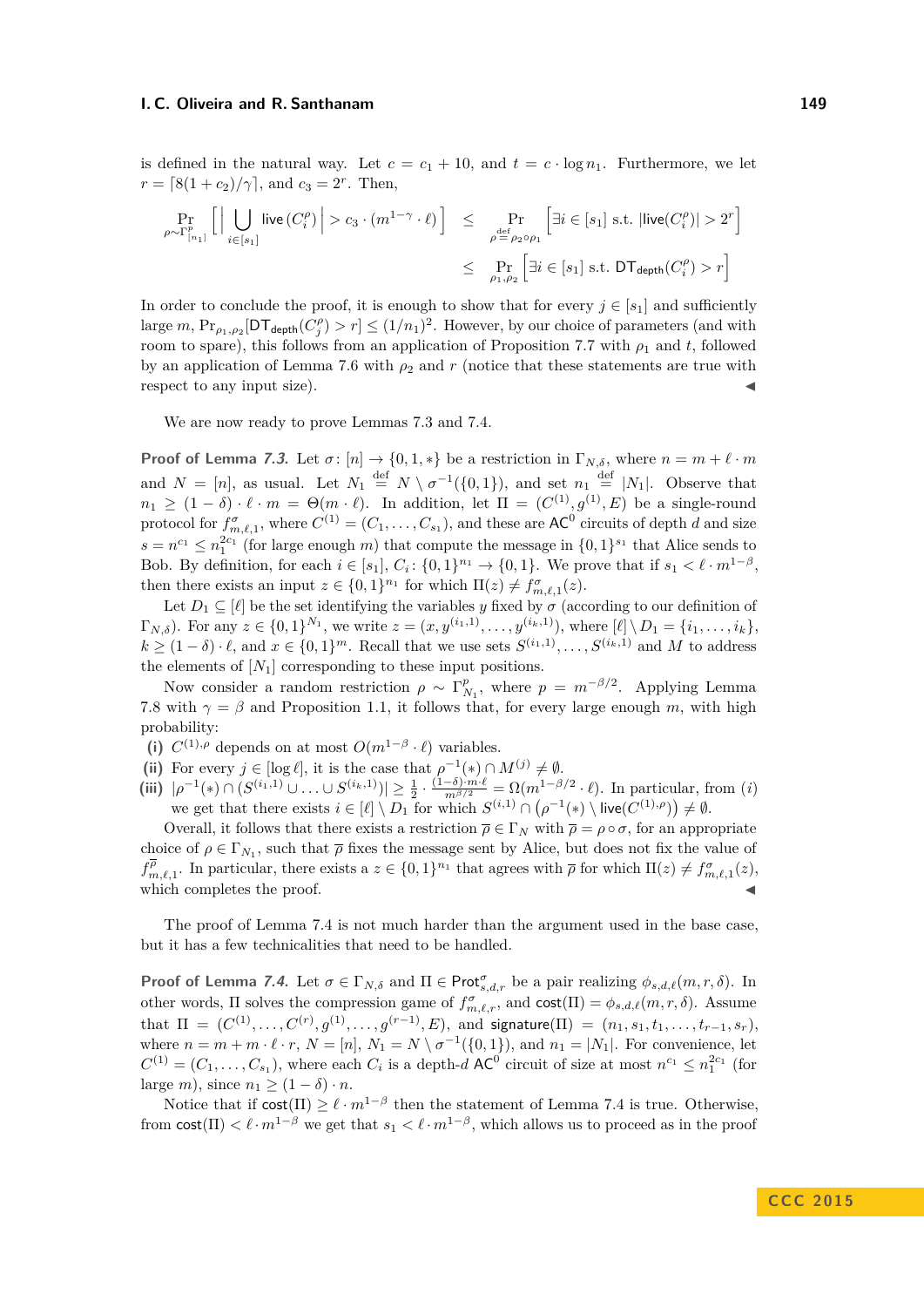of Lemma [7.3.](#page-23-1) Let  $p = m^{-\beta/2}$ , and set  $\gamma = \beta$ . It follows from Lemma [7.8](#page-24-3) that, with high probability,

$$
\left| \text{live}(C^{(1),\rho}) \right| = O(m^{1-\beta} \cdot \ell). \tag{3}
$$

Let  $D_j$  for  $j \in [r]$  be the sets identifying the variables *y* fixed by  $\sigma$ . By assumption,  $|D_j| \leq \delta \cdot \ell$  for every  $j \in [r]$ . From now on, whenever we consider a set  $S^{(i,j)}$ , we implicitly assume that  $j \in [r]$  and  $i \in [\ell] \setminus D_j$ . This time we will also be concerned about how the action of  $\rho$  affects the more specific sets  $S^{(i,j,u)}$ , where  $u \in [\log \ell]$ . Observe that, with high probability (Proposition [1.1\)](#page-30-1), for every  $(i, j, u)$ , we have:

$$
|S^{(i,j,u)} \cap \rho^{-1}(\ast)| \ge \frac{1}{2} \cdot \frac{m}{\log \ell} \cdot p = \frac{1}{2} \cdot \frac{m^{1-\beta/2}}{c_2 \log m} \ge m^{1-(3/4)\beta},\tag{4}
$$

for any sufficiently large *m*. We say that a set  $S^{(i,j)}$  is *bad* with respect to  $C^{(1),\rho}$  if  $|S^{(i,j)} \cap \text{live}(C^{(1),\rho})| \geq \frac{1}{2} \cdot m^{1-(3/4)\beta}$ . Otherwise, the set is said to be *good*. It follows from Equation [3](#page-25-0) that

Number of bad sets 
$$
S^{(i,j)} \le \frac{O(m^{1-\beta} \cdot \ell)}{(1/2) \cdot m^{1-(3/4)\beta}} = \frac{2\ell}{m^{\beta/4}} = o(\ell),
$$
 (5)

as  $m \to \infty$ . In particular, since  $r = O(1)$  and  $\beta$  is a fixed constant, with high probability, for every  $j \in [r]$  there are at most  $\beta \cdot \ell$  sets  $S^{(i,j)}$  that are bad with respect to  $C^{(1),\rho}$ . Finally, with high probability over  $\rho$ , we also get that, for every  $j \in [\log \ell]$ ,

$$
|M^{(j)} \cap \rho^{-1}(*)| > 0.
$$

It follows using the probabilistic method that there exists a fixed restriction  $\rho_1 \in \Gamma_{N_1}$ satisfying all these properties. Let  $\rho_2 = \rho_1 \circ \sigma$  be the restriction obtained by combining  $\rho_1$ and  $\sigma$  in the obvious way. Observe that  $\rho_2: N \to \{0, 1, *\}$ . Fix arbitrarily all \*-variables in  $\rho_2$  corresponding to bad sets  $S^{(i,j)}$ . On every good set  $S^{(i,j)}$ , fix all ∗-variables intersecting live( $C^{(1),\rho_1}$ ), and also fix additional variables in each set  $S^{(i,j,u)}$  so that the new restriction  $\rho_3$ satisfies  $|\rho_3^{-1}(*) \cap S^{(i,j,u)}| = m^{1-\beta}$ , for every appropriate triple  $(i, j, u)$ . This is possible for any large enough *m*, since these sets are good. Further, we assume that the number of variables corresponding to each  $S^{(i,j,u)}$  that are set to 1 is *even*, in order not to invert the parity inside each block, which will be important later in the proof. Let  $f_{m,\ell,r}^{\rho_3}$ :  $\{0,1\}^{\rho_3^{-1}(*)} \to \{0,1\}$  be the resulting function.

Given an input  $\tilde{z} \in \{0,1\}^{p_3^{-1}(*)}$ , write  $\tilde{z} = (\tilde{x}, {\tilde{y}}^{(i,j)})$ , and let  $z = (x, {y}^{(i,j)}) \in \{0,1\}^n$ be the completion of  $\tilde{z}$  that *agrees* with  $\rho_3$ , where this notion is defined in the natural way. Observe that  $h(x)$  still depends on  $\tilde{x}$ . Now we set all remaining  $\ast$ -variables in M in a way that, for the new restriction  $\overline{\sigma}$ :  $[N] \rightarrow \{0, 1, *\}$ , we have  $h(\overline{\sigma}(M))$  pointing to a pair  $(i, 1)$ corresponding to a good set  $S^{(i,1)}$ . This is possible due to the properties of  $\rho_1$ . Observe that  $C^{(1),\overline{\sigma}}$  computes a constant function (i.e., Alice's message  $a^{(1)}$  has been fixed). Let  $b^{(1)} \in \{0,1\}^{t_1}$  be the answer provided by Bob, which is also fixed.

Now let  $\overline{\Pi} = (\overline{C}^{(1)}, \ldots, \overline{C}^{(r-1)}, \overline{g}^{(1)}, \ldots, \overline{g}^{(r-2)}, E)$  be a new protocol obtained by setting each  $\overline{C}^{(i)}$  to be  $C^{(i+1)}$  with its input corresponding to the first message sent by Bob fixed to  $b^{(1)}$ , and  $\overline{g}^{(i)} = g^{(i+1)}$ , for every appropriate *i*. If we also rename the input variables in  $f_{m,\ell,r}^{\overline{\sigma}}$  and in the functions and circuits from  $\overline{\Pi}$ , truncating irrelevant variables appropriately (recall the definition of the original function as a pointer jumping function), we obtain a restriction  $\sigma' : \{0,1\}^{N'} \to \{0,1\}$ , where  $n' = |N'| = m' + m' \cdot \ell \cdot r'$ ,  $m' = m^{1-\beta}$ ,  $r' = r - 1, \sigma' \in \Gamma_{N',\delta'}$ ,  $\delta' = \delta + \beta$ , and the resulting protocol  $\Pi' \in \mathsf{Prot}_{s,d,r'}^{\sigma'}$ . Crucially,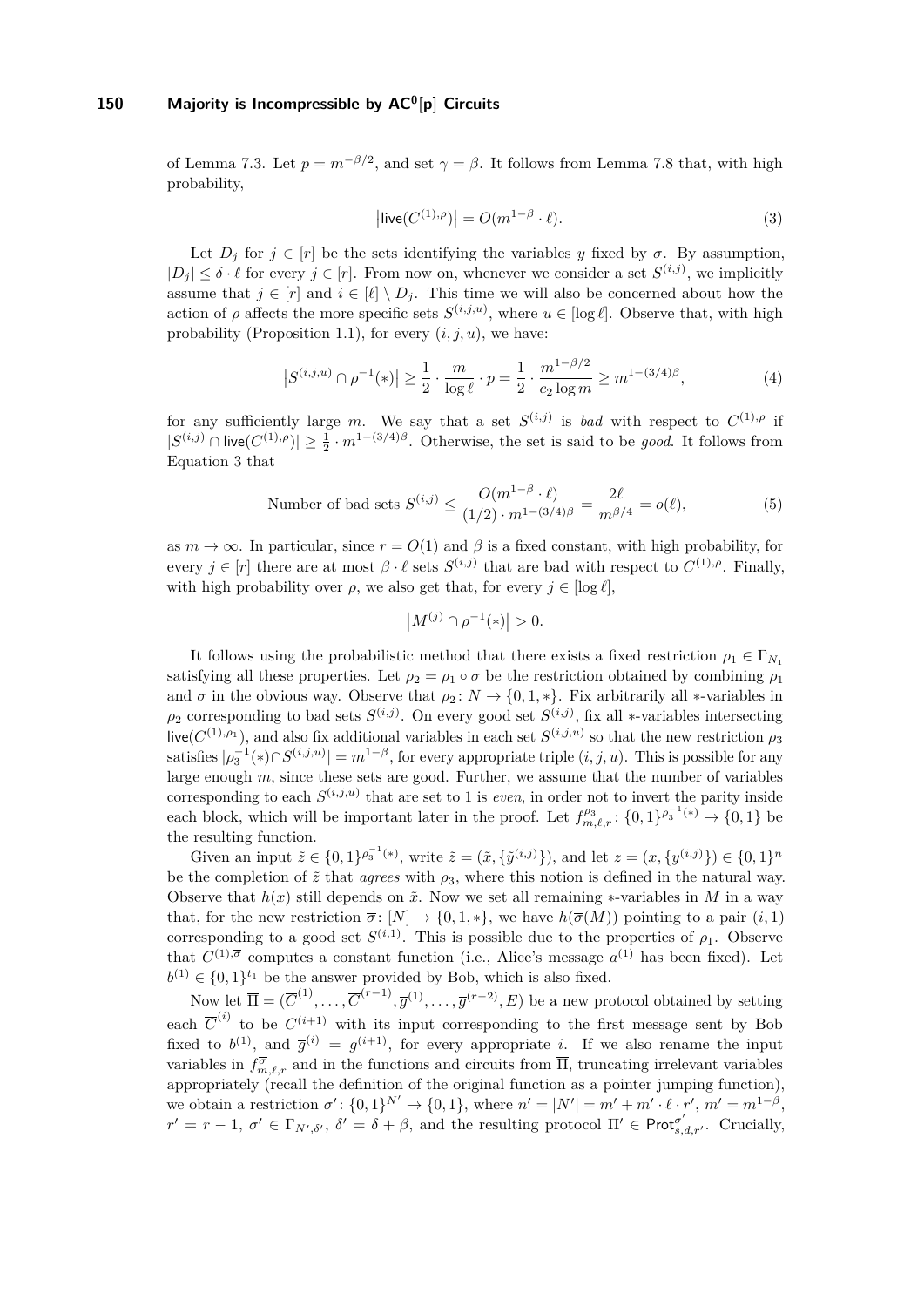II' is a protocol solving the compression game of  $f_{m',\ell,r'}^{\sigma'}$  in *r'* rounds, which implies that  $\text{cost}(\Pi) \geq \text{cost}(\Pi') \geq \phi_{s,d,\ell}(m',r',\delta') = \phi_{s,d,\ell}(m^{1-\beta},r-1,\delta+\beta)$ , completing the proof of Lemma [7.4.](#page-23-2)  $\blacksquare$ 

### <span id="page-27-2"></span>**8 Open Problems and Further Research Directions**

Our results and techniques raise a number of interesting questions, which we discuss more carefully below.

**The power of interaction in two-party**  $AC^0[p]$ -compression games. Observe that the approach to obtain communication lower bounds for  $AC^0[p]$  games employed in the proof of Theorem [1.1](#page-3-0) is insensitive to the number of rounds of the protocol. On the other hand, our round separation result (Theorem [1.6\)](#page-5-0) holds with respect to  $AC^0$  circuits only. Consequently, a natural question is whether a strong round separation theorem is true for  $AC^0[p]$  games. We conjecture that this is the case, and that a hard function can be obtained via a similar construction that uses MOD*<sup>q</sup>* instead of parity.

**Randomized** AC<sup>0</sup>[p]-**compression games.** While we have obtained essentially optimal lower bounds for deterministic two-party  $AC^0[p]$ -compression games, the situation is less clear with respect to randomized protocols. Modulo logarithmic factors, there is a quadratic gap between our upper and lower bounds for  $\mathsf{MOD}_q$  and  $\mathsf{Majority}$  (Theorem [1.3\)](#page-4-0). On the other hand, it is known that the communication cost of these games is  $n/\log^{\Theta(d)} n$  for randomized  $AC_d^0$ -compression games (Chattopadhyay and Santhanam [\[13\]](#page-28-5)). We are unable to obtain better lower bounds here because our approach does not seem to tolerate the initial error probability from the protocol, as it relies on the low error regime of the polynomial approximation method.

**Extending circuit lower bounds to incompressibility results.** The results presented in this paper and in [\[13\]](#page-28-5) show that recent extensions of the random restriction method and the polynomial approximation method can provide optimal incompressibility results. However, our construction from Section [6](#page-21-0) implies that not every technique can be extended in this sense. Which other techniques and results from circuit complexity can be strengthened to compressibility lower bounds?

**Understanding the structure of Boolean circuits.** Our results shed more light into the computation of Boolean functions such as  $\text{MOD}_q$  using  $\text{AC}^0[p]$  circuits, as we are able to obtain information about each layer of the circuit. Similar developments appear for instance in Tarui [\[42\]](#page-29-21), Rudich and Berman [\[38\]](#page-29-22), and Borodin [\[11\]](#page-28-19). We believe that results of this form can provide important insights in algorithms and computational complexity, and it would be very interesting to see further advances in this direction.

#### **References**

- <span id="page-27-1"></span>**1** Scott Aaronson and Avi Wigderson. Algebrization: A new barrier in complexity theory. *Transactions on Computation Theory* (TOCT), 1(1), 2009.
- <span id="page-27-0"></span>2 Miklós Ajtai.  $\sum_{1}^{1}$ -formulae on finite structures. *Annals of Pure and Applied Logic*, 24(1):1– 48, 1983.
- <span id="page-27-3"></span>**3** Miklós Ajtai and Michael Ben-Or. A theorem on probabilistic constant depth computations. In *Symposium on Theory of Computing* (STOC), pages 471–474, 1984.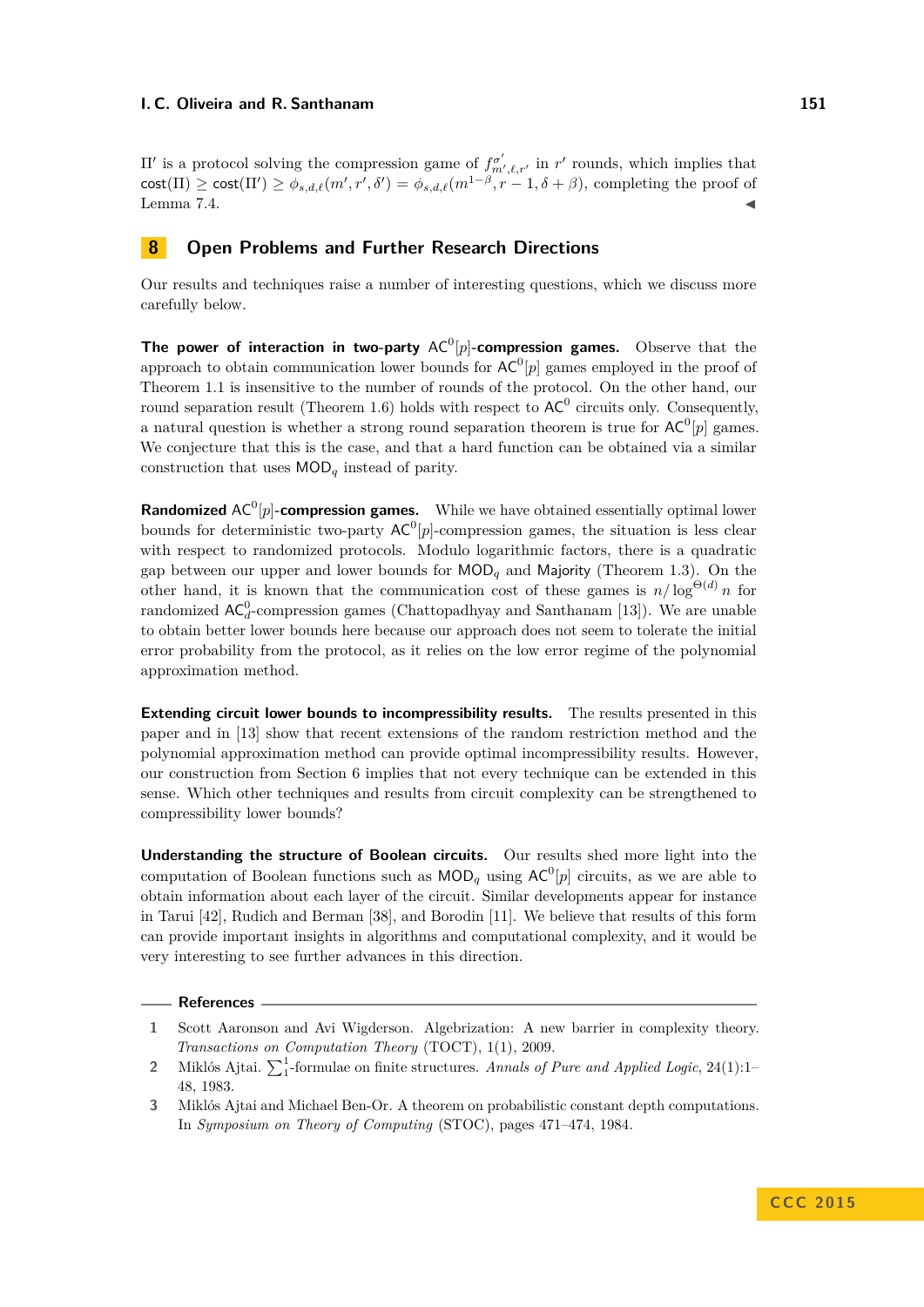- <span id="page-28-4"></span>**4** Eric Allender and Michal Koucký. Amplifying lower bounds by means of self-reducibility. *J. ACM*, 57(3), 2010.
- <span id="page-28-2"></span>**5** Noga Alon and Ravi B. Boppana. The monotone circuit complexity of boolean functions. *Combinatorica*, 7(1):1–22, 1987.
- <span id="page-28-20"></span>**6** Noga Alon and Joel H. Spencer. *The Probabilistic Method*. Wiley, New York, 1992.
- <span id="page-28-1"></span>**7** Alexander E. Andreev. On a method for obtaining lower bounds for the complexity of individual monotone functions. *Soviet Math. Dokl*, 31(3):530–534, 1985.
- <span id="page-28-15"></span>**8** Sanjeev Arora and Boaz Barak. *Complexity Theory: A Modern Approach*. Cambridge University Press, Cambridge, 2009.
- <span id="page-28-3"></span>**9** Theodore P. Baker, John Gill, and Robert Solovay. Relativizatons of the P =? NP Question. *SIAM J. Comput.*, 4(4):431–442, 1975.
- <span id="page-28-8"></span>**10** Hans L. Bodlaender, Rodney G. Downey, Michael R. Fellows, and Danny Hermelin. On problems without polynomial kernels. *J. Comput. Syst. Sci.*, 75(8):423–434, 2009.
- <span id="page-28-19"></span>**11** Allan Borodin. Horner's rule is uniquely optimal. In *International Symposium on the Theory of Machines and Computations*, pages 45–57, 1971.
- <span id="page-28-10"></span>**12** Harry Buhrman and John M. Hitchcock. NP-hard sets are exponentially dense unless coNP ⊆ NP*/*poly. In *Conference on Computational Complexity* (CCC), pages 1–7, 2008.
- <span id="page-28-5"></span>**13** Arkadev Chattopadhyay and Rahul Santhanam. Lower bounds on interactive compressibility by constant-depth circuits. In *Symposium on Foundations of Computer Science* (FOCS), pages 619–628, 2012.
- <span id="page-28-12"></span>**14** Holger Dell. A simple proof that AND-compression of NP-complete problems is hard. ECCC Report TR14-75, 2014.
- <span id="page-28-13"></span>**15** Holger Dell and Dieter van Melkebeek. Satisfiability allows no nontrivial sparsification unless the polynomial-time hierarchy collapses. *J. ACM*, 61(4):23, 2014.
- <span id="page-28-11"></span>**16** Andrew Drucker. New limits to classical and quantum instance compression. In *Symposium on Foundations of Computer Science* (FOCS), pages 609–618, 2012.
- <span id="page-28-6"></span>**17** Bella Dubrov and Yuval Ishai. On the randomness complexity of efficient sampling. In *Symposium on Theory of Computing* (STOC), pages 711–720, 2006.
- <span id="page-28-7"></span>**18** Sebastian Faust, Tal Rabin, Leonid Reyzin, Eran Tromer, and Vinod Vaikuntanathan. Protecting circuits from leakage: the computationally-bounded and noisy cases. In *International Conference on the Theory and Applications of Cryptographic Techniques* (EURO-CRYPT), pages 135–156, 2010.
- <span id="page-28-21"></span>**19** William Feller. Generalization of a probability limit theorem of Cramér. *Transactions of the American Mathematical Society*, 54(3):361–372, 1943.
- <span id="page-28-16"></span>**20** Jürgen Forster. A linear lower bound on the unbounded error probabilistic communication complexity. *J. Comput. Syst. Sci.*, 65(4):612–625, 2002.
- <span id="page-28-17"></span>**21** Jürgen Forster, Matthias Krause, Satyanarayana V. Lokam, Rustam Mubarakzjanov, Niels Schmitt, and Hans-Ulrich Simon. Relations between communication complexity, linear arrangements, and computational complexity. In *Foundations of Software Technology and Theoretical Computer Science* (FSTTCS), pages 171–182, 2001.
- <span id="page-28-9"></span>**22** Lance Fortnow and Rahul Santhanam. Infeasibility of instance compression and succinct pcps for NP. *J. Comput. Syst. Sci.*, 77(1):91–106, 2011.
- <span id="page-28-0"></span>**23** Merrick L. Furst, James B. Saxe, and Michael Sipser. Parity, circuits, and the polynomialtime hierarchy. *Mathematical Systems Theory*, 17(1):13–27, 1984.
- <span id="page-28-18"></span>**24** Parikshit Gopalan and Rocco A. Servedio. Learning and lower bounds for AC0 with threshold gates. In *International Workshop on Randomization and Computation* (RANDOM), pages 588–601, 2010.
- <span id="page-28-14"></span>**25** András Hajnal, Wolfgang Maass, Pavel Pudlák, Mario Szegedy, and György Turán. Threshold circuits of bounded depth. *J. Comput. Syst. Sci.*, 46(2):129–154, 1993.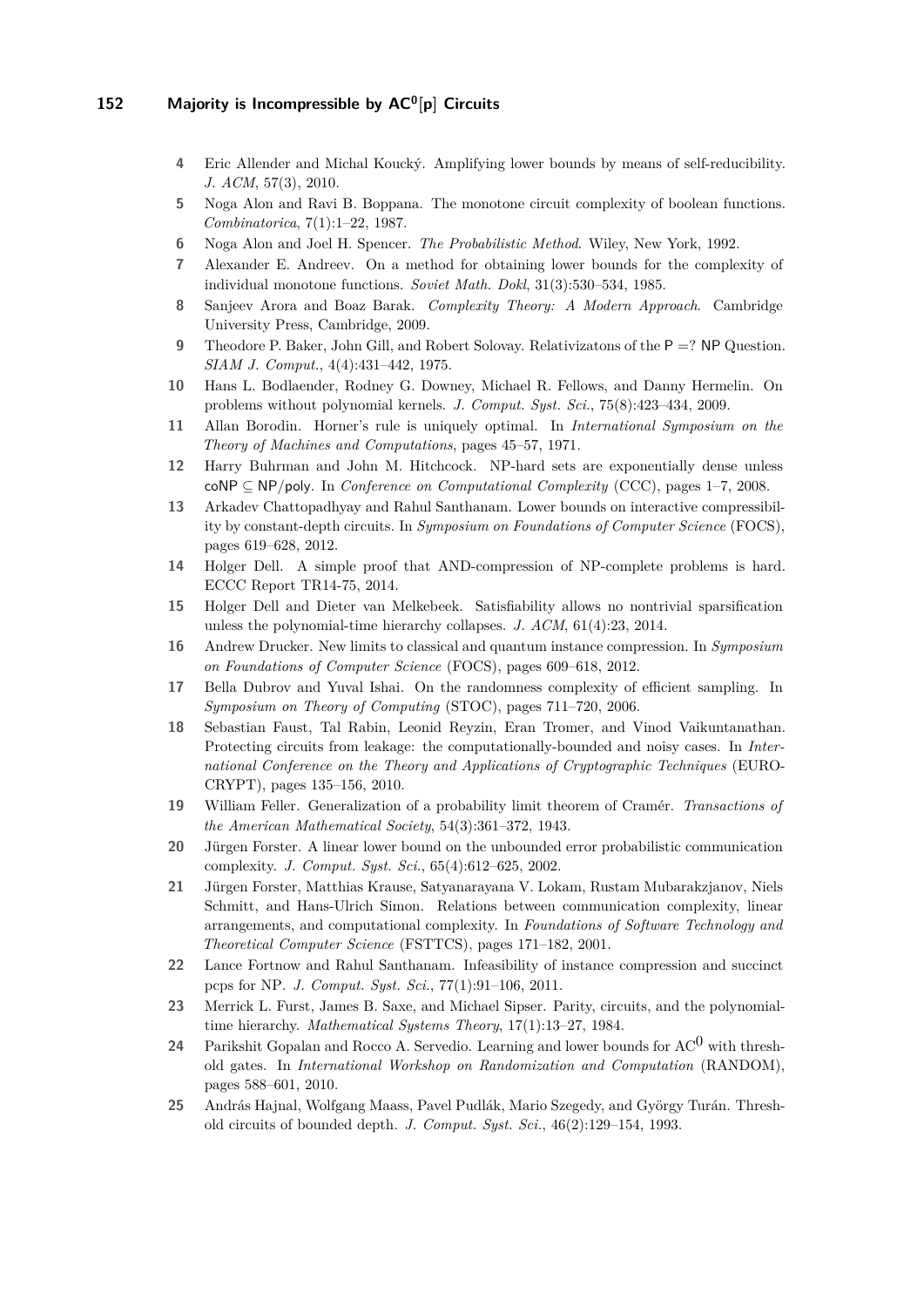- <span id="page-29-18"></span>**26** Danny Harnik and Moni Naor. On the compressibility of NP instances and cryptographic applications. *SIAM J. Comput.*, 39(5):1667–1713, 2010.
- <span id="page-29-1"></span>**27** Johan Håstad. Almost optimal lower bounds for small depth circuits. In *Symposium on Theory of Computing* (STOC), pages 6–20, 1986.
- <span id="page-29-13"></span>**28** V. M. Khrapchenko. A method of determining lower bounds for the complexity of *π*-schemes. *Math. Notes Acad. of Sci.* (USSR), 10(1):474–479, 1971.
- <span id="page-29-19"></span>**29** Swastik Kopparty and Srikanth Srinivasan. Certifying polynomials for  $AC^0(\oplus)$  circuits, with applications. In *Foundations of Software Technology and Theoretical Computer Science* (FSTTCS), pages 36–47, 2012.
- <span id="page-29-14"></span>**30** Eyal Kushilevitz and Noam Nisan. *Communication Complexity*. Cambridge University Press, 1997.
- <span id="page-29-23"></span>**31** Jiří Matoušek and Jan Vondrák. Lecture notes on the probabilistic method, 2008.
- <span id="page-29-12"></span>**32** Eduard I. Nečiporuk. On a Boolean function. *Soviet Math. Dokl.*, 7(4):999–1000, 1966.
- <span id="page-29-5"></span>**33** Igor C. Oliveira. Algorithms versus circuit lower bounds. ECCC Report TR13-117, 2013.
- <span id="page-29-20"></span>**34** Christos H. Papadimitriou and Michael Sipser. Communication complexity. *J. Comput. Syst. Sci.*, 28(2):260–269, 1984.
- <span id="page-29-2"></span>**35** Alexander A. Razborov. Lower bounds on monotone complexity of the logical permanent. *Mathematical Notes*, 37(6):485–493, 1985.
- <span id="page-29-15"></span>**36** Alexander A. Razborov. Lower bounds on the size of constant-depth networks over a complete basis with logical addition. *Mathematicheskie Zametki*, 41(4):598–607, 1987.
- <span id="page-29-3"></span>**37** Alexander A. Razborov and Steven Rudich. Natural proofs. *J. Comput. Syst. Sci.*, 55(1):24– 35, 1997.
- <span id="page-29-22"></span>**38** Steven Rudich and Leonard Berman. Optimal circuits and transitive automorphism groups. In *International Colloquium on Automata, Languages and Programming* (ICALP), pages 516–524, 1988.
- <span id="page-29-6"></span>**39** Rahul Santhanam. Ironic complicity: Satisfiability algorithms and circuit lower bounds. *Bulletin of the* EATCS, 106:31–52, 2012.
- <span id="page-29-16"></span>**40** Roman Smolensky. Algebraic methods in the theory of lower bounds for Boolean circuit complexity. In *Symposium on Theory of Computing* (STOC), pages 77–82, 1987.
- <span id="page-29-17"></span>**41** Srikanth Srinivasan. On improved degree lower bounds for polynomial approximation. In *Foundations of Software Technology and Theoretical Computer Science* (FSTTCS), pages 201–212, 2013.
- <span id="page-29-21"></span>**42** Jun Tarui. Smallest formulas for the parity of 2 *<sup>k</sup>* variables are essentially unique. *Theor. Comput. Sci.*, 411(26-28):2623–2627, 2010.
- <span id="page-29-8"></span>**43** Leslie G. Valiant. Graph-theoretic arguments in low-level complexity. In *Mathematical Foundations of Computer Science* (MFCS), pages 162–176, 1977.
- <span id="page-29-9"></span>**44** Leslie G. Valiant. Exponential lower bounds for restricted monotone circuits. In *Symposium on Theory of Computing* (STOC), pages 110–117, 1983.
- <span id="page-29-10"></span>**45** Emanuele Viola. On the power of small-depth computation. *Foundations and Trends in Theoretical Computer Science*, 5(1):1–72, 2009.
- <span id="page-29-4"></span>**46** Ryan Williams. Algorithms for circuits and circuits for algorithms (Invited Talk). In *Conference on Computational Complexity* (CCC), pages 248–261, 2014.
- <span id="page-29-7"></span>**47** Ryan Williams. Faster all-pairs shortest paths via circuit complexity. In *Symposium on Theory of Computing* (STOC), pages 664–673, 2014.
- <span id="page-29-11"></span>**48** Ryan Williams. Nonuniform ACC circuit lower bounds. *J. ACM*, 61(1):2, 2014.
- <span id="page-29-0"></span>**49** Andrew Yao. Separating the polynomial-time hierarchy by oracles (preliminary version). In *Symposium on Foundations of Computer Science* (FOCS), pages 1–10, 1985.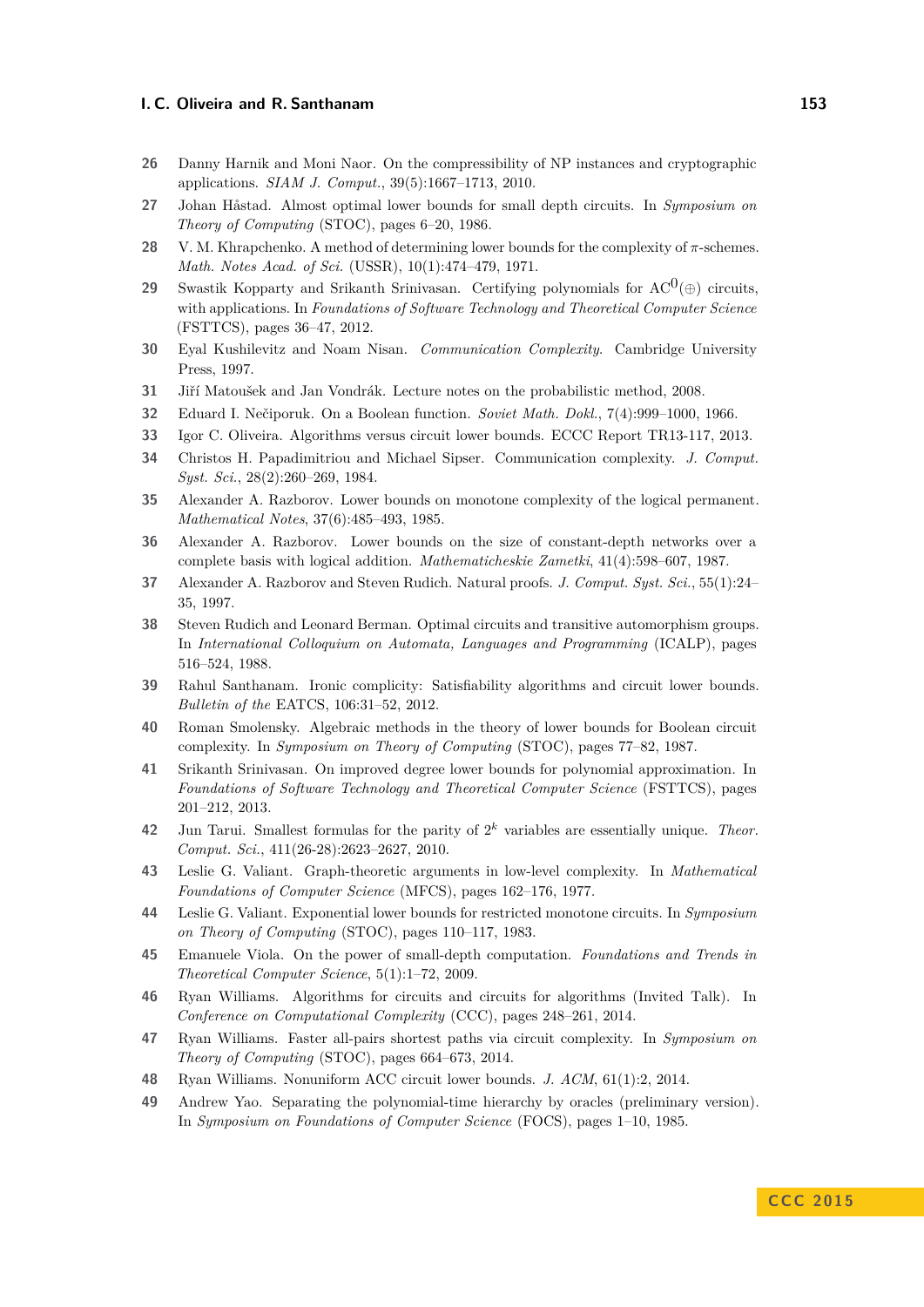### **A Auxiliary results**

We use the following standard concentration bound (cf. Alon and Spencer [\[6\]](#page-28-20), Appendix A).

<span id="page-30-1"></span>**Proposition 1.1.** *Let*  $X_1, \ldots, X_m$  *be independent*  $\{0, 1\}$  *random variables, where each*  $X_i$ *is* 1 *with probability*  $p \in [0, 1]$ *. In addition, set*  $X \stackrel{\text{def}}{=} \sum_i X_i$ *, and*  $\mu \stackrel{\text{def}}{=} \mathbb{E}[X] = pm$ *. Then, for any fixed*  $\zeta > 0$ *, there exists a constant*  $c_{\zeta} > 0$  *such that* 

$$
\Pr[|X - \mu| > \zeta \mu] < 2e^{-c_\zeta \mu}.
$$

### <span id="page-30-0"></span>**B The degree lower bound in the low-error regime**

In this section we describe the proof of the degree lower bound for  $\mathbb{F}_p$ -polynomials approximating  $\text{MOD}_q$  in the low error regime. Recall that we use  $\text{MOD}_q^n$  to denote the  $\text{MOD}_q$ function over *n* input variables, and that a polynomial  $Q \in \mathbb{F}_p[x_1, \ldots, x_n] \in (n)$ -approximates a Boolean function  $f: \{0,1\}^n \to \{0,1\}$  under the uniform distribution if

$$
\Pr_{x \sim \{0,1\}^n} [Q(x) = f(x)] \ge 1 - \varepsilon(n),
$$

where x is viewed as an element of  $\mathbb{F}_p^n$  or  $\{0,1\}^n$ , depending on the context.

<span id="page-30-2"></span>**Proposition 2.1** ([\[36,](#page-29-15) [40\]](#page-29-16), folklore). Let  $p, q \geq 2$  be distinct primes. There exist fixed *constants*  $\delta > 0$  *and*  $n_0 \in \mathbb{N}$  *for which the following holds. For every*  $n \geq n_0$  *and*  $\varepsilon(n) \in$  $[2^{-n}, 1/10q]$ , any polynomial  $P \in \mathbb{F}_p[x_1, \ldots, x_n]$  that  $\varepsilon$ -approximates the MOD<sub> $q$ </sub><sup>n</sup> function with *respect to the uniform distribution has degree at least*  $\delta \cdot \sqrt{n \cdot \log(1/\varepsilon)}$ .

The proofs that appear in the literature are concerned with large values of  $\varepsilon$ , and our goal here is to discuss the extension of the degree lower bound to very small  $\varepsilon$ , as stated in Proposition [2.1.](#page-30-2) For this reason, we will focus on the case where  $q = 2$  and  $p > 2$ , which is slightly simpler. We start with the following lemma.

<span id="page-30-3"></span>▶ **Lemma 2.2.** *For a prime*  $p > 2$ *, let*  $P ∈ \mathbb{F}_p[x_1, \ldots, x_n]$  *be a degree-d polynomial that*  $\varepsilon(n)$ -approximates  $\mathsf{MOD}_2^n$  *over the uniform distribution. Then there exists a polynomial*  $Q \in \mathbb{F}_p[y_1, \ldots, y_n]$  of degree at most *d* and a set  $S \subseteq \{-1,1\}^n \subseteq \mathbb{F}_p^n$  with  $|S| \geq (1-\varepsilon)2^n$ *such that*

$$
\forall y \in S, \quad Q(y) = \prod_{i=1}^{n} y_i.
$$

**Proof.** Let  $T \subseteq \{0,1\}^n \subseteq \mathbb{F}_p^n$  be a set of size at least  $(1-\varepsilon)2^n$  such that

$$
\forall x \in T, \quad P(x) = \mathsf{MOD}_2^n(x).
$$

Consider the map  $\gamma$ : {-1, 1}  $\rightarrow$  {0, 1} computed by the  $\mathbb{F}_p$ -polynomial  $\gamma(y) \stackrel{\text{def}}{=} (1 - y)2^{-1}$ . Observe that  $\gamma(-1) = 1$  and  $\gamma(1) = 0$ . Let  $Q(y_1, \ldots, y_n)$  be a polynomial in  $\mathbb{F}_p[y_1, \ldots, y_n]$ with  $Q(y) \stackrel{\text{def}}{=} 2P(\gamma(y_1), \ldots, \gamma(y_n)) - 1$ , and let

$$
S \stackrel{\text{def}}{=} \{ y \in \{-1, 1\}^n \mid (y_1, \dots, y_n) = (\gamma^{-1}(x_1), \dots, \gamma^{-1}(x_n)), \text{ where } x \in T \}.
$$

Then, using the definition of *P*, *Q*, *S*, *T*, and  $\gamma$ , it is not hard to see that

$$
\forall y \in S, \quad Q(y) = \prod_{i=1}^{n} y_i.
$$

Finally, observe that  $|S| = |T|$  and  $deg(Q) \leq deg(P)$ , which completes the proof of the  $l$ emma.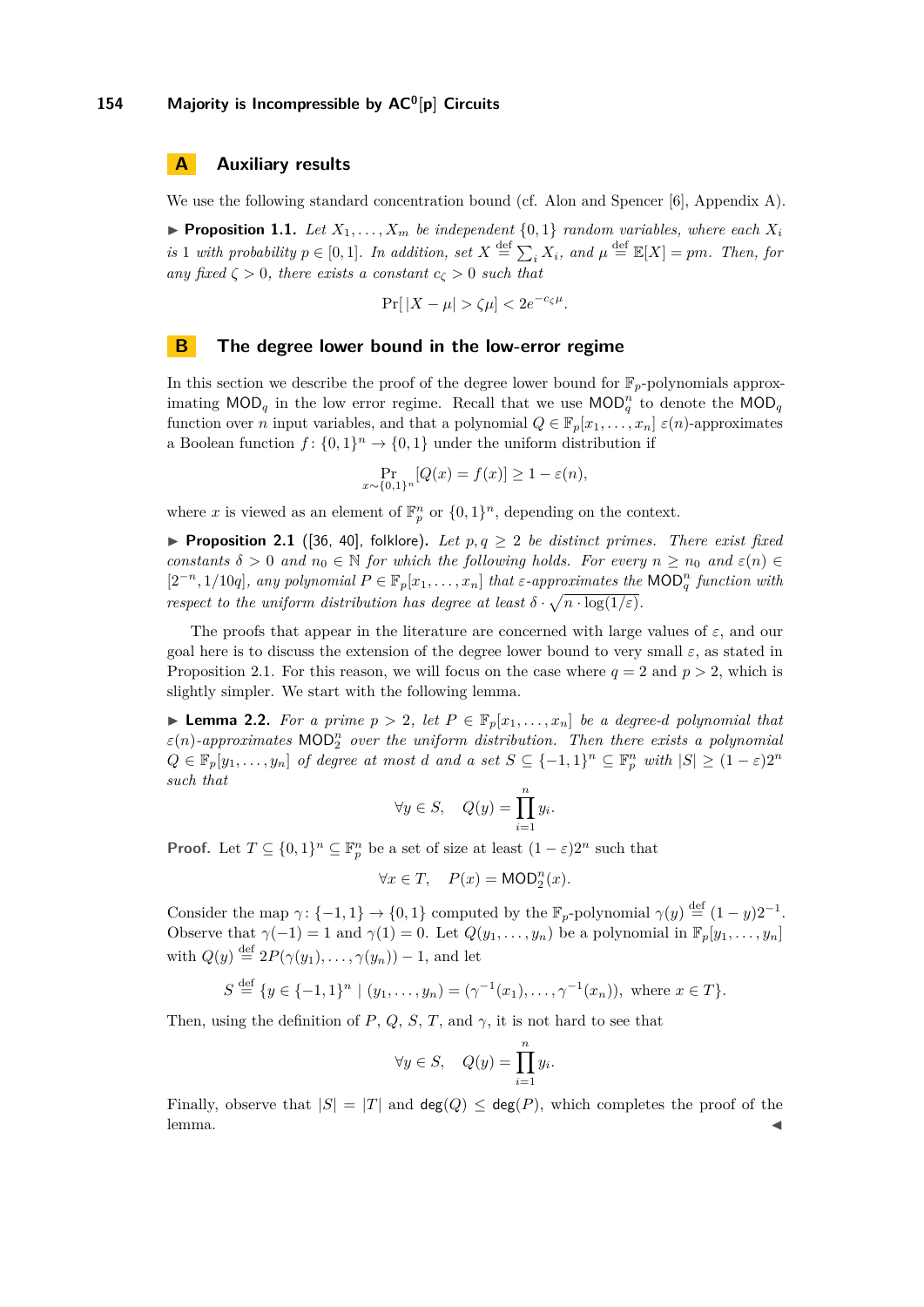The next lemma shows that polynomials with this property can be very useful when computing functions defined over  $S \subset \mathbb{F}_p^n$ .

<span id="page-31-0"></span>I **Lemma 2.3.** *Let* F *be a finite field, and a, b* ∈ F *be distinct non-zero elements. Assume that*  $Q \in \mathbb{F}[x_1, \ldots, x_n]$  *is a degree-d polynomial, and*  $S \subseteq \{a, b\}^n$  *is a set such that* 

$$
\forall x \in S, \quad Q(x) = \prod_{i=1}^{n} x_i.
$$

*Then, for every function*  $f: S \to \mathbb{F}$ *, there is a polynomial*  $Q_f \in \mathbb{F}[x_1, \ldots, x_n]$  *with degree at most*  $(n+d)/2$  *such that* 

$$
\forall x \in S, \quad Q_f(x) = f(x).
$$

**Proof.** Fix a function  $f: S \to \mathbb{F}$ , and let  $P_f$  be a multilinear polynomial such that, for all  $x \in S$ ,  $P_f(x) = f(x)$ . For instance, since *a* and *b* are distinct elements of F, we can take

$$
P_f(x) \stackrel{\text{def}}{=} \sum_{x \in S} f(x) \cdot \left( \prod_{i: x_i = a} (b - x_i)(b - a)^{-1} \right) \left( \prod_{i: x_i = b} (a - x_i)(a - b)^{-1} \right).
$$

Now consider any monomial  $M(x) \stackrel{\text{def}}{=} \prod_{i \in I} x_i$ , where  $I \subseteq [n]$ . Since *a* and *b* are non-zero, for any  $y \in S \subseteq \{a, b\}^n$ , we have

<span id="page-31-1"></span>
$$
\prod_{i \in I} y_i = \left( \prod_{i \in [n]} y_i \right) \left( \prod_{i \notin I} y_i^{-1} \right)
$$
\n
$$
= Q(y) \cdot \left( \prod_{i \notin I} a^{-1} (b - y_i)(b - a)^{-1} + b^{-1} (a - y_i)(a - b)^{-1} \right),
$$

where *Q* is the polynomial granted by the statement of the lemma. Therefore, each monomial in  $P_f$  defined over a subset  $I \subseteq [n]$  can be replaced by a monomial of degree at most  $\min(|I|, d + n - |I|) \leq (n + d)/2$ , in the sense that the new polynomial is still correct on every input in *S*. Consequently, there exists a polynomial  $Q_f$  for  $f$  with degree at most  $(n+d)/2$ , as claimed by the lemma.

In other words, if *d* is small, there exist polynomials of degree much smaller than *n* for all functions with domain *S* and codomain F. This is impossible for large sets *S*, via a simple counting argument. In order to formalize this argument and obtain good parameters, we rely on a certain lower bound for the binomial distribution. The next lemma follows from more general results presented in Feller [\[19\]](#page-28-21). We follow closely the exposition in Matoušek and Vondrák [\[31\]](#page-29-23).

<span id="page-31-2"></span>▶ **Lemma 2.4.** *For an even integer*  $n \in \mathbb{N}$ *, consider independent random variables*  $X_1, \ldots, X_n$ *, where each*  $X_i$  *attains values* 0 *and* 1, *each with probability* 1/2*. Let*  $X \stackrel{\text{def}}{=} \sum_{i \in [n]} X_i$ *. Then, for any integer*  $t \in [0, n/8]$ *,* 

$$
\Pr\left[X \ge \frac{n}{2} + t\right] \ge \frac{1}{15} \cdot e^{-16t^2/n}.
$$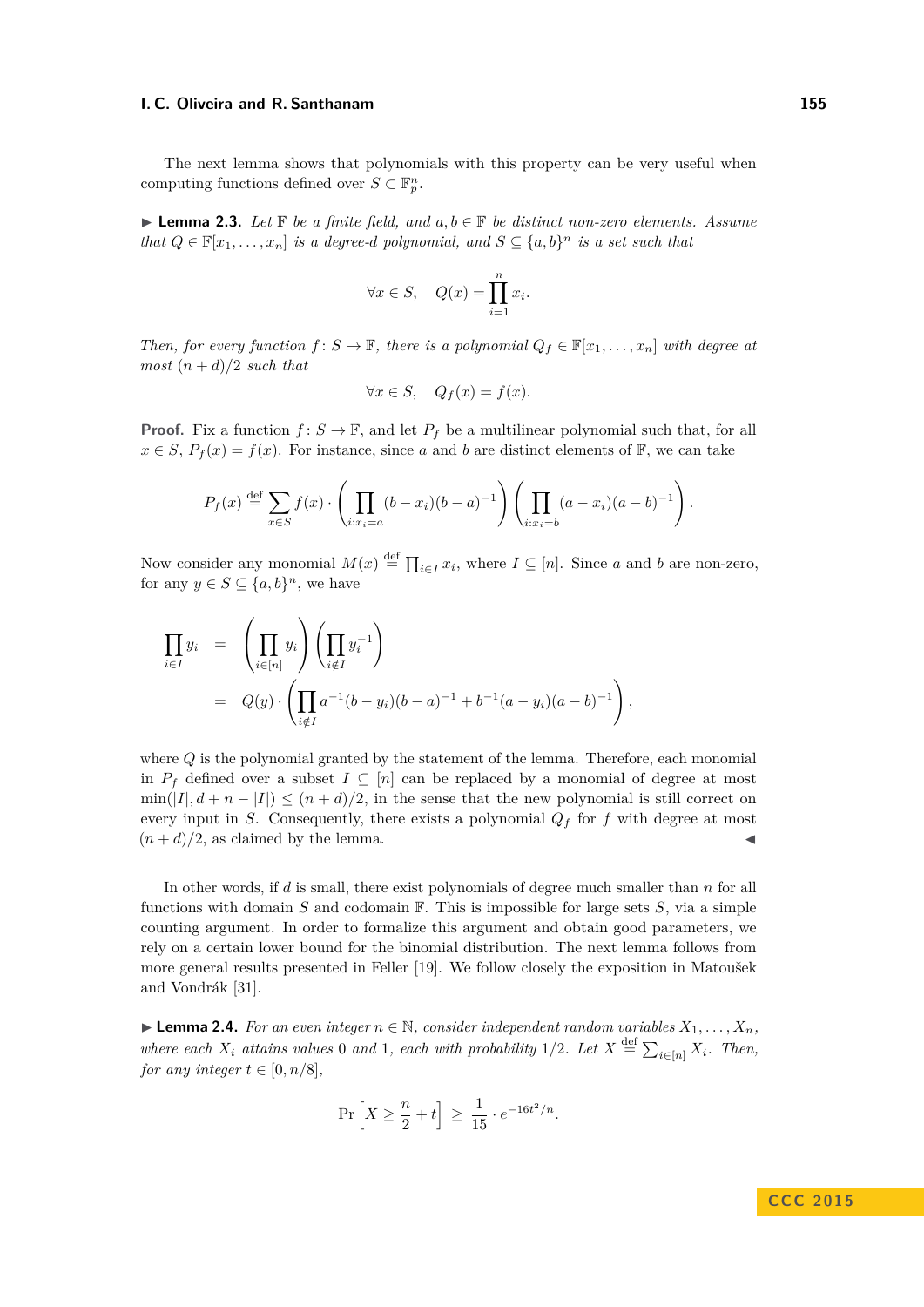**Proof.** For convenience, let  $n = 2m$ . Then,

$$
\Pr[X \ge m+t] = 2^{-2m} \sum_{j=t}^{m} {2m \choose m+j}
$$
  
\n
$$
\ge 2^{-2m} \sum_{j=t}^{2t-1} {2m \choose m+j}
$$
  
\n
$$
= 2^{-2m} \sum_{j=t}^{2t-1} {2m \choose m} \frac{m}{m+j} \cdot \frac{m-1}{m+j-1} \dots \frac{m-j+1}{m+1}
$$
  
\n
$$
\ge \frac{1}{2\sqrt{m}} \sum_{j=t}^{2t-1} \prod_{i=1}^{j} \left(1 - \frac{j}{m+i}\right) \text{ (since } {2m \choose m} \ge 2^{2m}/(2\sqrt{m}))
$$
  
\n
$$
\ge \frac{t}{2\sqrt{m}} \left(1 - \frac{2t}{m}\right)^{2t}
$$
  
\n
$$
\ge \frac{t}{2\sqrt{m}} \cdot e^{-8t^2/m} \text{ (since } 1 - x \ge e^{-2x} \text{ for } 0 \le x \le 1/2).
$$

The lemma now follows depending on the value of *t*. Observe that if  $t \geq \frac{1}{4}$  $\sqrt{m}$  then the last expression is lower bounded by  $\frac{1}{8}e^{-16t^2/n}$ . On the other hand, for  $0 \le t < \frac{1}{4}$  $\sqrt{m}$ , we get that  $Pr[X \ge m + t] \ge Pr[X \ge m + \frac{1}{4}]$  $\sqrt{m}$   $\geq \frac{1}{8}e^{-1/2} \geq \frac{1}{15}$ , which completes the proof.

Finally, we combine these lemmas in order to prove Proposition [2.1](#page-30-2) for primes  $q = 2$  and  $p > 2$ .

**Proof.** Let  $P \in \mathbb{F}_p[x_1, \ldots, x_n]$  be a degree-*d* polynomial that  $\varepsilon(n)$ -approximates the MOD<sup>n</sup><sub>2</sub> function over the uniform distribution. Assume without loss of generality that *n* is even, since otherwise we can obtain a polynomial  $Q \in \mathbb{F}_p[x_1, \ldots, x_{n+1}]$  with degree at most 2*d* that  $\varepsilon(n)$ -approximates  $\text{MOD}_2^{n+1}$  with respect to  $\{0,1\}^{n+1}$  (i.e., apply *P* to the first *n* variables, then compose with the appropriate function over two input variables).

It follows from Lemmas [2.2](#page-30-3) and [2.3](#page-31-0) that there exists a set  $S \subseteq \{-1,1\}^n \subseteq \mathbb{F}_p^n$  of size  $(1 - \varepsilon)2^n$  such that, for every function  $f: S \to \mathbb{F}_p$ , there exists a polynomial  $Q_f \in$  $\mathbb{F}_p[x_1,\ldots,x_n]$  of degree at most  $d' \stackrel{\text{def}}{=} (n+d)/2$  that agrees with  $f$  over  $S$ .

Let F be the set of such functions. Clearly,  $|\mathcal{F}| = |\mathbb{F}_p|^{|S|}$ . On the other hand, since  $S \subseteq \{-1,1\}^n$ , we can assume that each polynomial  $Q_f$  is multilinear. The number of such polynomials with degree at most *d'* is upper bounded by  $|\mathbb{F}_p|^M$ , where  $M \stackrel{\text{def}}{=} \sum_{i=0}^{d'} {n \choose i}$ . Therefore,  $|\mathbb{F}_p|^{|S|} \leq |\mathcal{F}| \leq |\mathbb{F}_p|^M$ , and we get that

$$
\sum_{i=0}^{(n+d)/2} \binom{n}{i} \ge (1-\varepsilon) \cdot 2^n. \tag{6}
$$

<span id="page-32-0"></span>We use this inequality to lower bound *d* in terms of *n* and  $\varepsilon$ . First, Equation [6](#page-31-1) can be rewritten as

<span id="page-32-1"></span>
$$
2^{-n} \cdot \sum_{i > (n+d)/2} \binom{n}{i} \le \varepsilon. \tag{7}
$$

On the other hand, it follows from Lemma [2.4](#page-31-2) that, for any  $d \in [0, n/8]$ ,

$$
\frac{1}{15} \cdot \exp\left(-\frac{16}{n} \cdot \left(\frac{d}{2} + 1\right)^2\right) \le \Pr\left[X > \frac{n}{2} + \frac{d}{2}\right] = 2^{-n} \cdot \sum_{i > (n+d)/2} \binom{n}{i}.
$$
 (8)